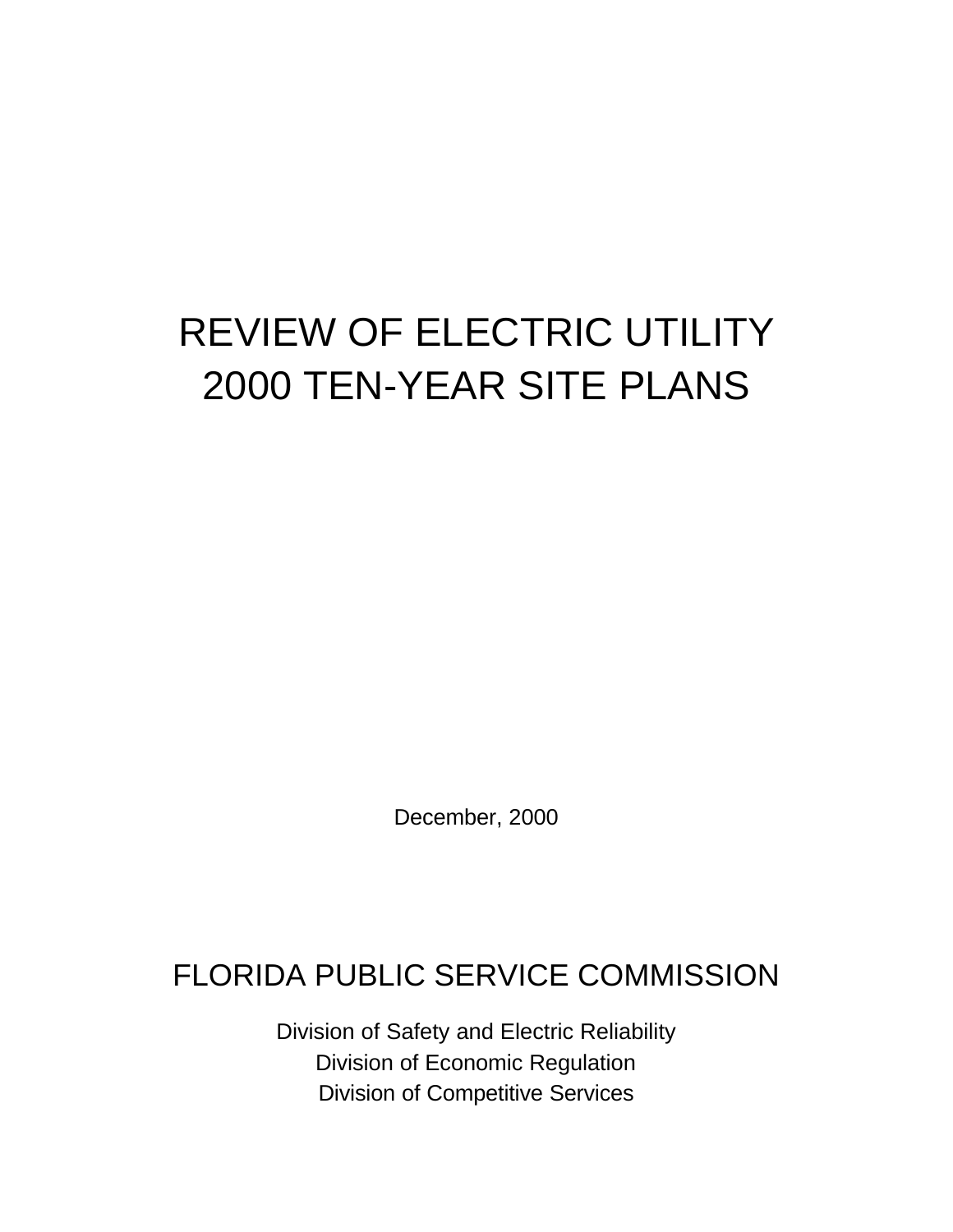| REVIEW AND ANALYSIS - STATEWIDE PERSPECTIVE  13           |  |
|-----------------------------------------------------------|--|
|                                                           |  |
|                                                           |  |
| AMOUNT OF RESERVES PROVIDED BY NON-FIRM RESOURCES  13     |  |
|                                                           |  |
|                                                           |  |
|                                                           |  |
|                                                           |  |
|                                                           |  |
| EVALUATION OF HISTORICAL FORECAST ACCURACY 18             |  |
|                                                           |  |
|                                                           |  |
|                                                           |  |
|                                                           |  |
|                                                           |  |
|                                                           |  |
|                                                           |  |
| ROLE OF RELIABILITY CRITERIA IN RESOURCE PLANNING         |  |
|                                                           |  |
|                                                           |  |
|                                                           |  |
|                                                           |  |
|                                                           |  |
|                                                           |  |
|                                                           |  |
| STATUS OF NEED DETERMINATIONS AND SITE CERTIFICATIONS  35 |  |
| PLANNED UTILITY-OWNED GENERATING UNITS REQUIRING          |  |
|                                                           |  |
|                                                           |  |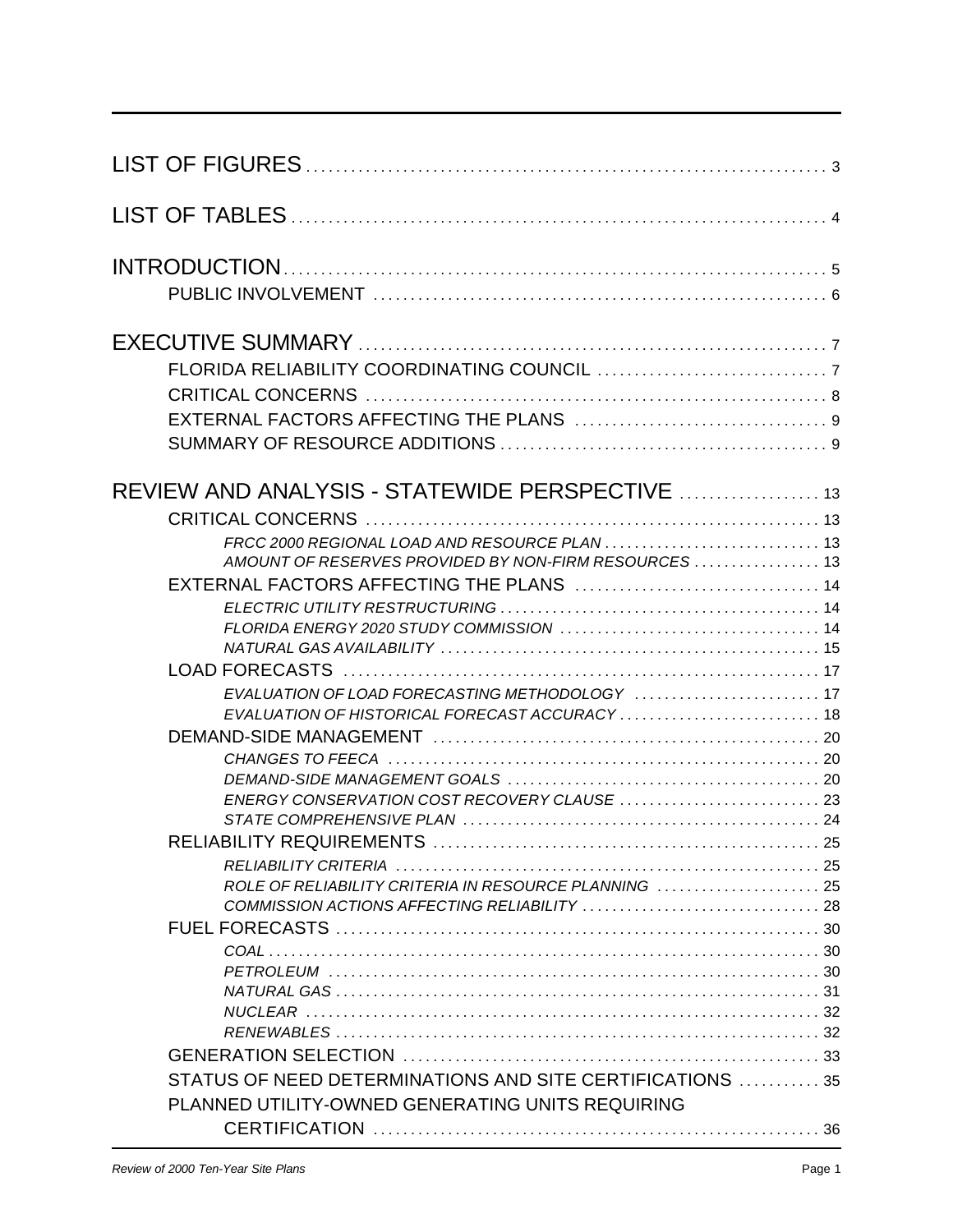| FLORIDA MUNICIPAL POWER AGENCY (FMPA)  46 |  |
|-------------------------------------------|--|
|                                           |  |
|                                           |  |
|                                           |  |
|                                           |  |
|                                           |  |
|                                           |  |
|                                           |  |
|                                           |  |
|                                           |  |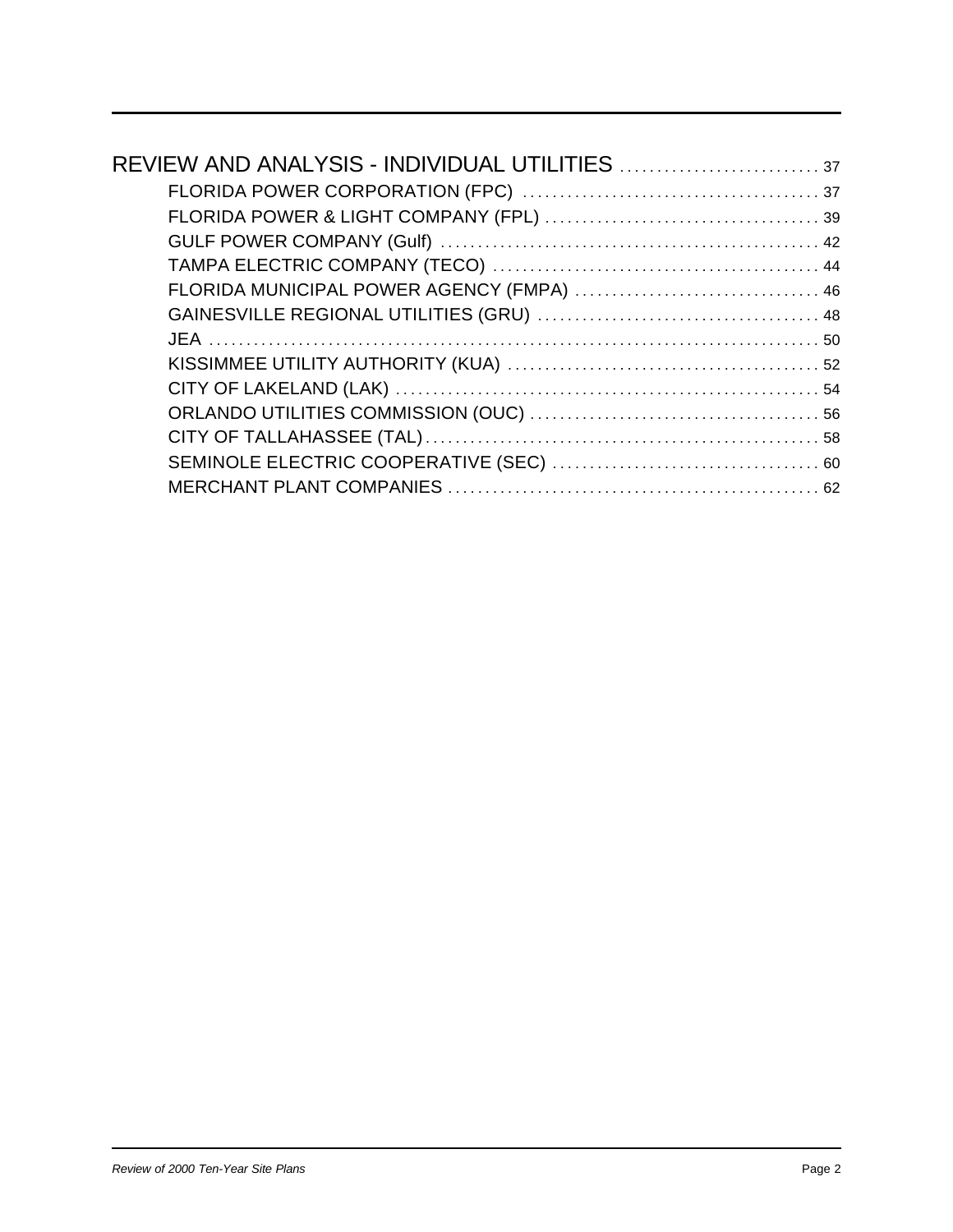### **LIST OF FIGURES**

| Figure 1  |                                                                       |  |
|-----------|-----------------------------------------------------------------------|--|
| Figure 2  | ELECTRIC UTILITY RESOURCE MIX BY PLANT TYPE -- PRESENT AND FUTURE  11 |  |
| Figure 3  |                                                                       |  |
| Figure 4  |                                                                       |  |
| Figure 5  |                                                                       |  |
| Figure 6  | TOTAL RETAIL ENERGY SALES - HISTORICAL FORECAST ACCURACY 18           |  |
| Figure 7  | ESTIMATED IMPACT OF DSM ON SUMMER PEAK DEMAND                         |  |
| Figure 8  | ESTIMATED IMPACT OF DSM ON WINTER PEAK DEMAND                         |  |
| Figure 9  | ESTIMATED IMPACT OF DSM ON NET ENERGY FOR LOAD                        |  |
| Figure 10 | <b>CONSERVATION EXPENSES RECOVERED THROUGH</b>                        |  |
| Figure 11 | <b>ENERGY CONSUMPTION PER RESIDENTIAL CUSTOMER</b>                    |  |
| Figure 12 | UTILITY FORECASTED RESERVE MARGIN -- STATE OF FLORIDA  27             |  |
| Figure 13 | UTILITY FORECASTED RESERVE MARGIN -- PENINSULAR FLORIDA  27           |  |
| Figure 14 |                                                                       |  |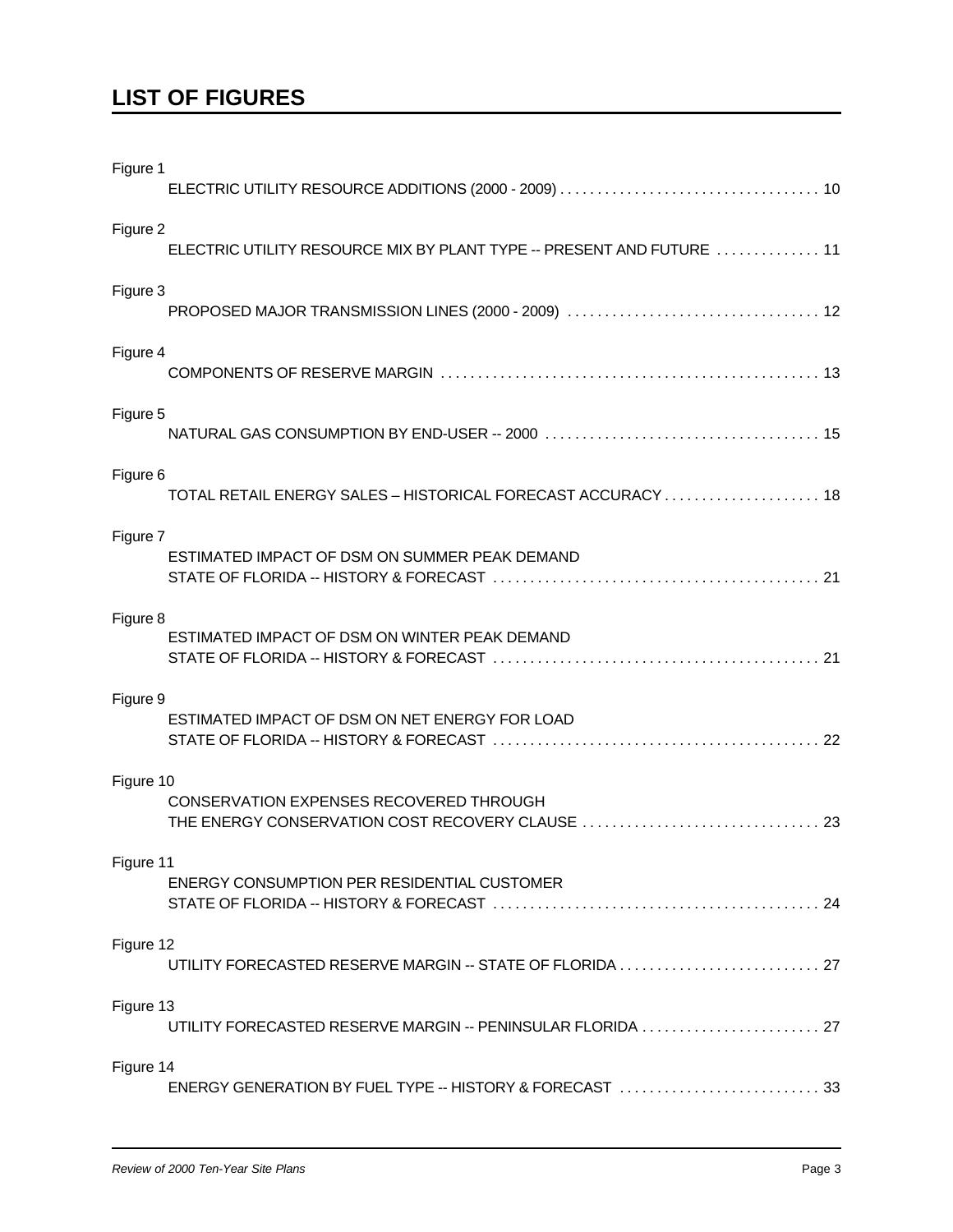### **LIST OF TABLES**

| TABLE 1 |                                                                        |
|---------|------------------------------------------------------------------------|
| TABLE 2 | PLANNED NEW GENERATING UNIT ADDITIONS, CHANGES IN CAPACITY AT EXISTING |
| TABLE 3 |                                                                        |
| TABLE 4 | ANNOUNCED COMBUSTION TURBINE MERCHANT PLANT ADDITIONS  29              |
| TABLE 5 | FUEL PRICE FORECAST -- AVERAGE ANNUAL GROWTH RATE                      |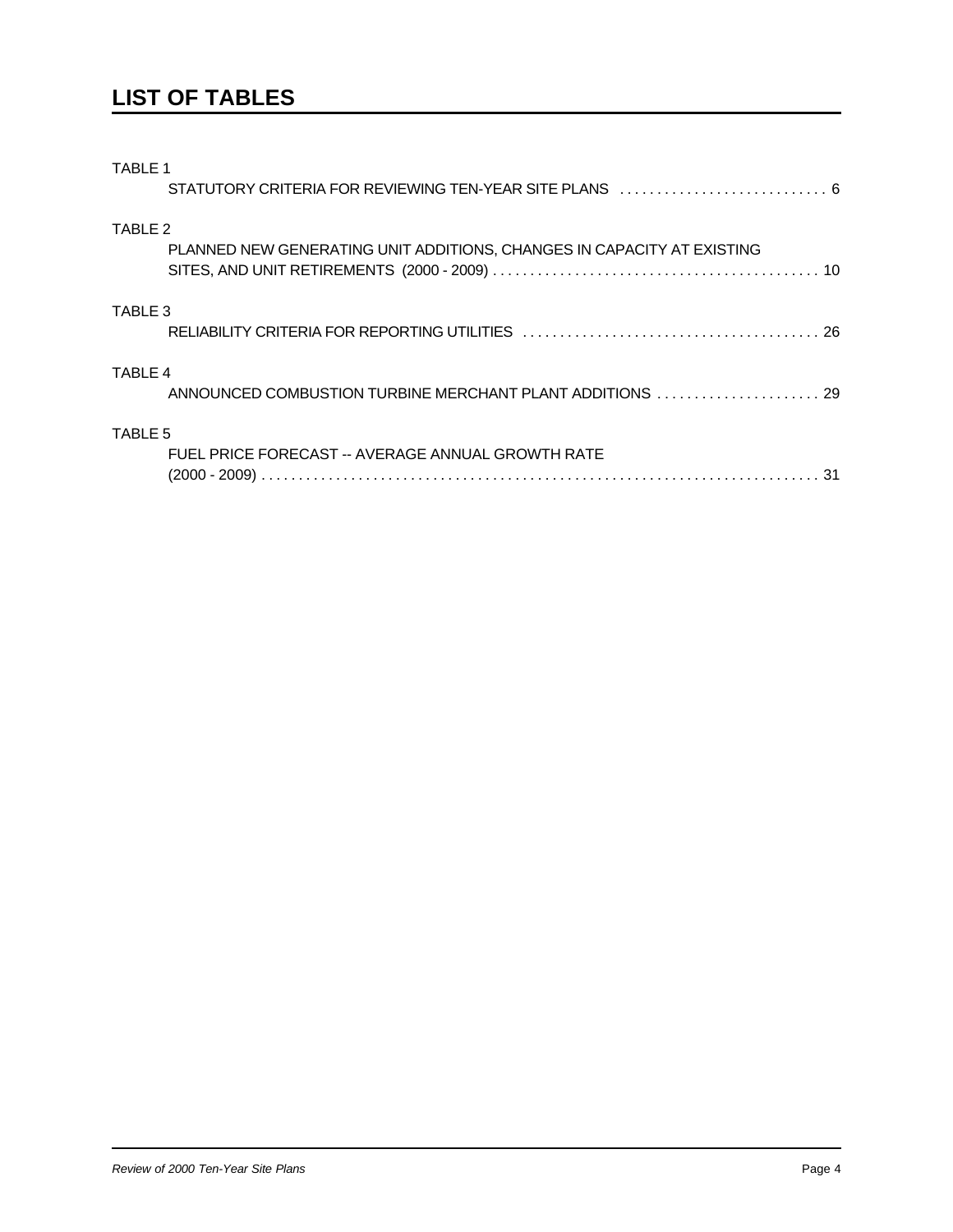### **INTRODUCTION**

Section 186.801, Florida Statutes, requires that all major generating electric utilities in Florida submit a *Ten-Year Site Plan (TYSP)* to the Florida Public Service Commission (Commission) for review. Each *TYSP* contains projections of the utility's electric power needs for the next ten years and the general location of proposed power plant sites and major transmission facilities.

In accordance with Section 186.801, Florida Statutes, the Commission is responsible for making a preliminary study of each utility's *TYSP* and must determine whether it is "*suitable*" or "*unsuitable*." The Commission's *TYSP* review is forwarded to the Florida Department of Environmental Protection (DEP).

To fulfill the statutory requirement of Section 186.801, Florida Statutes, the Commission has adopted Rules 25-22.070 through 25-22.072, Florida Administrative Code. In particular, Rule 25-22.071, Florida Administrative Code, requires the *TYSP* to be submitted annually by April 1. However, utilities whose existing generating capacity is less than 250 megawatts (MW) are exempted from the requirements of this rule unless they propose to build a new generating unit larger than 75 MW.

The *TYSP* review contained herein also fulfills the requirement of Section 377.703(e), Florida Statutes, which requires the Commission to analyze and provide electricity and natural gas forecasts for analysis by the Florida Department of Community Affairs (DCA). The Commission's *TYSP* review is forwarded to DCA.

Since the purpose of a *TYSP* is to give state and local agencies advance notice of proposed power plants and transmission facilities, the *TYSP* is not intended to be a binding plan of action on electric utilities. As such, the Commission's classification of a utility's *TYSP* as *suitable* or *unsuitable* also has no binding effect on the utility. Such a classification does not constitute a determination or finding in subsequent docketed matters before the Commission. If a utility's *TYSP* raises a concern that requires Commission action, such action is formally undertaken after a public hearing.

Because the *TYSP* is a planning document containing tentative data, there may not be sufficient information to allow regional planning councils, water management districts, and other review agencies to fully assess site-specific issues pertaining to their jurisdictions. When a utility files for certification under the Power Plant Siting Act or Transmission Line Siting Act, more detailed data are provided based on in-depth environmental assessments. This fact underscores the purpose of the *TYSP* as an early notification process rather than a binding plan of action.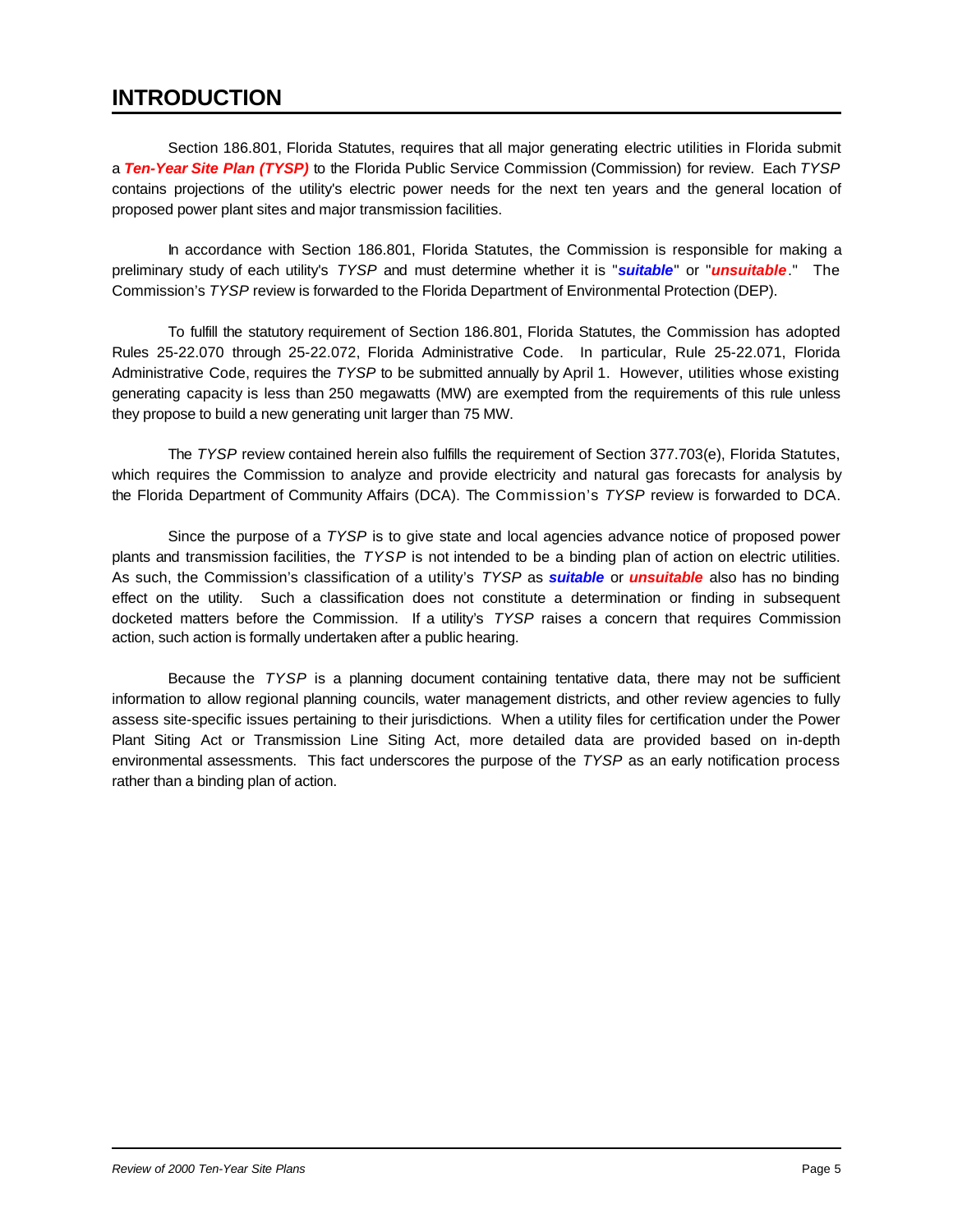### **INTRODUCTION**

Table 1 briefly summarizes the criteria used by the Commission to review the *TYSPs*, as set out in Section 186.801, Florida Statutes, and the action taken by the Commission to comply with these statutory criteria.

| <b>TABLE 1</b><br>STATUTORY CRITERIA FOR REVIEWING TEN-YEAR SITE PLANS                               |                                                                                                                                                                                                                                                       |  |  |  |
|------------------------------------------------------------------------------------------------------|-------------------------------------------------------------------------------------------------------------------------------------------------------------------------------------------------------------------------------------------------------|--|--|--|
| <b>REQUIREMENT</b>                                                                                   | <b>ACTION</b>                                                                                                                                                                                                                                         |  |  |  |
| <b>Review the need for electrical</b><br>power in the area to be served                              | Reviewed load forecasts, demand-side management (DSM)<br>assumptions, and reliability criteria.                                                                                                                                                       |  |  |  |
| Review possible alternatives to the<br>proposed Plan                                                 | Reviewed DSM assumptions, fuel forecasts, and sensitivities<br>to the base-case expansion plan.                                                                                                                                                       |  |  |  |
| <b>Review anticipated environmental</b><br>impact of proposed power plant<br><b>sites</b>            | Solicited comments from DEP regarding environmental<br>impact and compliance. Comments are summarized within<br>this report.                                                                                                                          |  |  |  |
| <b>Consider views of local and state</b><br>agencies regarding water and<br>growth management issues | Solicited comments from the Department of Community<br>Affairs (DCA), water management districts, and regional<br>planning councils. Comments are summarized within this<br>report.                                                                   |  |  |  |
| <b>Determine consistency of Plan</b><br>with the State Comprehensive<br><b>Plan</b>                  | Evaluated energy-related aspects of the Comprehensive Plan.<br>Reviewed comments provided by DCA and by regional and<br>local planning agencies on growth management and<br>Comprehensive Plan issues. Comments are summarized<br>within this report. |  |  |  |
| <b>Review Plan for information on</b><br>energy availability and<br>consumption                      | Reviewed load forecast data and methodologies used to<br>arrive at load and energy forecasts.                                                                                                                                                         |  |  |  |

#### **PUBLIC INVOLVEMENT**

Pursuant to the State of Florida's policy of "government in the sunshine," all Commission workshops and hearings are open to the public. Members of the public may directly participate in any of the Commission's proceedings.

The Commission held a public workshop on August 30, 2000 to solicit public comments on the *TYSPs*. Several state, local, and regional government agencies submitted written comments on the *TYSPs* prior to the workshop. All comments are summarized herein. A complete copy of the comments is available from the Commission upon request.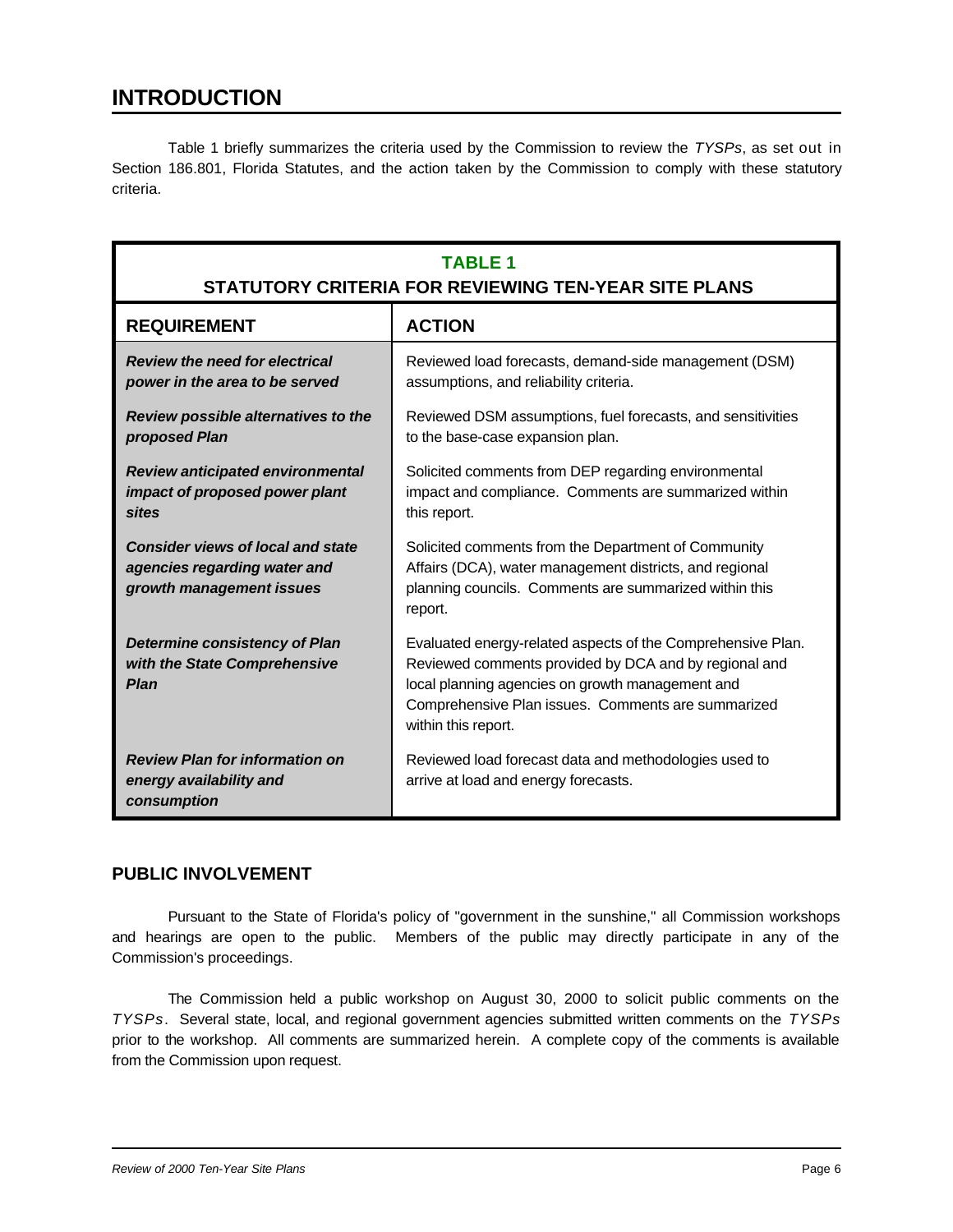#### **FLORIDA RELIABILITY COORDINATING COUNCIL**

A region of the North American Electric Reliability Council (NERC), the Florida Reliability Coordinating Council (FRCC) was formed in 1996 to ensure electric reliability in Peninsular Florida. Prior to 1996, Peninsular Florida's utilities were members of the Southeastern Electric Reliability Council.

The FRCC has a formal reliability assessment process to annually review and assess existing and potential issues. FRCC member utilities exchange information in planning and operating areas related to the reliability of the bulk power supply, and review activities within the FRCC region relating to reliability. The FRCC has a reliability assessment group that decides which planning and operating studies will be performed to address these issues.

The FRCC annually publishes two documents which address the reliability of Peninsular Florida's electric grid. The *2000 Regional Load and Resource Plan* contains aggregate data on demand and energy, capacity and reserves, and proposed new unit additions for the FRCC region as well as statewide. The *2000 Reliability Assessment* is an aggregate study of the future reliability of Peninsular Florida's electric grid. The Commission used both FRCC documents to supplement its review of the *TYSPs* filed by the utilities.

#### **SUITABILITY**

The Commission has reviewed *TYSPs* filed by twelve(12) reporting utilities and four (4) merchant plant companies. The Commission has determined that 11 of the 12 *TYSPs* filed by the utility companies are *suitable* for planning purposes. The Commission has determined that the *TYSP* filed by the City of Tallahassee (TAL) is *conditionally suitable* for planning purposes for two reasons: (1) TAL failed to specify future supply resources; and (2) reserve margins are forecasted to fall below TAL's 17% summer reserve margin criterion in 2001 and each year between 2004 and 2009. Furthermore, by 2009, TAL's capacity deficiency – below the 17% reserve margin criterion – is forecasted to grow to near 90 MW. However, TAL is currently conducting a comprehensive planning study to identify future supply resources. The Commission makes no determination on the suitability of the merchant plant filings.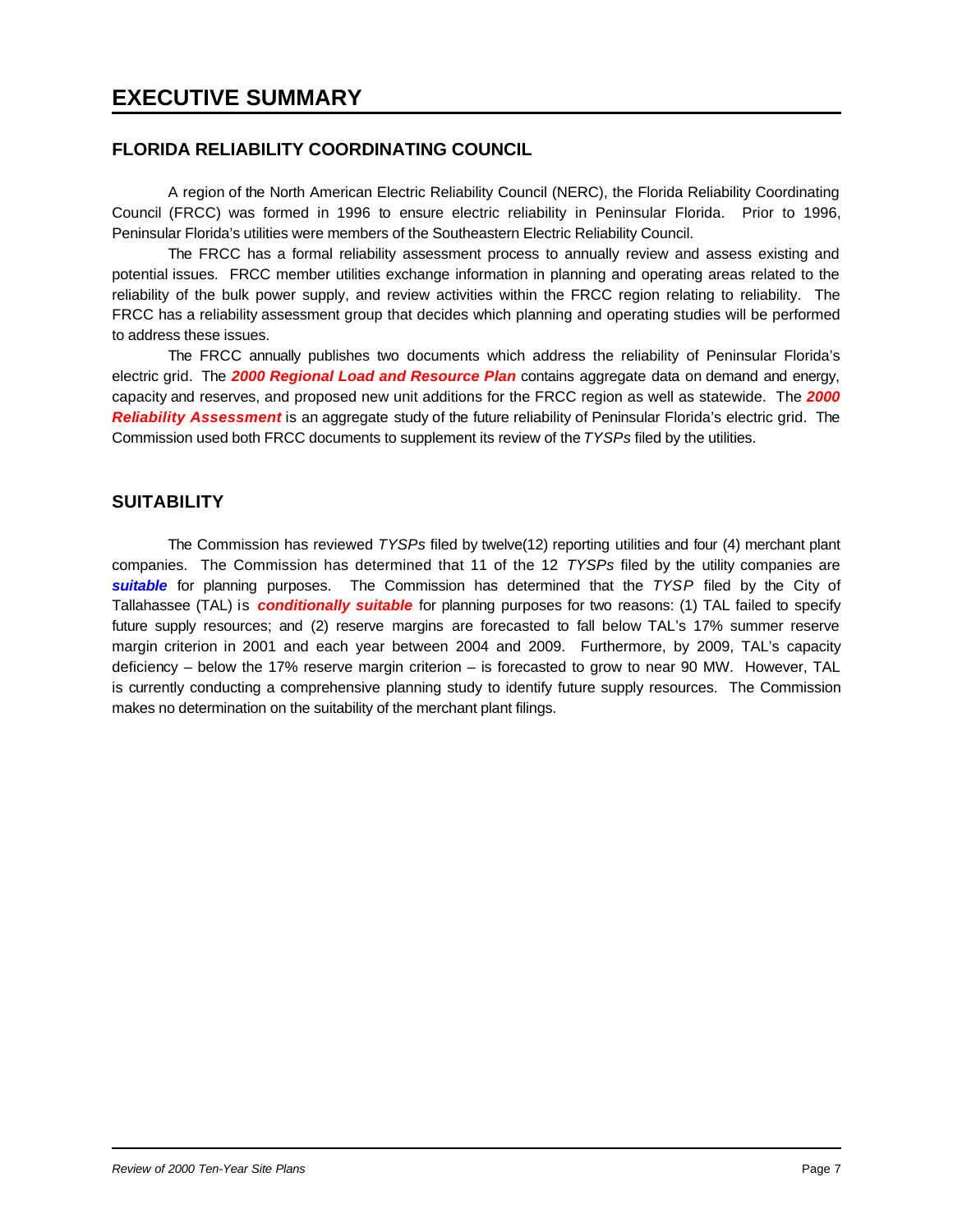#### **CRITICAL CONCERNS**

The Commission has identified two primary areas of concern which may impact the reliability and costeffectiveness of the *TYSPs*. These concerns are discussed in detail later in this report but are summarized below.

#### *FRCC 2000 REGIONAL LOAD AND RESOURCE PLAN*

The Commission is concerned that the FRCC's *2000 Regional Load and Resource Plan* does not contain complete information on all generating units proposed over the ten-year planning horizon. Several combustion turbine "merchant" plants have been proposed but are not included in this document. These units do not require certification under the Power Plant Siting Act and, therefore, can be constructed once the Department of Environmental Protection (DEP) issues all environmental permits. While these CT merchant plants do not contribute to Peninsular Florida's reserve margins unless firm capacity is sold to utilities, the merchant plants may enhance reliability by increasing operating reserves and may place downward pressure on wholesale rates.

#### *AMOUNT OF RESERVES PROVIDED BY NON-FIRM RESOURCES*

Reserve margins for some Florida utilities are made up largely of non-firm resources such as load management and interruptible service. **This appears to be a near-term concern**. Florida's utilities forecasted a slight decrease in their reliance on non-firm resources over the planning horizon, thus indicating a greater reliance on supply-side resources (generation, firm capacity purchases) in future years.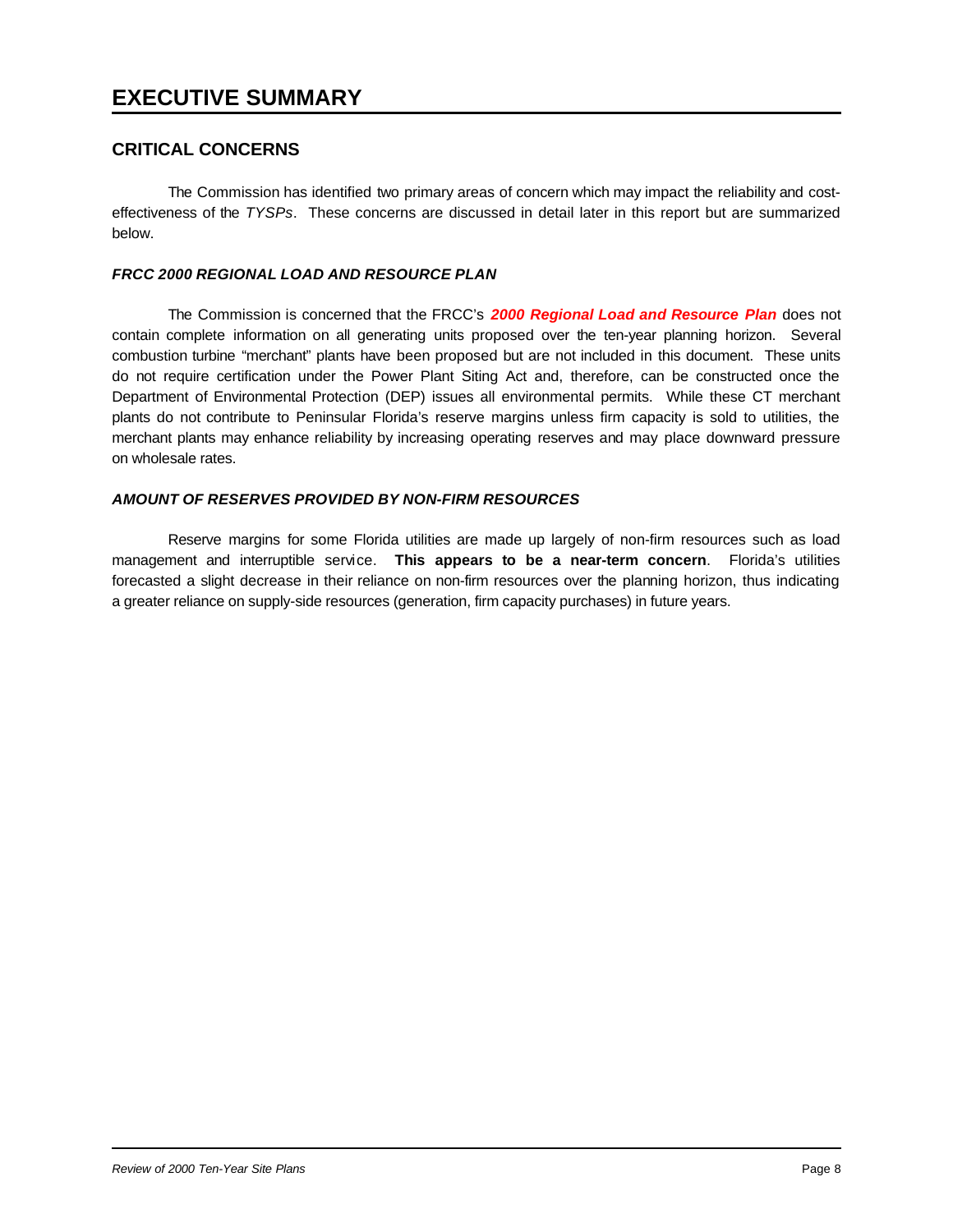#### **EXTERNAL FACTORS AFFECTING THE PLANS**

Because the future is uncertain, there are external factors that may affect the viability of the *TYSP*. Three potential factors are discussed below.

#### *ELECTRIC UTILITY RESTRUCTURING*

Several federal actions have resulted in a restructuring of the electric industry nationwide. The *Energy Policy Act of 1992 (EPAct)* requires transmission-owning utilities to transmit power from wholesale entities. Federal Energy Regulatory Commission (FERC) Order No. 888 required functional unbundling, a process by which generation and transmission functions within a single company are separated. FERC Order No. 889 required the development of an *open-access same-time information system (OASIS)*, an interactive database system which provides instantaneous information on the availability and price of transmission links between generation and load. Finally, FERC Order No. 2000 encouraged the development of *regional transmission organizations (RTOs)*. Peninsular Florida's major utilities filed an RTO proposal on October 15, 2000 with the FERC.

#### *FLORIDA ENERGY 2020 STUDY COMMISSION*

Pursuant to Executive Order No. 2000-127, Governor Jeb Bush established the *Florida Energy 2020 Study Commission* (Study Commission) on May 3, 2000 to propose an energy plan and strategy for Florida. Consisting of 20 persons with various areas of expertise, the Study Commission first met in September, 2000 to study the major issues affecting the future of the electric industry in the state. In accordance with the Governor's executive order, the Study Commission is to submit its recommendations to the Senate, the House of Representatives, and the Governor by December, 2001.

#### *NATURAL GAS AVAILABILITY*

Florida's electric utilities continue to rely primarily on a single gas transportation pipeline company, Florida Gas Transmission (FGT), to supply direct customers and electric utility fuel requirements. Conservative estimates indicate that future natural gas requirements will exceed FGT's current capacity. To meet these forecasted requirements, an additional 1.0 Bcf/day may be required over the next ten years. FGT has asserted to the FRCC that it is able and willing to expand the natural gas pipeline system to meet all projected electric demand. However, the Commission believes that electric utilities should individually identify a contingency plan in case gas transportation capacity is not available when needed to fuel future electric generation expansion.

Two competing companies -- Gulfstream Natural Gas System, LLC (Gulfstream) and Williams-Transco (Buccaneer) -- currently plan to construct new pipelines into the state and place them into commercial service by June, 2002. The construction of either of these two lines would mitigate the Commission's concern with having only one pipeline company.

#### **SUMMARY OF RESOURCE ADDITIONS**

Table 2 on the next page, and Figures 1, 2, and 3 on pages 11 and 12, summarize the aggregate plans for the State of Florida's utilities. These illustrations show the total planned resource additions by type, as well as planned major transmission lines, over the next ten years.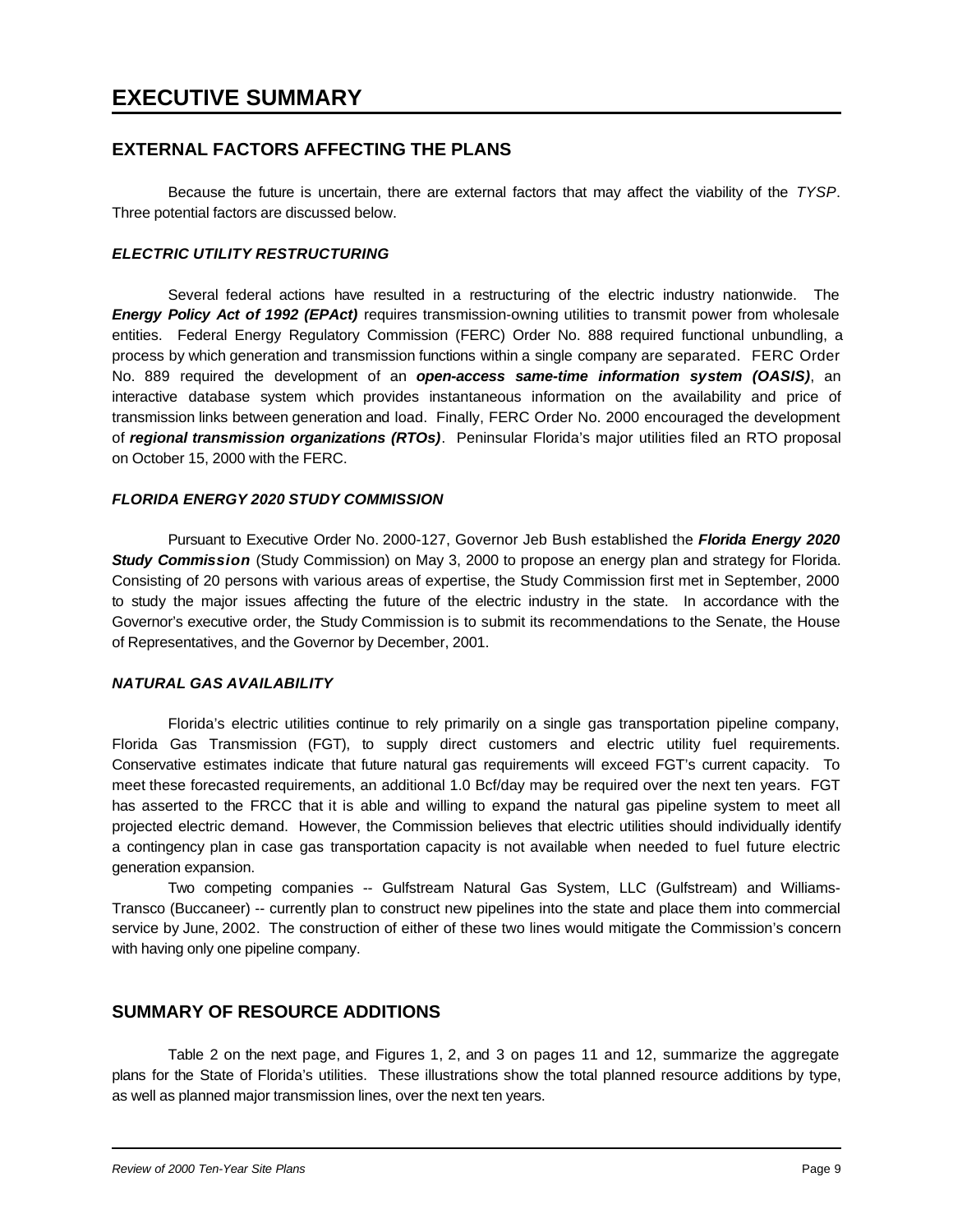### **TABLE 2**

### **PLANNED NEW GENERATING UNIT ADDITIONS, CHANGES IN CAPACITY AT EXISTING SITES, AND UNIT RETIREMENTS (2000 - 2009)**

|                                                                                                           | <b>SUMMER</b><br><b>CAPACITY (MW)</b> | <b>WINTER</b><br><b>CAPACITY (MW)</b> |
|-----------------------------------------------------------------------------------------------------------|---------------------------------------|---------------------------------------|
| <b>NEW ELECTRIC UTILITY GENERATING UNIT ADDITIONS</b>                                                     |                                       |                                       |
| <b>Combined Cycle</b>                                                                                     | 8,485                                 | 9,406                                 |
| <b>Combustion Turbine</b>                                                                                 | 3,401                                 | 3,986                                 |
| Coal                                                                                                      | 288                                   | 288                                   |
| <b>TOTAL</b>                                                                                              | 12,174                                | 13,680                                |
| <b>CAPACITY CHANGES AT EXISTING ELECTRIC UTILITY SITES (repowering, fuel conversion, cold</b><br>standby) |                                       |                                       |
| <b>Combined Cycle</b>                                                                                     | 2,180                                 | 2,521                                 |
| <b>Combustion Turbine</b>                                                                                 | 101                                   | 52                                    |
| Coal                                                                                                      | $-517$                                | $-581$                                |
| Oil & Gas Fossil Steam                                                                                    | $-350$                                | $-403$                                |
| <b>TOTAL</b>                                                                                              | 1,414                                 | 1,589                                 |
| <b>ELECTRIC UTILITY UNIT RETIREMENTS</b>                                                                  |                                       |                                       |
| <b>Combustion Turbine</b>                                                                                 | $-273$                                | $-314$                                |
| Oil & Gas Fossil Steam                                                                                    | $-813$                                | $-826$                                |
| <b>TOTAL</b>                                                                                              | $-1,086$                              | $-1,140$                              |
| <b>EXPIRATION OF ELECTRIC UTILITY FIRM CAPACITY CONTRACTS (with non-utility generators)</b>               |                                       |                                       |
| Cogeneration <sup>1</sup>                                                                                 | $-376$                                | $-376$                                |
| Independent Power Producers <sup>2</sup>                                                                  | $-593$                                | $-593$                                |
| <b>TOTAL</b>                                                                                              | -969                                  | $-969$                                |
| <b>TOTAL NET ELECTRIC UTILITY ADDITIONS</b>                                                               | 11,533                                | 13,160                                |

 $1$  Nine firm capacity cogeneration contracts (376 MW total) are set to terminate over the next ten years. No new cogenerators are proposed. As these contracts expire, the capacity becomes uncommitted (merchant) capacity.

 $2$  OUC's purchased power contracts with Reliant - Indian River Units 1-3 are set to expire by 2004. At that time, the capacity becomes uncommitted (merchant) capacity.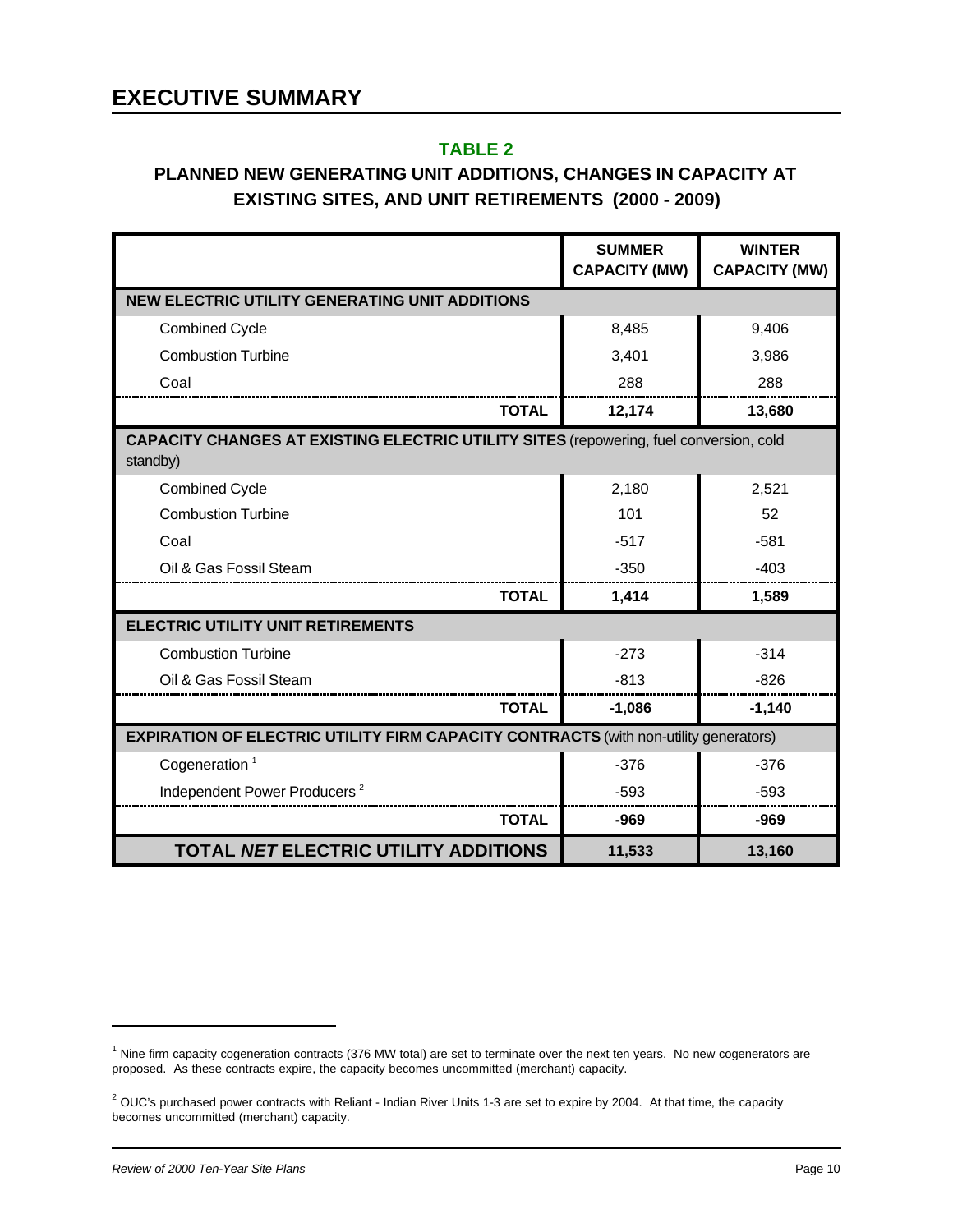

### **Figure 2 ELECTRIC UTILITY RESOURCE MIX BY PLANT TYPE -- PRESENT AND FUTURE**

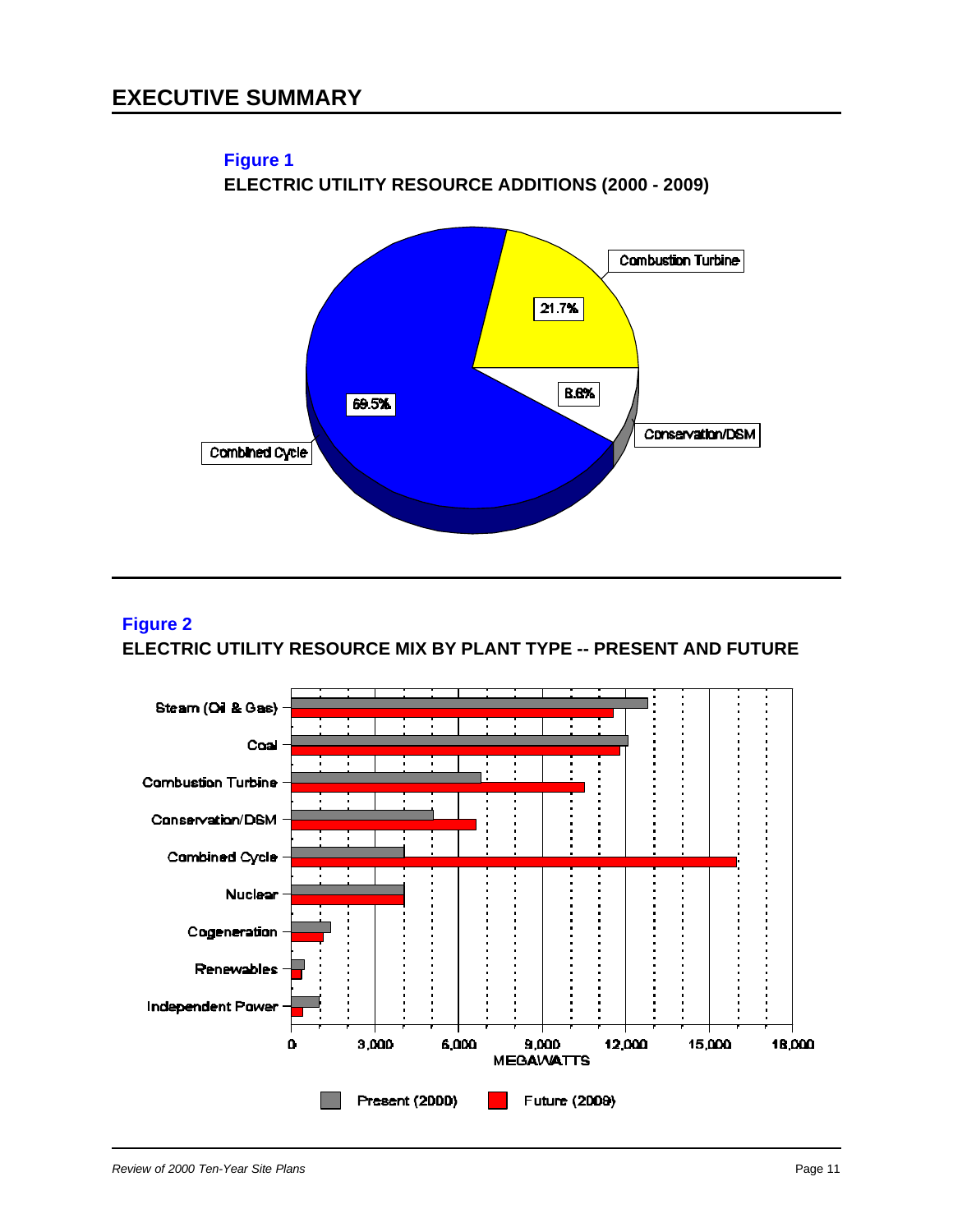$\left\langle \left\langle \right| \right| \right.$ 

### **Figure 3 PROPOSED MAJOR TRANSMISSION LINES (2000 - 2009)**

|                         |                |                                   |                          |                                  |                        | 3 <sup>′</sup><br>8<br>4 |
|-------------------------|----------------|-----------------------------------|--------------------------|----------------------------------|------------------------|--------------------------|
|                         | <b>UTILITY</b> | <b>TERMINALS</b>                  | <b>LENGTH</b><br>(MILES) | <b>IN-SERVICE</b><br><b>DATE</b> | <b>VOLTAGE</b><br>(kV) |                          |
| 1                       | FPL            | Poinsett - Sanford (2 lines)      | 45                       | June, 2001                       | 230                    |                          |
| $\overline{\mathbf{c}}$ | <b>TECO</b>    | Gannon - Juneau                   | 15                       | June, 2003                       | 230                    |                          |
| 3                       | <b>JEA</b>     | Center Park - Greenland           | 19                       | Nov., 2003                       | 230                    |                          |
| 4                       | ${\sf FPC}$    | Hines - W. Lake Wales (2 lines)   | 21                       | May, 2005<br>May, 2009           | 230                    |                          |
| 5                       | <b>TECO</b>    | Gannon - Davis                    | 15                       | June, 2005                       | 230                    |                          |
| 6                       | <b>TECO</b>    | Polk - Lithia <sup>3</sup>        | 22                       | Oct., 2006                       | 230                    |                          |
| 7                       | <b>FPC</b>     | Perry - Drifton                   | 35                       | May, 2007                        | 230                    |                          |
| 8                       | <b>FPC</b>     | Intercession City - W. Lake Wales | 30                       | May, 2007                        | 230                    |                          |

<sup>&</sup>lt;sup>3</sup>The Polk - Lithia line will likely require certification under the Transmission Line Siting Act (TLSA).

All other proposed transmission lines in this table are exempt from the TLSA for one of three reasons: (1) the utility already owned the right-of-way prior to enactment of the TLSA in 1983; (2) the line is not proposed to cross a county line; or, (3) the line is proposed to be located in existing right-of-way.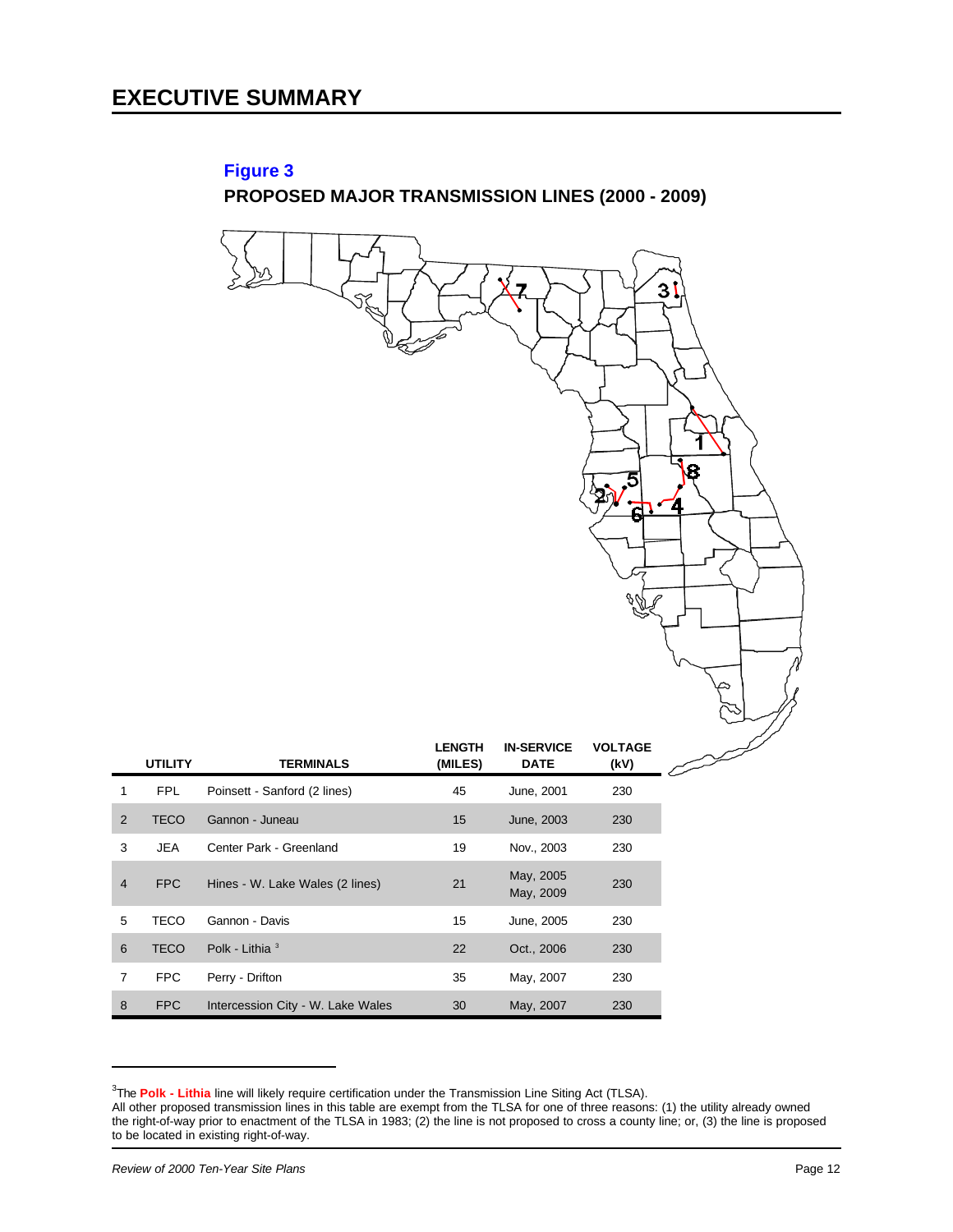#### **CRITICAL CONCERNS**

Although the Commission has classified 11 of the 12 utility *TYSPs* as *suitable*, the Commission has identified two primary areas of concern which may impact the reliability and cost-effectiveness of the *TYSPs*. These concerns, discussed below, are the *FRCC 2000 Regional Load and Resource Plan* and the *amount of reserves provided by non-firm resources*.

#### *FRCC 2000 REGIONAL LOAD AND RESOURCE PLAN*

The Commission is concerned that the FRCC's *2000 Regional Load and Resource Plan* does not contain complete information on all generating units proposed over the planning horizon. As shown in Table 5 on page 29, several combustion turbine merchant plants totaling approximately 5,370 MW have been proposed in the state. However, none of these units are included in the FRCC document. Because CT units do not have any steam capacity, these units do not require certification under the Power Plant Siting Act. Therefore, the CT merchant plants can be constructed once the Department of Environmental Protection (DEP) issues all environmental permits.

The Commission recognizes that CT merchant plants do not contribute to a traditional calculation of Peninsular Florida's firm reserve margin. However, CT merchant plants may enhance reliability of the electric grid by increasing the level of operating reserves and may place downward pressure on wholesale rates. Therefore, so that the Commission can keep abreast of all proposed generating unit additions in the state which may enhance reliability, the Commission believes that CT merchant plants should be included in the *2000 Regional Load and Resource Plan* as potential sources of additional capacity.

#### *AMOUNT OF RESERVES PROVIDED BY NON-FIRM RESOURCES*

For some Florida utilities, reserve margins consist largely of non-firm, nongenerating resources such as load management and interruptible service. Because residential customers can give just thirty days' notice to a utility to leave its load management program, customer flight from this program can cause sudden near-term reliability problems.

As shown in Figure 4 non-firm resources currently comprise 58% of Peninsular Florida's winter reserves and 52% of summer reserves. **The reliance on non-firm resources appears to be a near-term concern**, as the current level of non-firm reserves is lower than forecasted just last year. This indicates that Peninsular Florida's utilities plan to rely increasingly on supply-side resources (generation and firm capacity purchases) rather than on non-firm resources.



#### **Figure 4 COMPONENTS OF RESERVE MARGIN**

TECO and FPC rely primarily on non-firm resources for reserves. For 2000, TECO forecasts 87% winter (75% summer) reliance on non-firm resources for reserve margin. For 2000, FPC forecasts non-firm resources to make up 84% winter (59% summer) of its reserve margin. Like Peninsular Florida as a whole, both TECO and FPC forecast that non-firm reserves will decline over the planning horizon as new supply-side resources are added.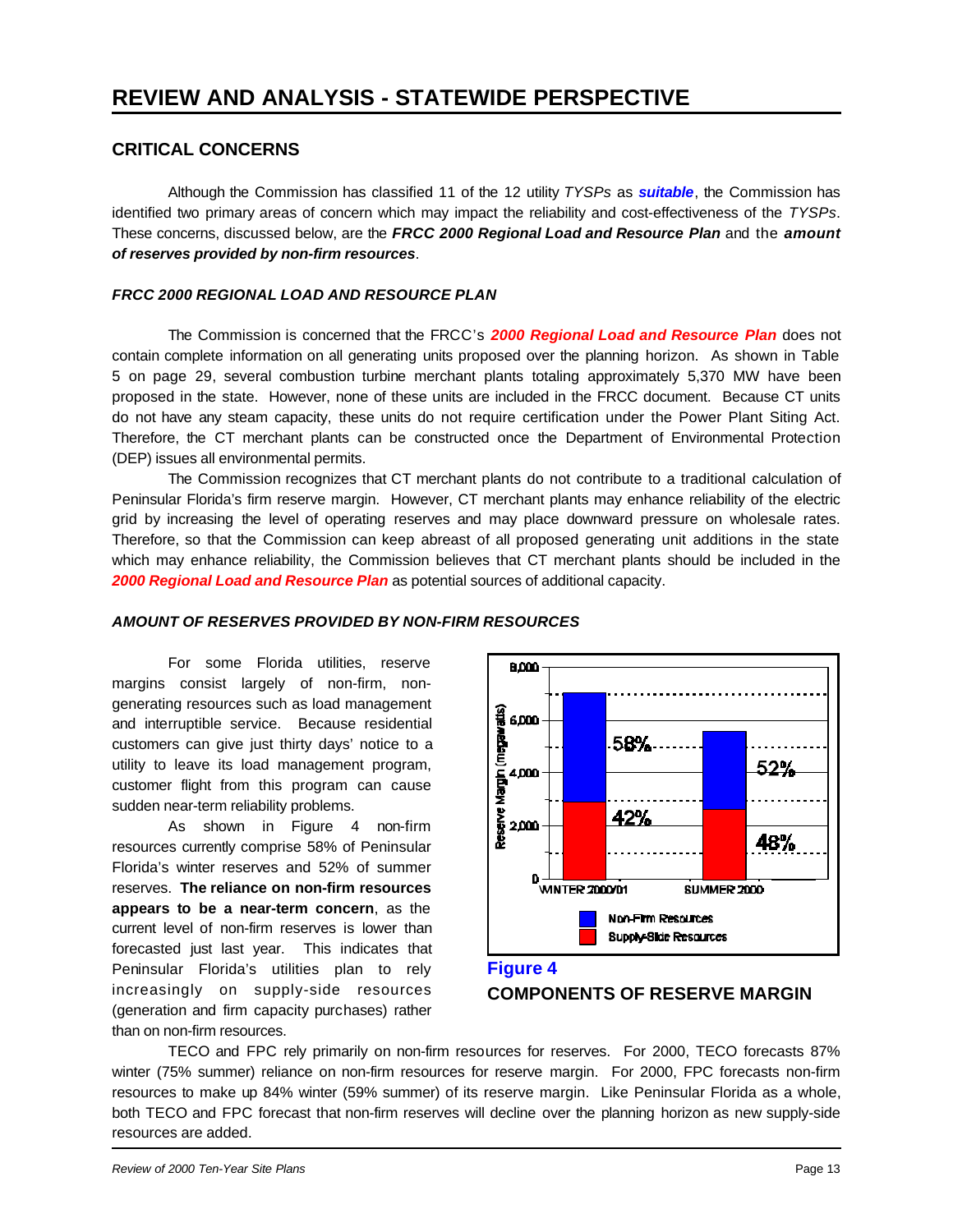#### **EXTERNAL FACTORS AFFECTING THE PLANS**

Because the future is uncertain, there are external factors that may affect the viability of the *TYSP*. Three potential factors are *electric utility restructuring*, the *Florida Energy 2020 Study Commission*, and *natural gas availability*. The following discussion elaborates on these factors.

#### *ELECTRIC UTILITY RESTRUCTURING*

Several federal actions have encouraged a restructuring of the electric industry nationwide. These actions are discussed below.

In 1992, Congress enacted the *Energy Policy Act of 1992 (EPAct)*. The EPAct authorized the Federal Energy Regulatory Commission (FERC) to order utilities to transmit, over their own transmission lines, power from wholesale entities. The EPAct also requires that a utility refusing to provide wholesale transmission service must show good cause for such refusal. EPAct is considered to be the catalyst for current restructuring of the electric utility industry.

In April, 1996, FERC issued Order No. 888 which required that all transmission-owning public entities make their facilities available to any user in a fair, non-discriminatory manner. Open access transmission was facilitated by utilities through *functional unbundling*, a process by which generation and transmission functions within a single company are separated. FERC intended that Order No. 888 also encourage the development of *independent system operators (ISOs)* to manage the real-time actions of transmission systems.

In response to concerns over the transparency of real-time information, FERC issued Order No. 889 which required the development of an *open-access same-time information system (OASIS)*. OASIS is an interactive database system designed to provide instantaneous information on the availability and price of transmission links between generation centers and load centers. The FRCC implemented Peninsular Florida's OASIS, known as FLOASIS, in November, 1996.

In December, 1999, FERC issued Order No. 2000, which encouraged the development of *regional transmission organizations (RTOs)*. In Order No. 2000, FERC concluded that RTOs would offer advantages over the present system because they will lead to enhanced regional reliability and speed the development of a competitive, wholesale electricity market. FERC also expects that RTOs will remove any potential for discriminatory transmission system access.

On October 16, 2000, Peninsular Florida's three major utilities – FPC, FPL, and TECO – filed a joint *RTO* proposal with the Federal Energy Regulatory Commission (FERC). A supplemental filing containing more detail is scheduled to be filed on December 15, 2000.

#### *FLORIDA ENERGY 2020 STUDY COMMISSION*

Pursuant to Executive Order No. 2000-127, Governor Jeb Bush established the *Florida Energy 2020 Study Commission* (Study Commission) on May 3, 2000 to propose an energy plan and strategy for Florida. Consisting of 20 persons with various areas of expertise, the Study Commission first met in September, 2000 to study the major issues affecting the future of the electric industry in the state. In accordance with the Governor's executive order, the Study Commission is to submit its recommendations to the Senate, the House of Representatives, and the Governor by December, 2001.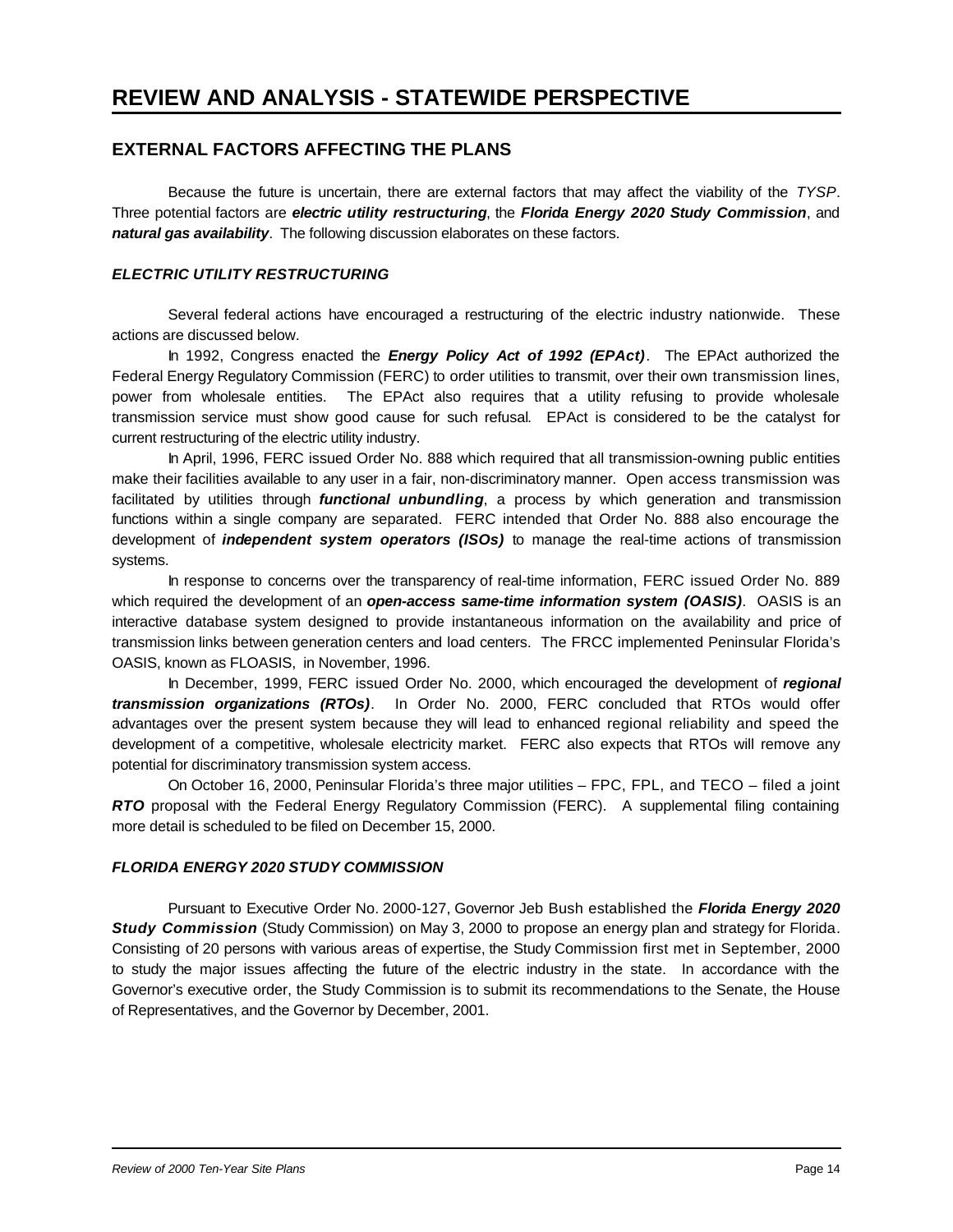#### *NATURAL GAS AVAILABILITY*

Florida's electric utilities continue to rely primarily on a single gas transportation pipeline company, **Florida Gas Transmission (FGT)**, to supply natural gas. FGT's system pipeline capacity, which is fully subscribed at this time, is nearly 1.5 billion cubic feet per day (Bcf/day). As shown in Figure 5, nearly 81% of the existing pipeline capacity is used for utility and non-utility electric generation. This trend is expected to continue, as electric utilities project a 143% increase in natural gas usage over the next ten years. Much of this increase (46%) is forecasted to occur between 2002 and 2004.

Conservative estimates indicate that future natural gas requirements will exceed FGT's current capacity. To meet forecasted requirements, an additional 1.0 Bcf/day may be needed over the next ten years. FGT has asserted to the FRCC that it is able and willing to expand its natural gas pipeline system to meet all forecasted electric demand. However, the Commission believes that electric utilities



**Figure 5 NATURAL GAS CONSUMPTION BY END-USER -- 2000**

should identify a contingency plan in case gas transportation capacity is not available when needed for future electric generation expansion.

#### *Future FGT Expansion*

On February 28, 2000, the Federal Energy Regulatory Commission (FERC) approved FGT's proposed Phase IV Expansion project. The project, consisting of compression upgrade and approximately 140 miles of new pipeline, will increase the average daily delivery capacity to a total of 1.727 Bcf/day. Construction began in May, 2000, and the planned in-service date is April, 2001.

While FGT's Phase IV project was undergoing FERC review, FGT held a five-week open season for a proposed Phase V expansion. The open season, which closed on April 30, 1999, garnered enough interest that FGT submitted a certificate application to FERC on December 1, 1999 for a compression upgrade and approximately 190 miles of new pipeline. If approved, FGT plans to begin construction in April, 2001 to meet a projected in-service date of May, 2003. Upon completion in 2003, the Phase V expansion is expected to raise FGT's capacity to nearly 2.0 Bcf/day. This capacity is sufficient to meet anticipated demand for 2003 but not the forecasted need of 2.41 Bcf/day for 2009.

#### *Other Proposed Pipelines*

Two companies are competing to construct new pipelines into the state. The total estimated pipeline capacity of these two lines is approximately 2.13 Bcf/day. The construction of either proposed line would mitigate the Commission's concern with having only one pipeline company serving the state.

! On October 15, 1999, Gulfstream Natural Gas System, L.L.C. **(Gulfstream)** applied for FERC approval to construct and operate a new 744-mile interstate natural gas pipeline. As proposed, the 1.13 Bcf/day pipeline will extend from near Mobile, Alabama, across the Gulf of Mexico, to near Port Manatee, Florida. On April 28, 2000, the FERC issued a preliminary determination on non-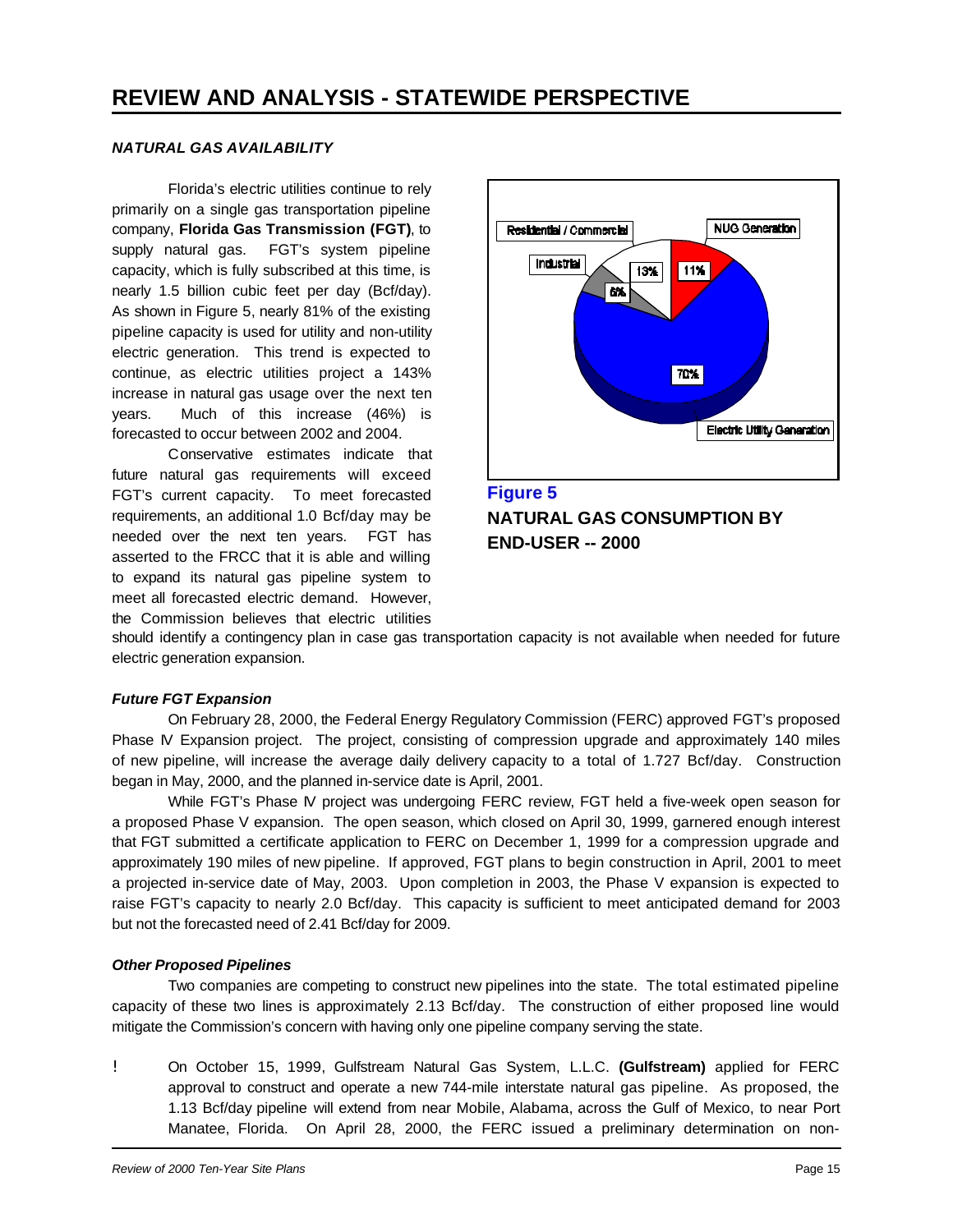environmental issues. In August, 2000, the FERC issued a Draft Environmental Impact Statement, the first of two environmental approvals needed before the optional certificate is issued. Gulfstream anticipates that the entire approval process will be completed by February, 2001, with an in-service date of June, 2002.

! On October 28, 1999, Williams-Transco applied for FERC approval to construct and operate a new 674-mile interstate natural gas pipeline known as the Buccaneer pipeline project **(Buccaneer)**. On April 28, 2000, the FERC issued a preliminary determination on non-environmental issues. As proposed, the pipeline will extend from a processing plant in Mobile County, Alabama, across the Gulf of Mexico, to the west coast of Florida just north of Tampa, and continue onshore in a easterly direction. As proposed, the pipeline will have a capacity of 1.0 Bcf/day. In August, 2000, the project received the first of two environmental approvals necessary to obtain an optional certificate. Buccaneer anticipates an in-service date of April, 2002. However, because of the line's proposed route through Pasco County, Florida, residents in the area have expressed opposition to the line's construction.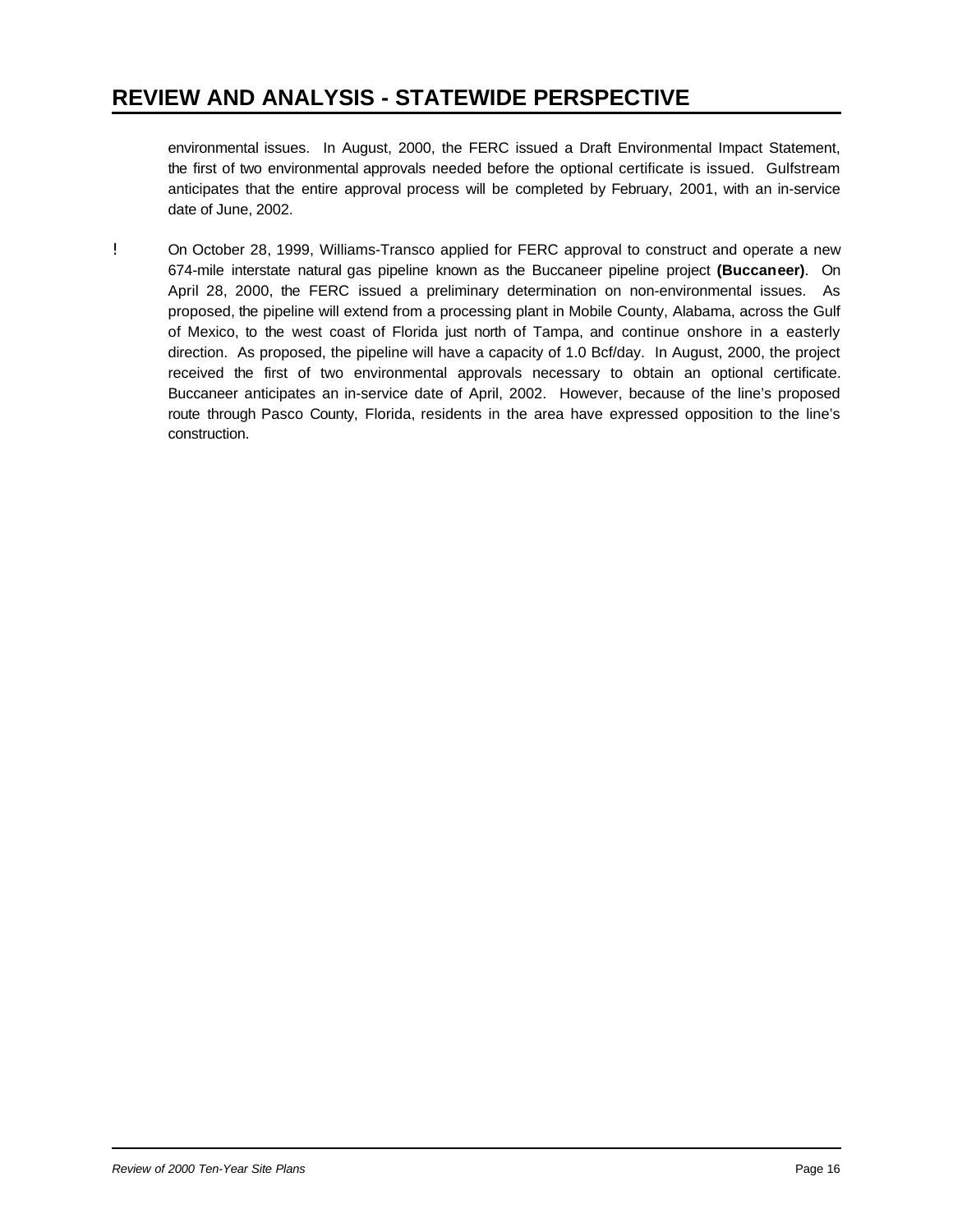#### **LOAD FORECASTS**

Load forecasting is the process used by electric utilities to estimate future energy needs. From these estimates, utilities determine how much, and when, additional generating capacity may be needed. In evaluating a utility's forecast, the Commission uses three types of analyses. The first involves reviewing the load forecasting methodology to ensure that it uses reasonable models and assumptions. The second examines the historical forecast accuracy to determine whether or not the forecasting process has performed well in the past. The third compares forecasted values to historical growth patterns.

#### *EVALUATION OF LOAD FORECASTING METHODOLOGY*

Although each reporting utility has developed its own distinct forecasting process, there are four steps which all forecast methodologies have in common. These steps are discussed below.

| <b>STEP</b>                                              | <b>DESCRIPTION</b>                                                                                                                                                                                                                                                                                                                                                                                                                                                                                       |
|----------------------------------------------------------|----------------------------------------------------------------------------------------------------------------------------------------------------------------------------------------------------------------------------------------------------------------------------------------------------------------------------------------------------------------------------------------------------------------------------------------------------------------------------------------------------------|
| <b>Collection of Historical</b><br>Data                  | Historical data forms the foundation for utility load and energy forecasts.<br>These data include energy usage patterns, number of customers,<br>economic, demographic, and weather data for the utility's service territory,<br>and appliance-specific saturation and energy consumption characteristics.<br>The Commission reviewed these data sources for their timeliness,<br>reliability and accuracy.                                                                                              |
| <b>Derivation of Forecast</b><br><b>Model Parameters</b> | The parameters of a forecast model quantify the relationship between the<br>economic and demographic data of a utility and the energy usage patterns<br>of its customers. These parameters must be updated periodically to<br>ensure that forecasts produced by the model reflect current energy<br>consumption patterns.                                                                                                                                                                                |
| <b>Assembly of Forecast</b><br><b>Assumptions</b>        | Forecast assumptions represent utility expectations of future economic,<br>weather, technological, and demographic conditions in their service<br>territory. In evaluating forecast assumptions, the Commission reviewed<br>the sources from which the assumptions were drawn, the consistency of<br>those assumptions with other economic and demographic projections, and<br>the validity of any adjustments made to those assumptions arising from<br>known changes in a utility's service territory. |
| <b>Calculation of Forecast</b>                           | The load forecast is calculated by inputting forecast assumptions into the<br>forecast model. The mathematical result may be adjusted to reflect the<br>professional judgement of the forecaster, or to reflect the impact of<br>conservation programs or other events not already quantified by the model<br>parameters or the forecast assumptions. The Commission reviewed any<br>adjustments made to the utility forecasts to determine if these adjustments<br>were appropriate.                    |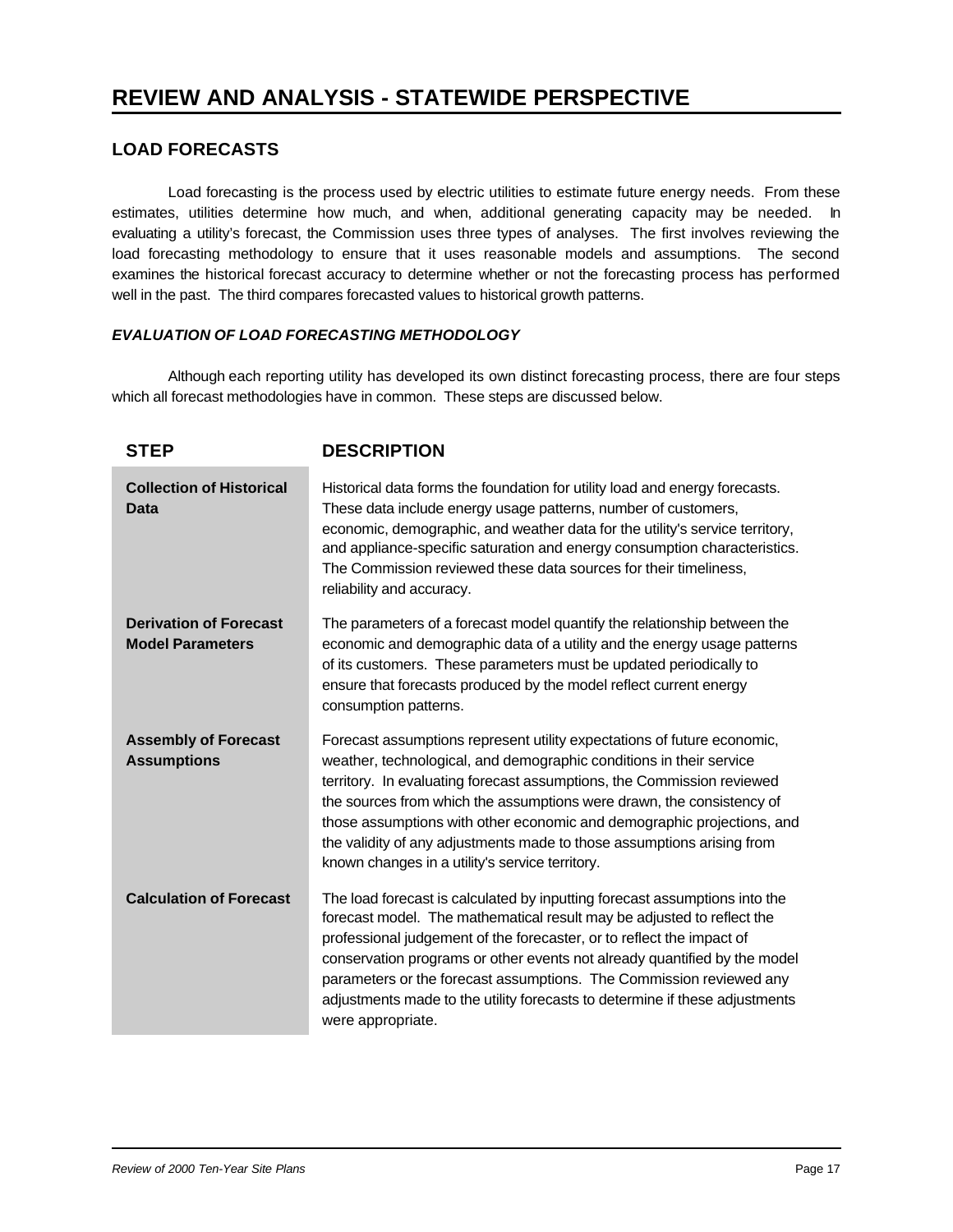#### *EVALUATION OF HISTORICAL FORECAST ACCURACY*

Reviewing the past results of a load and energy forecasting methodology reveals whether that methodology has produced accurate forecasts. A pattern of over- or under-forecasting is indicative of past forecast error that could be carried forward into current forecasts.

For each reporting utility, the Commission reviewed the historical forecast accuracy of total retail energy sales for the five-year period from 1995-1999. This review compared actual energy sales for each year to energy sales forecasts made three, four, and five years prior. For example, actual 1999 energy sales were compared to the projected 1999 forecasts made in 1994, 1995, and 1996. These differences, expressed as a percentage error rate, were used to calculate two measures of a utility's historical forecast accuracy. The first measure, *average absolute forecast error*, is an average of the percentage error rates calculated by ignoring the positive and negative signs that result when a forecast over- or under-estimates actual values. This calculation provides an overall measure of the accuracy of past utility forecasts. The second measure, *average forecast error*, is an average of the percentage error rates calculated without removing the positive and negative signs. This measure indicates a utility's tendency to over-forecast (positive values) or underforecast (negative values).

The Commission evaluated the historical forecast accuracy of total retail energy sales for nine of the twelve reporting utilities. There was insufficient historical data to analyze the historical forecast accuracy of the Florida Municipal Power Agency, Kissimmee Utility Authority, and Orlando Utilities Commission. The Commission's evaluation is summarized in Figure 6. A detailed discussion of individual utility retail sales forecasts is contained later in this report.



#### **Figure 6 TOTAL RETAIL ENERGY SALES – HISTORICAL FORECAST ACCURACY**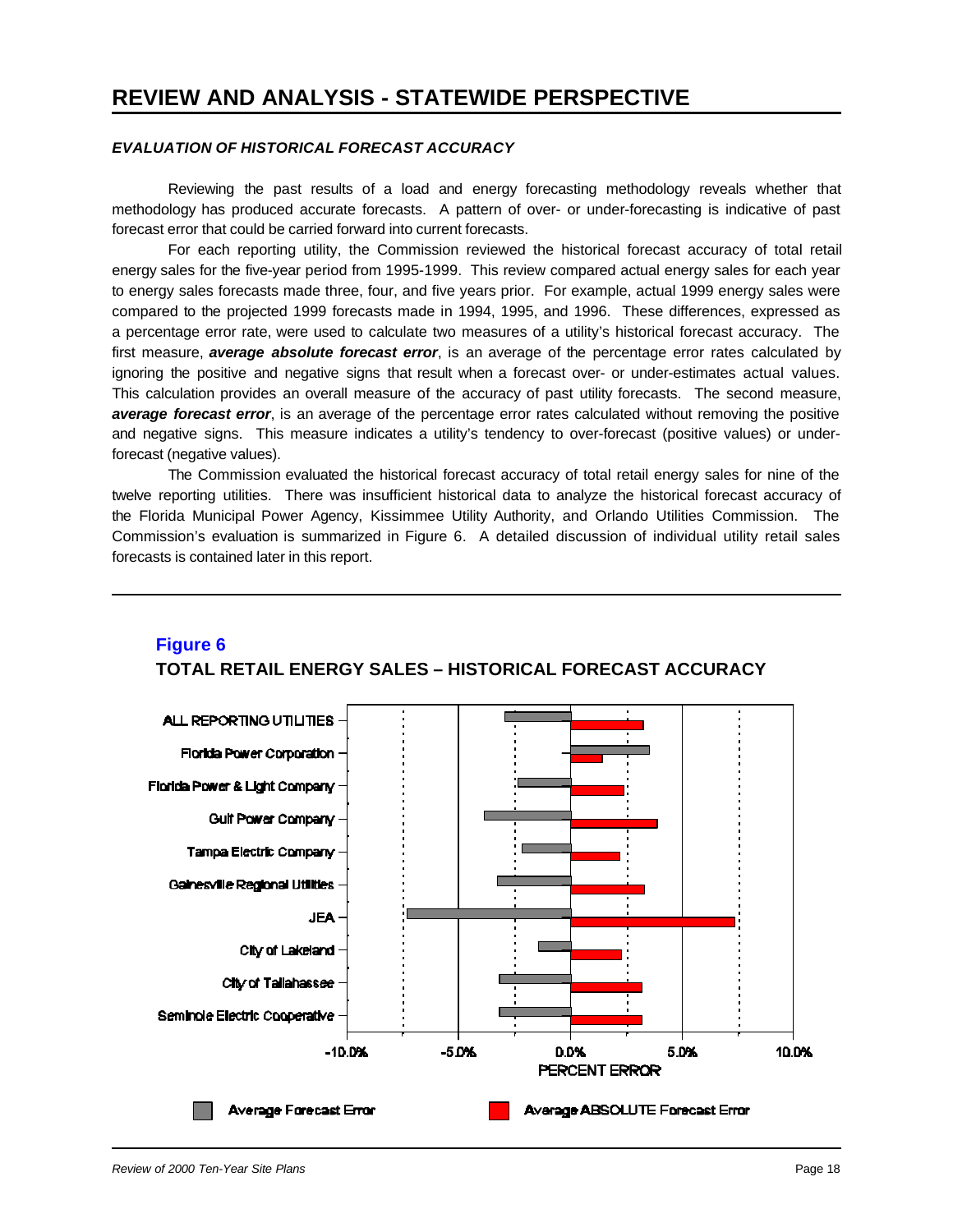#### *Consistency of Forecasts with Historical Trends*

As a final check of the projections, the Commission compares the forecasts to historical growth patterns as well as past load forecasts. Unexpected changes in forecasted growth rates not explicitly accounted for in the forecast methodology may indicate that the load forecast does not properly reflect past consumer behavior, and the forecast likely is in error. As shown in Figure 6 n the prior page, all reporting utilities except FPC have a tendency to under-forecast retail energy sales.

#### *Summary of Load Forecast Evaluation Process*

A detailed discussion of individual utility load forecasts is contained later in this report. In general, the load forecasting procedures used by the reporting utilities provide reliable forecasts of Florida's future energy needs.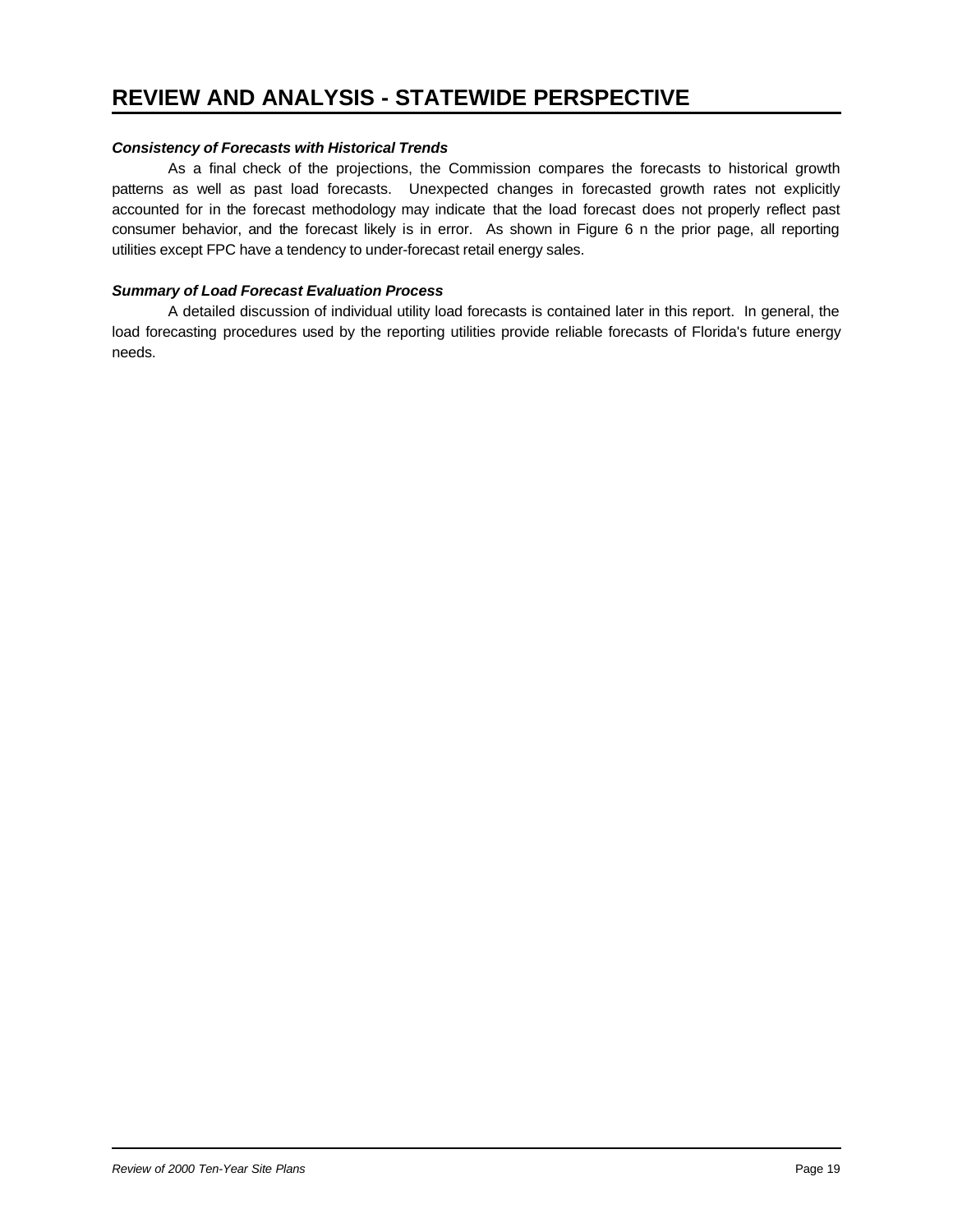#### **DEMAND-SIDE MANAGEMENT**

*Demand-side management (DSM)* reduces customer peak demand and energy requirements, and has avoided or deferred the construction of new generating units. DSM programs have been offered since 1980 as a result of the Florida Legislature's enactment of the **Florida Energy Efficiency and Conservation Act (FEECA)**. The Commission's broad-based authority over electric utility conservation measures and programs is embodied in Rules 25-17.001 through 25-17.015, Florida Administrative Code.

FEECA places emphasis on reducing the growth rates of weather-sensitive peak demand, reducing and controlling the growth rates of electricity consumption, and reducing the consumption of expensive resources such as petroleum fuels. To meet these objectives, the Commission has set DSM goals, and the utilities have developed and implemented DSM programs designed to meet these goals. The DSM programs developed by Florida's electric utilities can be generally grouped into two types: *dispatchable* (e.g., load management and interruptible service), which are controlled by the utility; and *non-dispatchable* (e.g., attic insulation and energy-efficient lighting), which are permanent measures installed in a dwelling.

#### *ESTIMATED IMPACT OF DSM ON DEMAND AND ENERGY CONSUMPTION*

Florida's electric utilities have been successful in meeting the overall objectives of FEECA. As seen at right, utility conservation programs have reduced statewide summer peak demand by an estimated 3209 MW, winter peak demand by 5059 MW, and energy consumption by 2280 GWh. By 2009, DSM programs are forecasted to reduce aggregate summer peak demand by 4712 MW, winter peak demand by 6577 MW, and energy consumption by 4065 GWh. These DSM savings are also illustrated in Figures 7, 8, and 9 on the next two pages.

| <b>Estimated savings from Florida Utilities'</b><br><b>DSM</b> programs |          |          |  |  |  |  |
|-------------------------------------------------------------------------|----------|----------|--|--|--|--|
| <b>To Date</b><br>By 2009                                               |          |          |  |  |  |  |
| Summer Peak Demand                                                      | 3209 MW  | 4712 MW  |  |  |  |  |
| Winter Peak Demand                                                      | 5059 MW  | 6577 MW  |  |  |  |  |
| <b>Energy Consumption</b>                                               | 2280 GWh | 4065 GWh |  |  |  |  |

#### *CHANGES TO FEECA*

When FEECA was enacted in 1980, every electric utility in the state was subject to its requirements. After its first revision in 1989, FEECA applied only to twelve electric utilities whose annual energy sales exceeded 500 GWh. Those twelve utilities provided approximately 94% of all electricity consumed in Florida. When FEECA was revised again in 1996, the minimum sales threshold was increased to 2000 GWh. As a result, FEECA's requirements now apply only to the five investor-owned utilities and two municipal utilities, JEA and OUC. These utilities generate approximately 87% of all electricity consumed in Florida.

#### *DEMAND-SIDE MANAGEMENT GOALS*

The Commission set new numeric demand and energy DSM goals for FPL, FPC, Gulf, and TECO in August, 1999. These four utilities subsequently filed new DSM plans to meet their goals. The Commission approved all four DSM plans in April, 2000. The Commission set new numeric demand and energy DSM goals for FPUC in April, 2000. FPUC's DSM Plan was approved in September, 2000. The Commission set numeric goals of **zero** for JEA and OUC in April, 2000 because these two utilities could not identify any costeffective DSM programs to offer.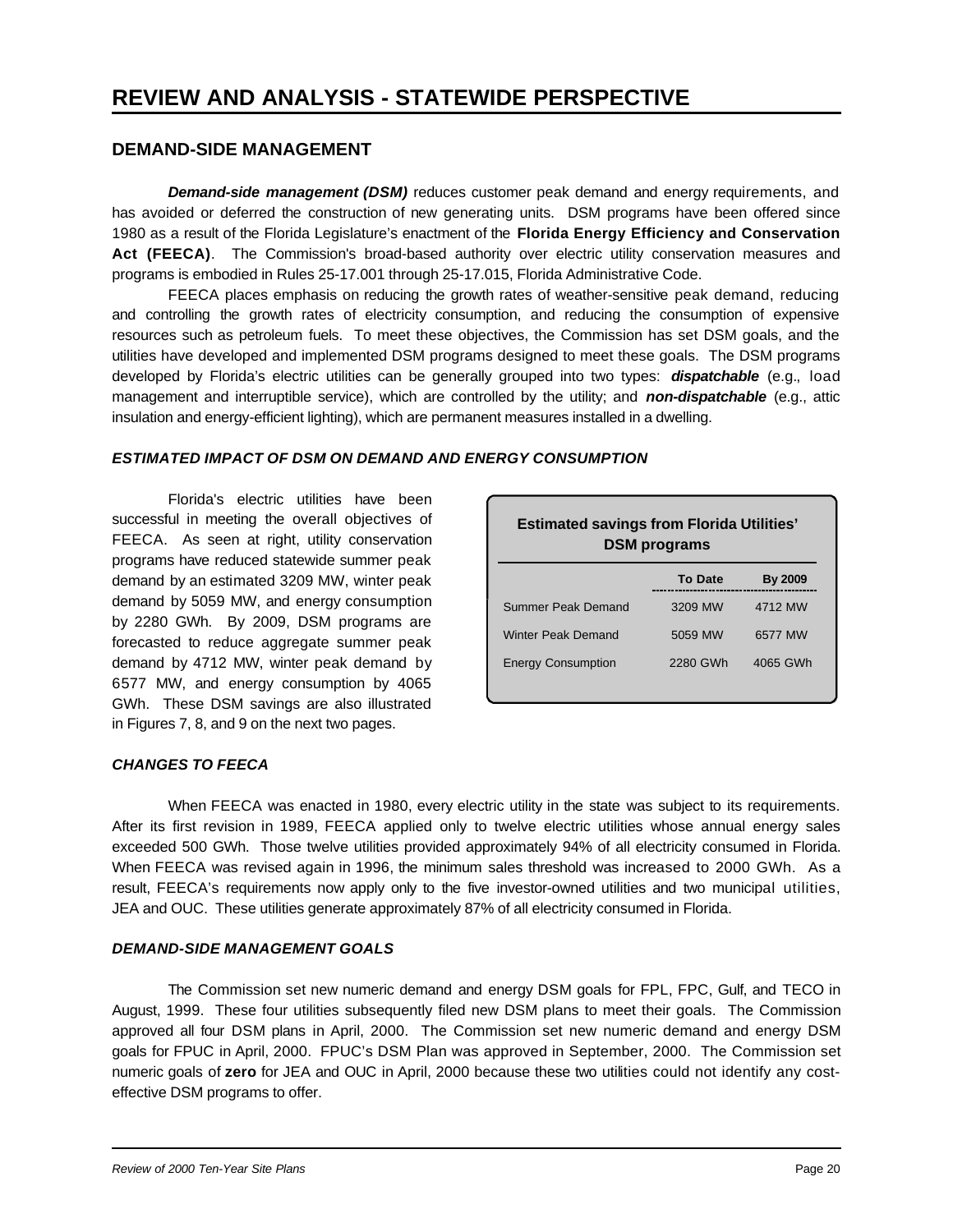

### **Figure 8**



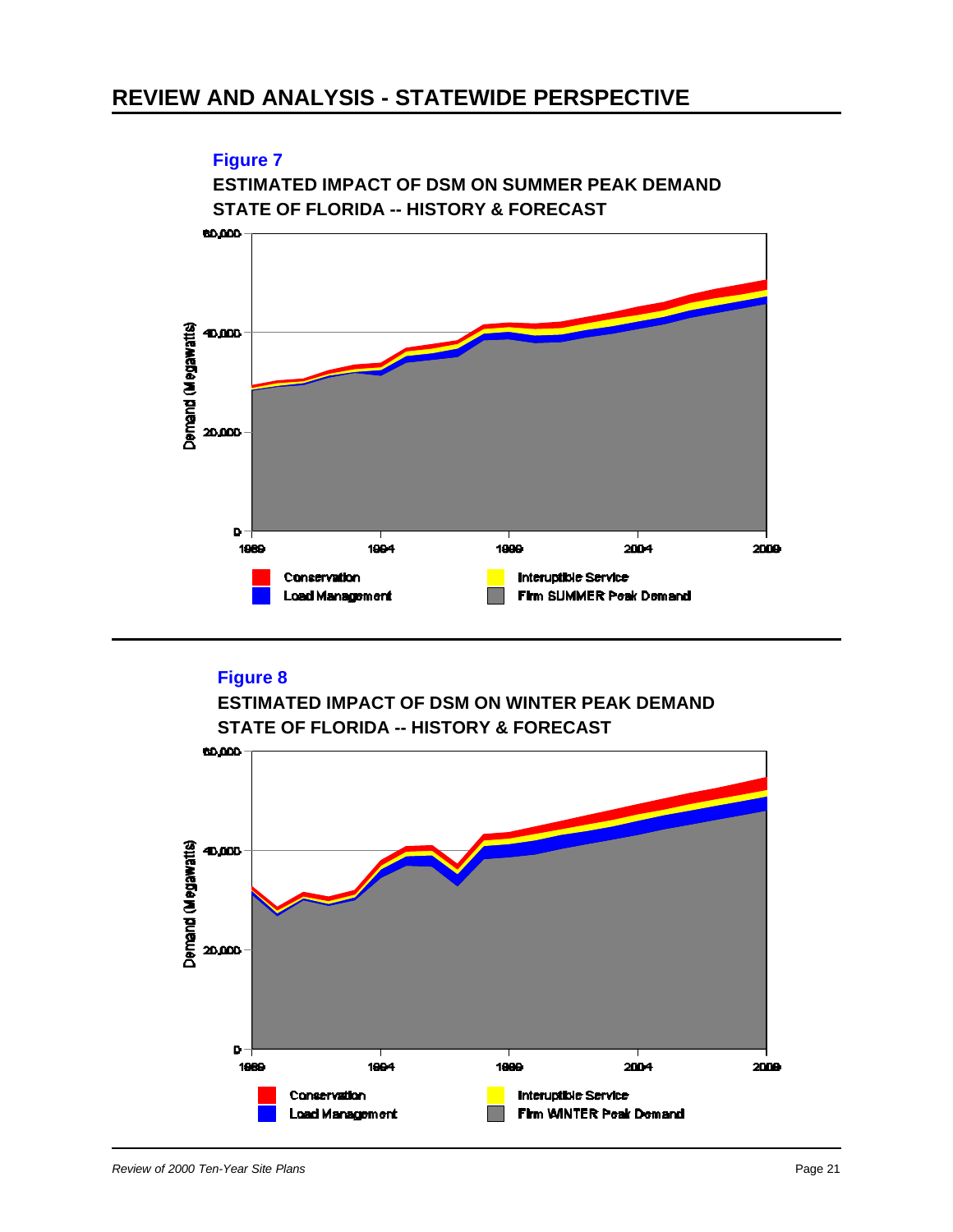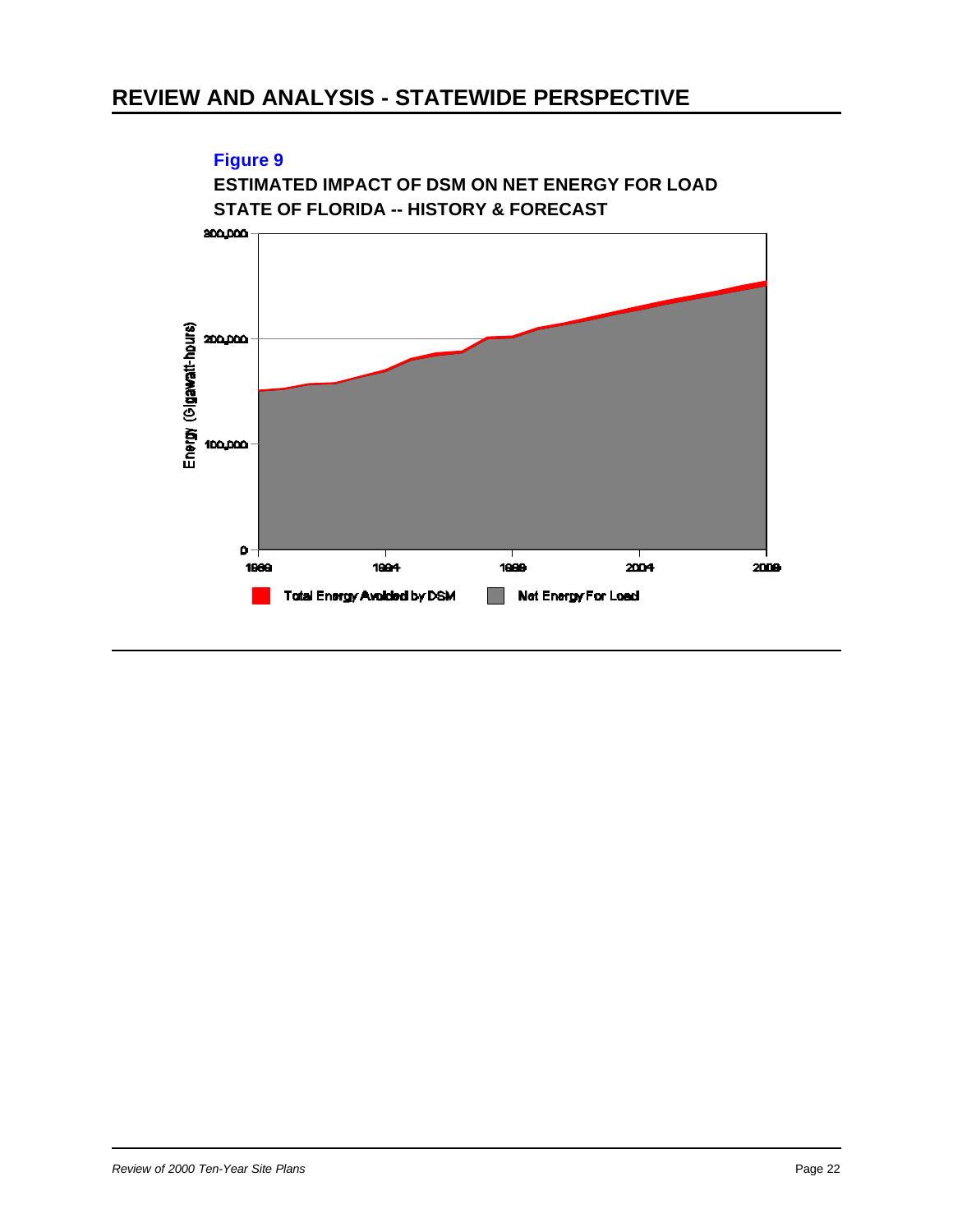#### *ENERGY CONSERVATION COST RECOVERY CLAUSE*

Florida's investor-owned utilities have spent a vast amount of money to implement DSM programs. This money has been collected from utility ratepayers through the Energy Conservation Cost Recovery Clause (ECCR). The ECCR clause allows investor-owned utilities to recover, on an annual basis, prudently incurred expenses associated with the implementation of Commission-approved DSM programs.

Since 1981, Florida's investor-owned utilities have collected over \$2.7 billion through the ECCR clause. As shown in Figure 10 below, annual DSM expenditures increased substantially during the period from 1989 through 1994 due primarily to the expansion of FPL's and FPC's load management programs during this time. However, total DSM expenditures have leveled off since 1994 due to program saturation and to declining DSM cost-effectiveness because of the lower overall cost of new gas-fired combined cycle and combustion turbine generating units.

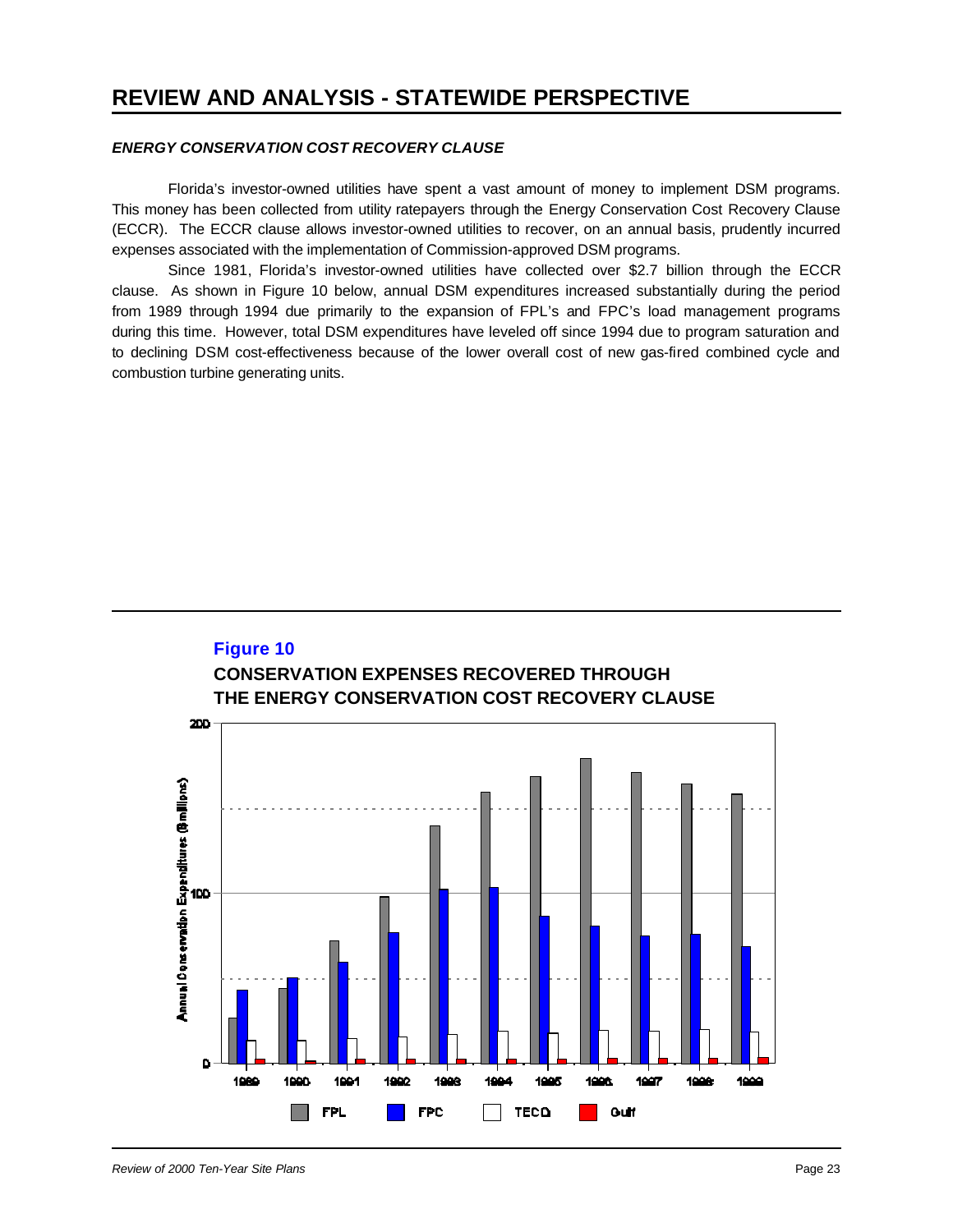#### *STATE COMPREHENSIVE PLAN*

Energy conservation is a component of the State Comprehensive Plan. Section 187.201(12)(a), Florida Statutes, contains the State Comprehensive Plan's goal concerning energy as stated at right.

To meet this goal, the State of Florida has implemented policies to reduce per-capita energy consumption through the development and application of end-use efficiency alternatives,

*"Florida shall reduce its energy requirements through enhanced conservation and efficiency measures in all end-use sectors, while at the same time promoting an increased use of renewable energy resources."*

renewable energy resources, efficient building code standards, and by informing the public of energy conservation measures. The Commission set DSM goals and approved DSM plans for electric utilities, and continues to work with the Department of Community Affairs (DCA) to ensure a building code that promotes energy-efficient, cost-effective new construction. These activities have the effect of promoting end-use efficiency and reducing per-capita energy consumption from what it otherwise would have been. These activities will continue in the future.

However, in spite of the Commission's efforts, residential per-capita energy consumption has consistently risen over the past ten years, and is expected to continue to increase each year over the planning horizon. As seen in Figure 11 below, the rate of increase in per-capita consumption is expected to be less over the forecast period due largely to the replacement of older household appliances with newer, more energyefficient models. However, past and projected increases may also be attributed to the following factors: the nominal cost of electricity has remained relatively stable for over a decade; natural gas, used by many residents nationwide for heating, water heating, and cooking, is relatively unavailable in parts of Florida; the average home size has increased over time; and, many more electricity-consuming appliances exist in the home today than in past years.

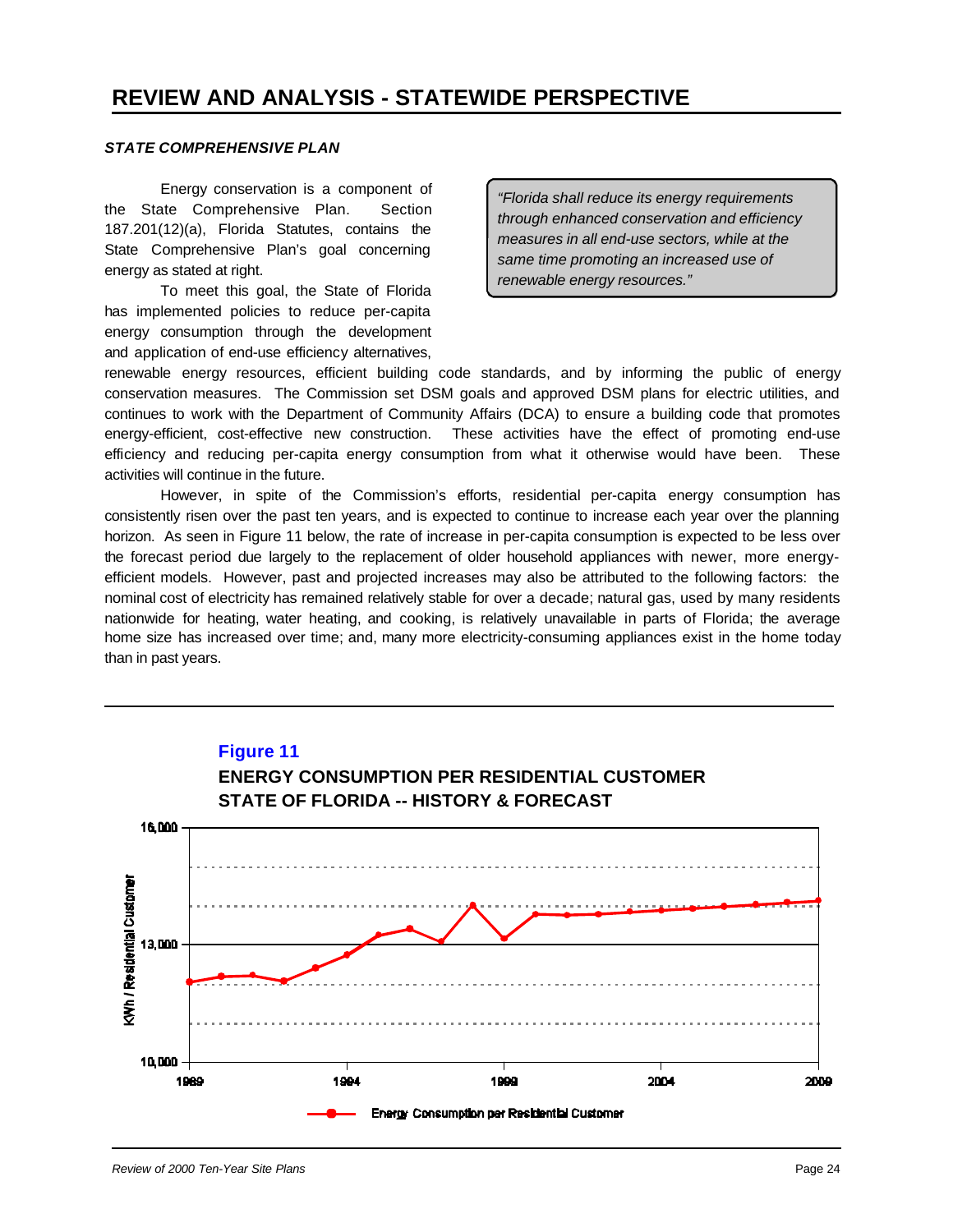#### **RELIABILITY REQUIREMENTS**

#### *RELIABILITY CRITERIA*

Utilities plan their electric system to meet peak demand plus allow for planned maintenance and forced outages of generating units, as well as variation from base-case weather or forecasting assumptions. To determine when additional future resources are required, utilities generally use two types of reliability criteria: *deterministic* and *probabilistic*. The reliability criteria used by each utility who filed a *TYSP* are shown in Table 3 on the next page.

#### *Deterministic Criteria*

Most all utilities use a deterministic reliability criterion. The primary criterion, *reserve margin*, is the amount of capacity that exceeds firm peak demand. This value may be expressed in megawatts or as a percentage above firm peak demand. Reserve margin is comprised of demand-side resources (e.g., non-firm load) and supply-side resources (e.g., generating units or firm capacity purchases). Some utilities employ a secondary criterion, *supply-side reserve margin*, which indicates the level of reserves that are to be made up of generating units or firm capacity purchases. However, reserve margin indicates the degree of reliability of a utility's system only at the single peak hour of the summer or winter season. Thus, it cannot capture the impact of random events occurring throughout the year, such as a forced outage of a generating unit.

#### *Probabilistic Criteria*

Because of the limitations of reserve margin, many utilities also use probabilistic reliability criteria. The most common one is *loss of load probability (LOLP)*, expressed in days per year. The LOLP criterion used for planning purposes is typically 0.1 days per year, meaning that, on average, a utility will likely be unable to meet its daily firm peak load on one day in ten years. The LOLP criterion allows a utility to calculate and incorporate its ability to import power from neighboring utilities. However, LOLP does not account for the magnitude of a forecasted capacity shortfall.

A second probabilistic method, *expected unserved energy (EUE)*, accounts for both the probability *and* magnitude of a forecasted energy shortfall. Utilities that use the EUE criterion usually calculate a ratio of expected unserved energy to net energy for load (EUE/NEL), and the typical criterion is 1% EUE/NEL. This means that, on average, a utility will likely be unable to serve 1% of its annual net energy requirements in a given year.

#### *ROLE OF RELIABILITY CRITERIA IN RESOURCE PLANNING*

Once reliability criteria are established, a utility applies its load forecast to its existing system resources. Reliability concerns arise if a utility's reserve margin falls below established criteria or the LOLP exceeds one day in ten years. In those instances, the utility must build or purchase additional capacity (supply-side options) or reduce peak load through additional cost-effective conservation programs (demand-side options). An integrated resource plan is developed by combining supply-side and demand-side options to satisfy the utility's reliability criteria in a cost-effective manner. This underscores the fact that reliability criteria decide the **timing** of planned resource additions.

It should be noted that as recently as ten years ago, a 15% reserve margin criterion was approximately equivalent to an LOLP of 0.1 days per year. Currently, utility studies show that the 15% reserve margin correlates to questionable LOLP values much lower than 0.1 days per year. It is believed that these questionable LOLP values result from the high unit availability / low forced outage rates experienced by today's newer generating units. Therefore, reserve margin has become the primary criterion driving the need for additional capacity.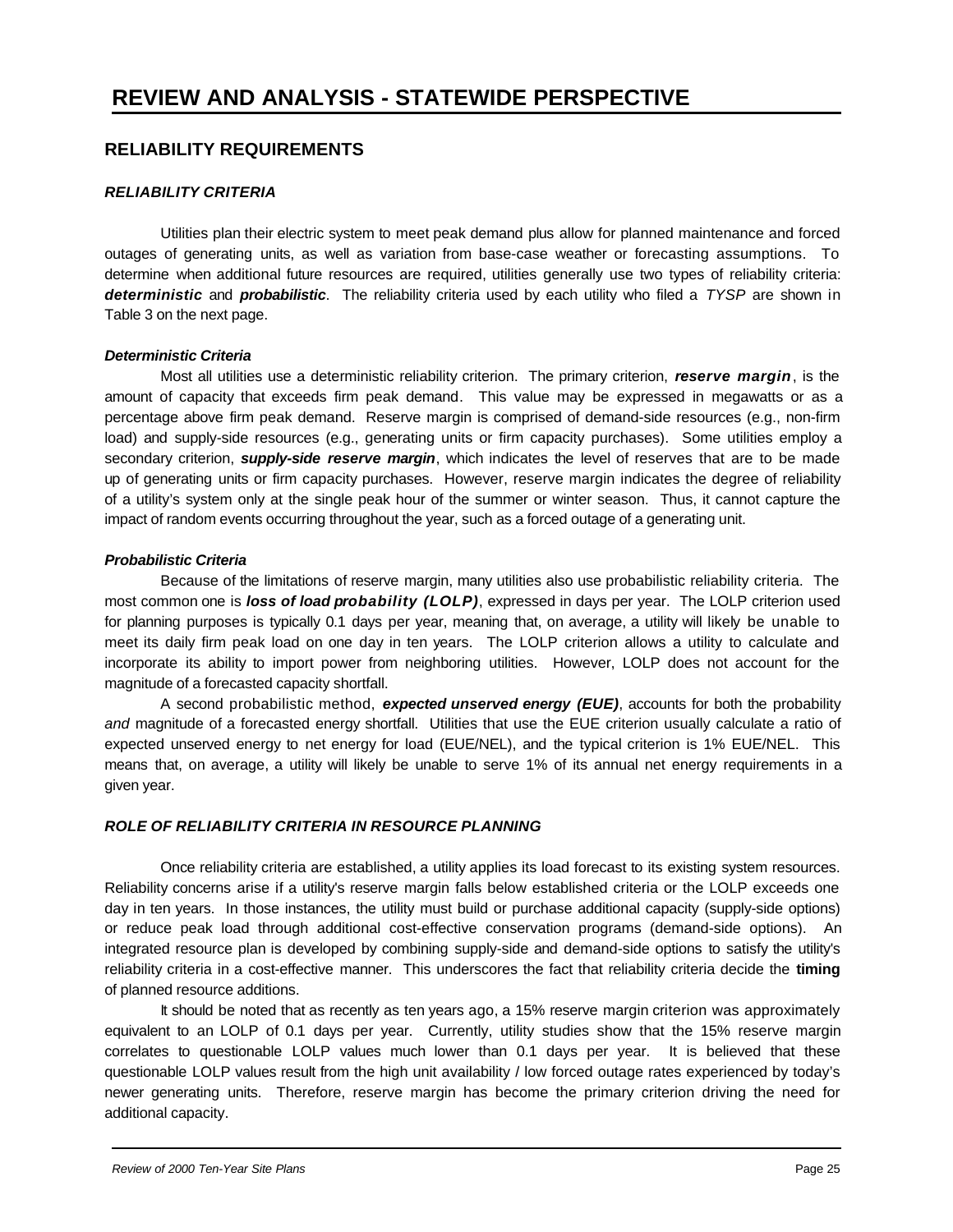| <b>TABLE 3</b><br><b>RELIABILITY CRITERIA FOR REPORTING UTILITIES</b> |                             |                |                        |         |  |  |  |
|-----------------------------------------------------------------------|-----------------------------|----------------|------------------------|---------|--|--|--|
|                                                                       | <b>RESERVE MARGIN</b>       |                | PROBABILISTIC CRITERIA |         |  |  |  |
| <b>UTILITY</b>                                                        | Percent                     | Season         | <b>LOLP</b>            | EUE/NEL |  |  |  |
| Florida Power Corporation (FPC)                                       | 15% 4                       | Sum/Win        | 0.1                    |         |  |  |  |
| Florida Power & Light Company (FPL)                                   | 15% 4                       | Sum/Win        | 0.1                    |         |  |  |  |
| Gulf Power Company (Gulf)                                             | 13.5% 5                     | Sum            |                        |         |  |  |  |
| Tampa Electric Company (TECO)                                         | 15% 4<br>(7% supply-side) 6 | Sum/Win<br>Sum |                        | 1%      |  |  |  |
| Florida Municipal Power Agency (FMPA)                                 | 18%                         | Sum            |                        |         |  |  |  |
| Gainesville Regional Utilities (GRU)                                  | 15%                         | Sum/Win        |                        |         |  |  |  |
| <b>JEA</b>                                                            | 15%                         | Sum/Win        |                        |         |  |  |  |
| Kissimmee Utility Authority (KUA)                                     | 15%                         | Sum/Win        |                        |         |  |  |  |
| City of Lakeland (LAK)                                                | 20%<br>22%                  | Sum<br>Win     |                        |         |  |  |  |
| Orlando Utilities Commission (OUC)                                    | 15%                         | Sum/Win        |                        | 0.5%    |  |  |  |
| City of Tallahassee (TAL)                                             | 17%                         | Sum            |                        | ---     |  |  |  |
| Seminole Electric Cooperative (SEC)                                   | 15%                         | Sum/Win        |                        | 1%      |  |  |  |

Figures 12 and 13, on the next page, show the aggregate forecasted reserve margin over the next ten years, both statewide and for Peninsular Florida's utilities. Figure 13 shows that Peninsular Florida's aggregate reserve margin is forecasted to exceed the FRCC standard of 15% in all ten years of the planning horizon, both the summer and winter season.

<sup>&</sup>lt;sup>4</sup>Pursuant to the stipulation in the reserve margin investigation (Docket No. 981890-EU, FPC, FPL, and TECO have agreed to increase their reserve margin planning criterion to 20% starting in Summer, 2004.

<sup>&</sup>lt;sup>5</sup>Gulf will increase its reserve margin planning criterion to 15% starting in 2003.

<sup>6</sup> TECO's 7% summer supply-side reserve margin criterion becomes effective in Summer, 2004.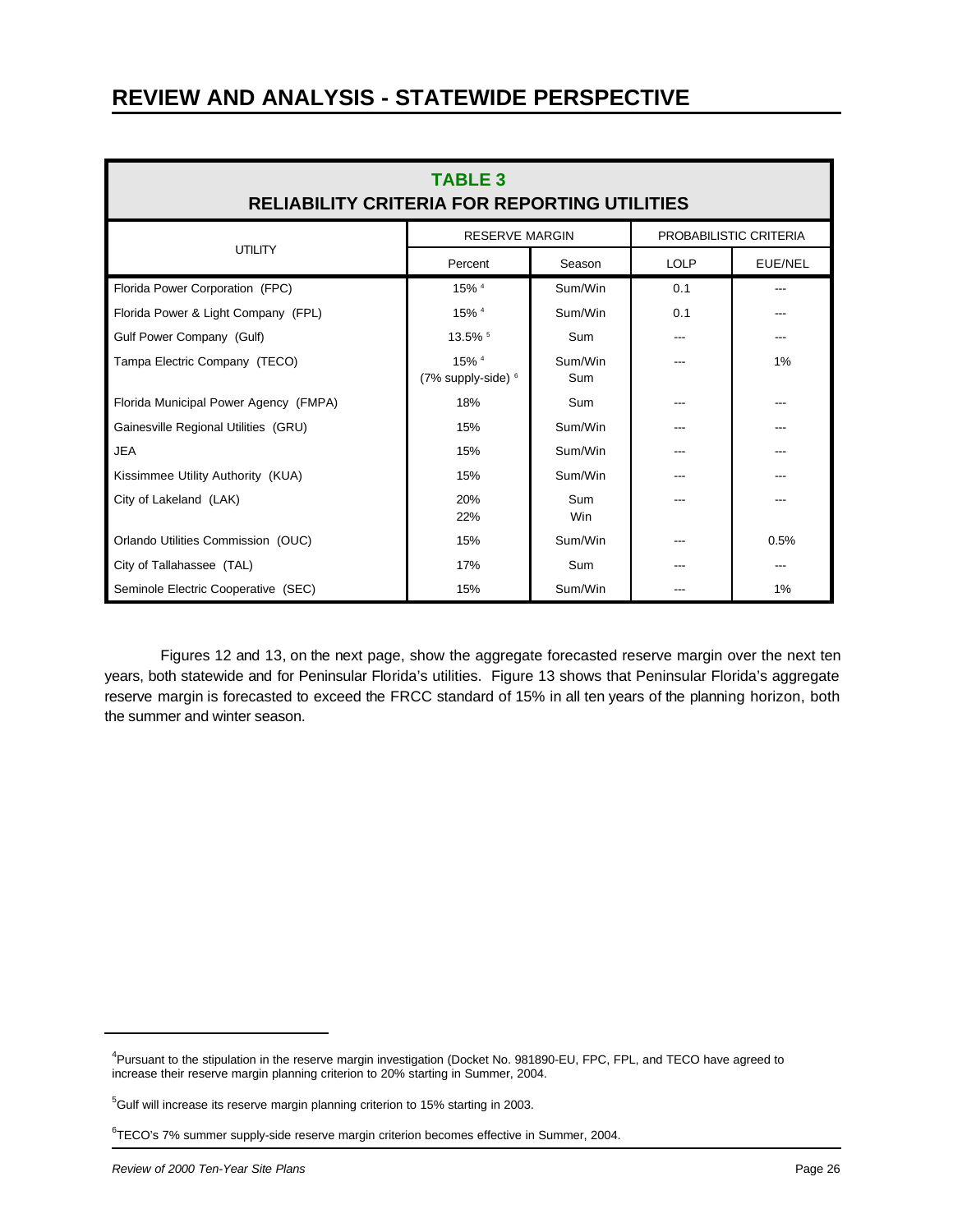

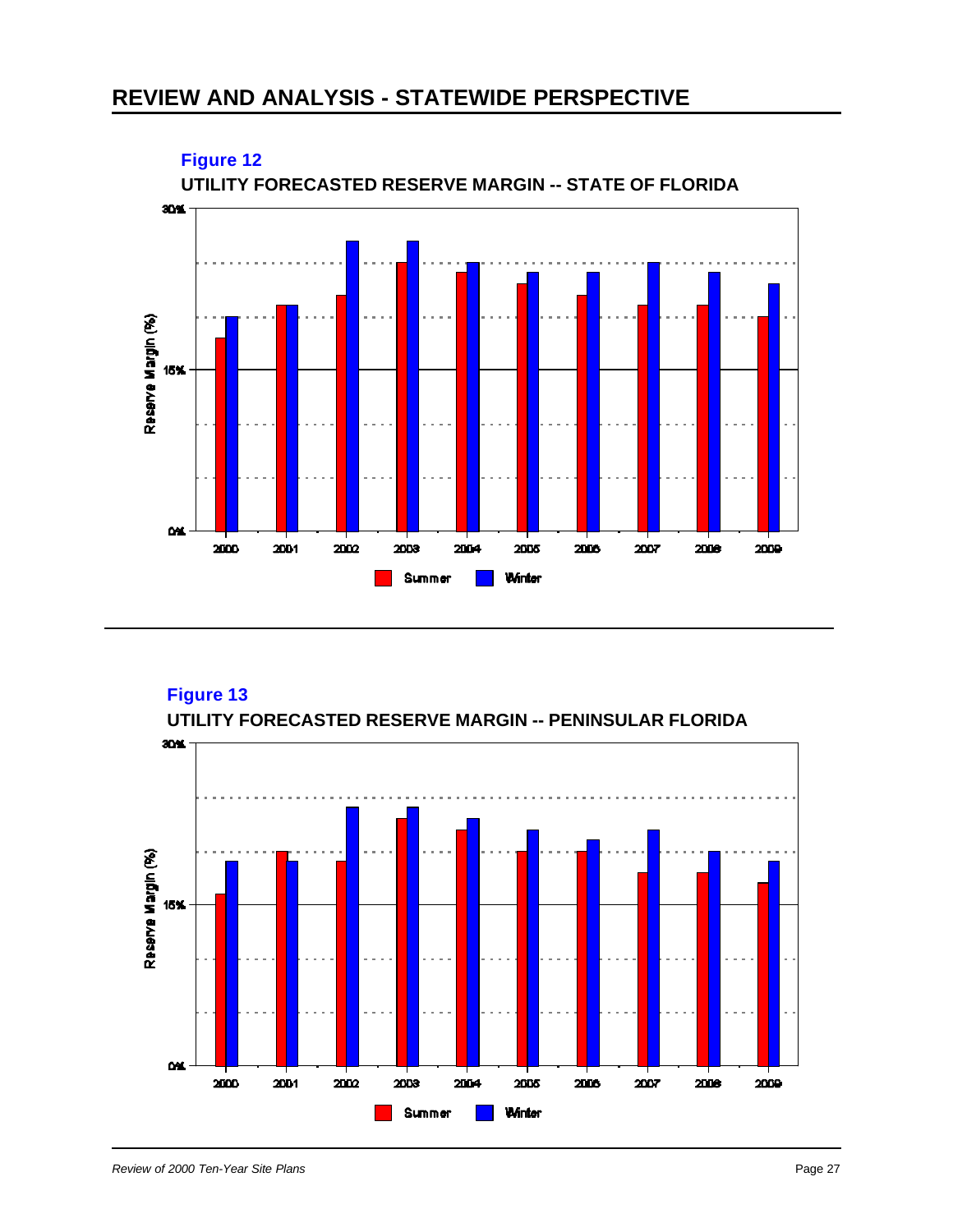#### *COMMISSION ACTIONS AFFECTING RELIABILITY*

In recent years, the Commission had an ongoing concern with the decreasing level of reserve margins forecasted by Florida's utilities and the impact of these reserve margins on reliability. However, much of the Commission's concerns on reliability have been mitigated by two actions:

#### *Reserve Margin Agreement (FPC, FPL, and TECO)*

The Commission opened Docket No. 981890-EU to investigate the adequacy of reserve margins for Peninsular Florida's utilities. All generating utilities in Peninsular Florida were part of the investigation. Gulf was not included in the investigation because Gulf's service territory is not contained in Peninsular Florida.

The Commission concluded its reserve margin investigation when, on November 30, 1999, it approved an agreement by FPC, FPL, and TECO to adopt a 20% reserve margin planning criterion starting in the summer of 2004. The reserve margin agreement does not extend to municipal and cooperative electric utilities, who can therefore carry their current level of reserves. However, since FPC, FPL, and TECO make up approximately 75% of Peninsular Florida's generation, all municipal and cooperative utilities could carry exactly the FRCC minimum 15% reserve margin and the weighted average reserve margin for Peninsular Florida would still be nearly 19% due to the increased 20% reserve margins carried by FPC, FPL, and TECO. It should be noted that Florida's municipal and cooperative utilities typically carry reserves exceeding 20% in most years.

#### *Announcement of New Merchant Plant Capacity in Florida.*

There is considerable interest in constructing merchant plants in Florida. Merchant plant developers almost always plan to build natural gas-fired combustion turbine or combined cycle generators. Recent technological improvements, combined with the low price of natural gas, results in low production costs for these types of generators, giving merchant plant owners an opportunity to sell electricity in the wholesale market. Unless specific contracts exist, load-serving Florida utilities have no obligation to purchase electricity from merchant plants. Likewise, absent specific contracts, merchant plants have no obligation to sell electricity to load-serving Florida utilities. As a practical matter, most merchant plant sales will likely be made in-state because of transmission line constraints on the Southern Company-FRCC interface and the low marginal cost of coal-fired electricity in the Southern Company region.

During periods of capacity shortages, merchant plants may enhance the reliability of Peninsular Florida's grid without putting retail ratepayers at risk for the costs of the facility. When a merchant plant is unavailable due to planned or forced outages, or is uneconomical to operate due to high fuel costs, the merchant plant's owners bear the costs rather than retail customers.

The Commission approved a determination of need for the 514 MW combined cycle unit proposed by Duke New Smyrna. This decision was overturned by the Florida Supreme Court, which stated that the Commission does not have jurisdiction to grant a Determination of Need for generating units whose capacity is not fully committed to the retail load of an electric utility. The Commission petitioned the Supreme Court for a rehearing on its decision. On September 28, 2000, the Supreme Court reaffirmed its order overturning the Commission's decision.

Several companies have announced plans to construct, over the next five years, combustion turbine merchant plants in Florida totaling approximately 5,370 MW. These units, which do not require certification under the Power Plant Siting Act, are summarized in Table 4 on the next page. Many merchant plant companies have also requested interconnection studies from investor-owned utilities.

As noted previously on pages 8 and 13, the FRCC did not include any CT merchant plant additions in its *2000 Regional Load and Resource Plan*. Therefore, the Commission has compiled a listing of announced CT merchant plant additions. If the owners of these CT merchant plants were to sign firm capacity contracts to sell the entire 5,370 MW to load-serving utilities, Peninsular Florida reserve margins could potentially increase from 19% to 34% (summer, 2002) and from 24% to 38% (winter, 2002/03).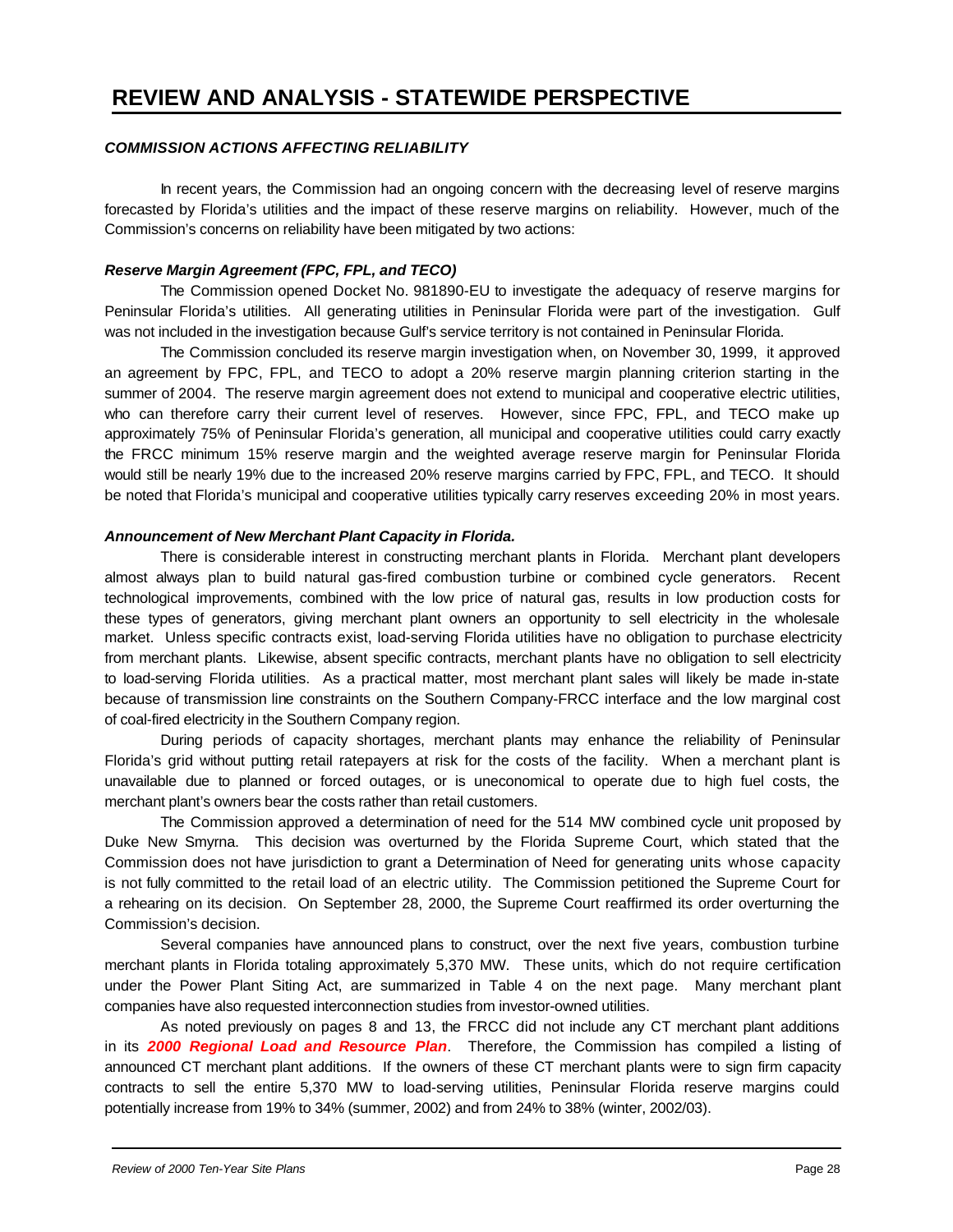| <b>TABLE 4</b><br>ANNOUNCED COMBUSTION TURBINE MERCHANT PLANT ADDITIONS |     |                               |         |  |  |  |
|-------------------------------------------------------------------------|-----|-------------------------------|---------|--|--|--|
| Size (MW)<br>Location<br><b>In-Service Date</b><br>Owner                |     |                               |         |  |  |  |
| <b>Reliant Energy</b>                                                   | 537 | Osceola County                | 2001    |  |  |  |
| Calpine                                                                 | 100 | Polk County (Auburndale)      | 2001    |  |  |  |
| El Paso                                                                 | 680 | <b>Hardee County</b>          | 2001    |  |  |  |
| El Paso                                                                 | 480 | Pasco County                  | 2001    |  |  |  |
| Constellation                                                           | 900 | <b>Brevard County</b>         | 2002    |  |  |  |
| Dynegy, Inc.                                                            | 500 | Osceola County                | 2002    |  |  |  |
| <b>IPS Avon Park</b>                                                    | 510 | DeSoto County (Avon Park)     | 2002    |  |  |  |
| Decker Energy                                                           | 510 | Polk County (Ft. Meade)       | 2002    |  |  |  |
| Duke Energy Ft. Pierce                                                  | 640 | St. Lucie County (Ft. Pierce) | unknown |  |  |  |
| <b>Granite Power Partners II</b>                                        | 510 | <b>Hardee County</b>          | unknown |  |  |  |
| <b>TOTAL</b><br>5,367                                                   |     |                               |         |  |  |  |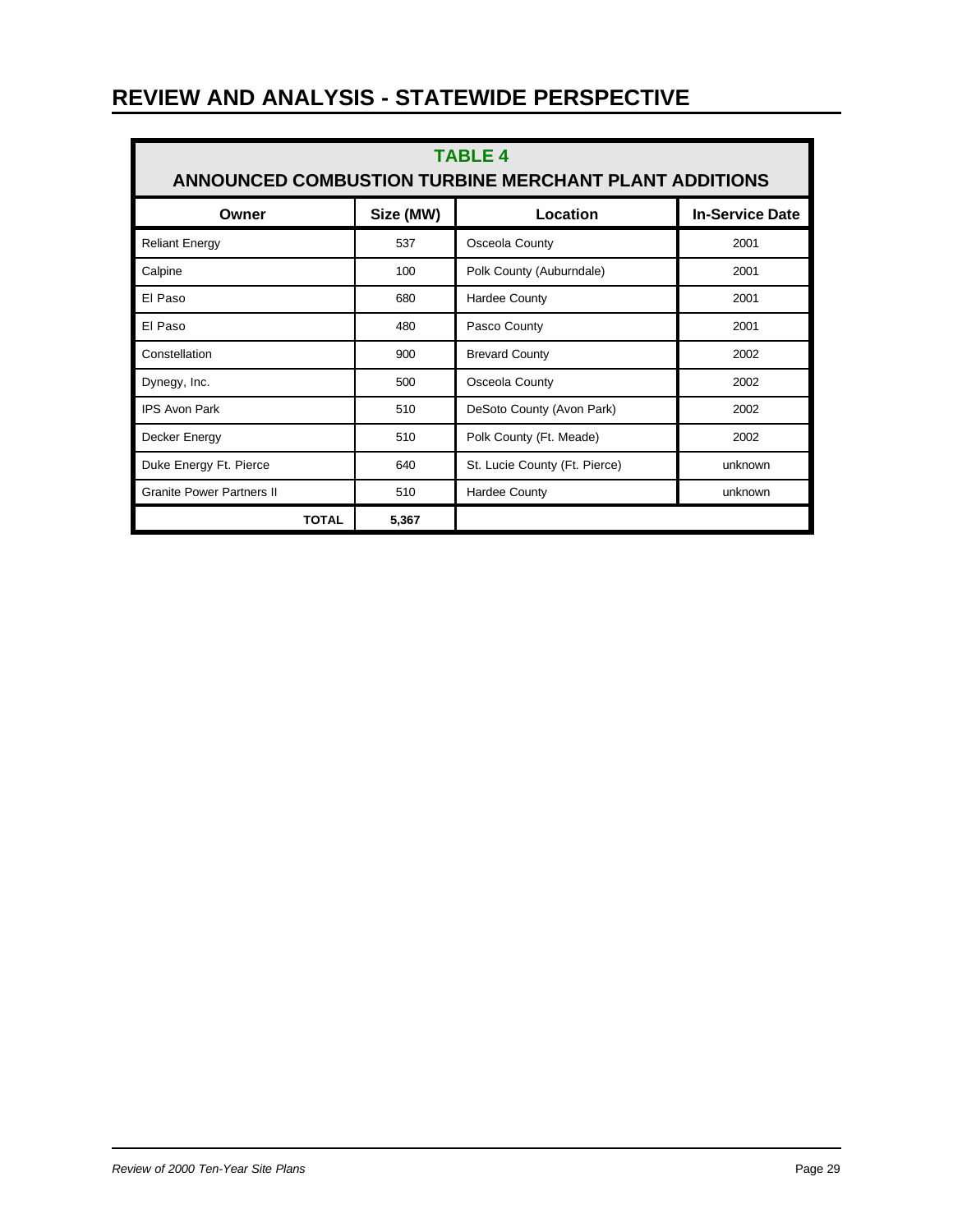#### **FUEL FORECASTS**

Florida's electric utilities consider several strategic factors such as fuel mix, fuel availability, and environmental compliance prior to selecting a supply-side resource. However, the fuel price forecast is the primary factor affecting the **type** of generating unit added. The reporting utilities produced base-case fuel price forecasts for several fuels. Additionally, some utilities produced high-case and low-case price sensitivities.

Although each utility has its own unique method for forecasting fuel prices, all utilities generally perform the following steps:

- (1) Apply specific knowledge of contractual relationships with fuel vendors to reasonable assumptions of future events which the utility cannot control.
- (2) Perform forecast sensitivities by modifying base-case assumptions to test the utility's generation expansion plan under various economic and technical scenarios.
- (3) Compare utility-specific fuel price forecasts to several outside sources such as the U.S. Energy Information Administration (EIA).

The Commission has compared each utility's fuel price forecast with the respective EIA forecast. EIA's comprehensive fuel price forecasts fall within a reasonable range of forecasts provided by the other outside sources. Table 5, on the next page, shows the forecasted annual average growth rate (AAGR) in price for each fuel, as forecasted by the reporting utilities and by EIA.

Florida's investor-owned utilities forecast fuel prices to increase at a more moderate pace during the planning horizon than EIA. EIA believes that prices for residual and oil, distillate oil, and, to some extent, natural gas, are correlated to the world price for crude oil. Recently, the world price for crude oil has doubled due to increased demand and stagnant supply. Unlike EIA, Florida's utilities anticipate that recent oil price increases are a short-term phenomenon, and that market forces will push world oil prices down to near previous levels. Prices for residual oil, distillate oil, and natural gas should also experience similar declines.

The Commission also recognizes that each utility's fuel price forecast reflects assumptions made about relevant factors that affect fuel prices. The Commission encourages each utility to periodically review these assumptions so that they accurately reflect real-world conditions. If the utility's assumptions are no longer consistent with real-world conditions, the Commission would expect to see a corresponding change in the utility's fuel price forecast.

#### *COAL*

The average U.S. delivered cost of coal in 1999 decreased to \$1.22 per million Btu (MMBtu), down \$0.03 per MMBtu from 1998. EIA attributes this downward trend to the expiration, renegotiation, and buyout of older high-priced coal contracts; improvements in efficiency in coal mining and transportation; and, the presence of excess coal mining capacity. Through 2009, EIA forecasts that delivered coal prices will increase at a rate of approximately 1.0% per year.

#### *PETROLEUM*

Utilities primarily consume three types of petroleum-derived products: *distillate*, or light (#2) oil; *residual*, or heavy (#6) oil; and *petroleum coke* (petcoke). After lighter fuel oils such as distillate are removed during the refining process, the remaining heavier fuel oil is refined into residual, petcoke, and other petroleum products. While distillate oil is typically burned in peaking units, utilities normally burn residual oil and petroleum coke in baseload and in cycling units.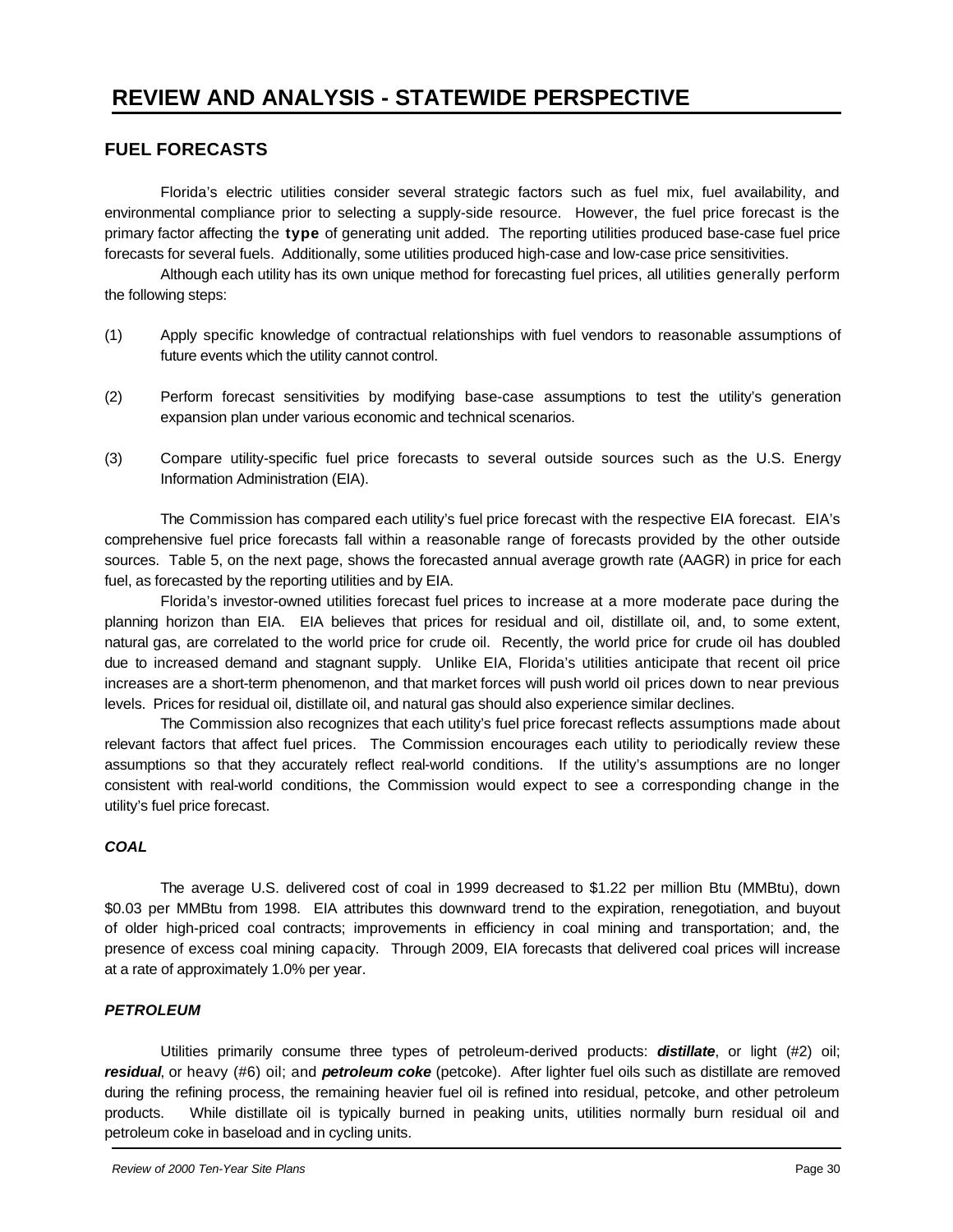| <b>TABLE 5</b><br><b>FUEL PRICE FORECAST -- AVERAGE ANNUAL GROWTH RATE</b><br>$(2000 - 2009)$ |           |                        |                          |                       |                |  |  |
|-----------------------------------------------------------------------------------------------|-----------|------------------------|--------------------------|-----------------------|----------------|--|--|
| <b>UTILITY</b>                                                                                | COAL      | <b>RESIDUAL</b><br>OIL | <b>DISTILLATE</b><br>OIL | <b>NATURAL</b><br>GAS | <b>NUCLEAR</b> |  |  |
| EIA                                                                                           | 0.96%     | 5.47%                  | 6.39%                    | 4.65%                 | <b>NA</b>      |  |  |
| Florida Power Corporation                                                                     | $-0.05%$  | 3.39%                  | 3.40%                    | 0.38%                 | 1.75%          |  |  |
| Florida Power & Light                                                                         | $-1.45%$  | 1.59%                  | 2.88%                    | 1.16%                 | 0.44%          |  |  |
| <b>Gulf Power Company</b>                                                                     | 2.78%     | <b>NA</b>              | 4.25%                    | 1.69%                 | <b>NA</b>      |  |  |
| Tampa Electric Company                                                                        | 0.43%     | 3.53%                  | 4.67%                    | 2.91%                 | <b>NA</b>      |  |  |
| Florida Municipal Power Agency                                                                | <b>NA</b> | <b>NA</b>              | <b>NA</b>                | <b>NA</b>             | <b>NA</b>      |  |  |
| <b>Gainesville Regional Utilities</b>                                                         | 0.77%     | 7.74%                  | 6.41%                    | 3.53%                 | 2.90%          |  |  |
| <b>JEA</b>                                                                                    | 0.12%     | 4.38%                  | 0.91%                    | 2.44%                 | <b>NA</b>      |  |  |
| Kissimmee Utility Authority                                                                   | 1.52%     | 1.91%                  | 2.76%                    | 2.54%                 | 2.48%          |  |  |
| City of Lakeland                                                                              | 1.79%     | 5.48%                  | 6.27%                    | 4.37%                 | <b>NA</b>      |  |  |
| Orlando Utilities Commission                                                                  | 2.48%     | 1.32%                  | <b>NA</b>                | 3.35%                 | <b>NA</b>      |  |  |
| City of Tallahassee                                                                           | <b>NA</b> | 4.19%                  | 4.17%                    | 1.36%                 | <b>NA</b>      |  |  |
| Seminole Electric Cooperative                                                                 | 0.49%     | 1.73%                  | 3.57%                    | 2.01%                 | 2.46%          |  |  |

#### *Residual Oil*

EIA reports that the average U.S. delivered cost of residual oil in 1999 was \$2.44/MMBtu, up from \$2.08/MMBtu in 1998. Through 2009, EIA anticipates that long-term residual oil prices will increase at approximately 5.5% per year. Florida's utilities have anticipated residual oil prices rising from 1.3% to 7.7% per year during the planning horizon.

#### *Distillate Oil*

EIA reports that the average U.S. delivered cost of distillate oil in 1999 was \$3.90/MMBtu, up from \$3.21/MMBtu in 1998. Through 2009, EIA anticipates that long-term distillate oil prices will increase at approximately 6.4% per year. Florida's utilities have anticipated distillate oil prices rising from 0.9% to 6.4% per year during the planning horizon.

#### *Petroleum Coke*

Utilities in Florida have recently begun using pet coke as a viable boiler fuel. Fuel-grade pet coke typically exceeds 14,000 Btu/lb and contains high levels of sulfur and vanadium. With the proper emission control technology, however, utilities can blend pet coke with coal to achieve fuel cost savings over the sole use of coal. Florida utilities expect to increase pet coke consumption from approximately 685,000 tons annually to 3,156,000 tons annually during the planning horizon.

#### *NATURAL GAS*

The average nationwide cost of natural gas in 1999 was \$2.62/MMBtu, up nearly 9% over 1998 costs. Several factors influence short-term natural gas prices: gas availability, storage levels, short-term fluctuations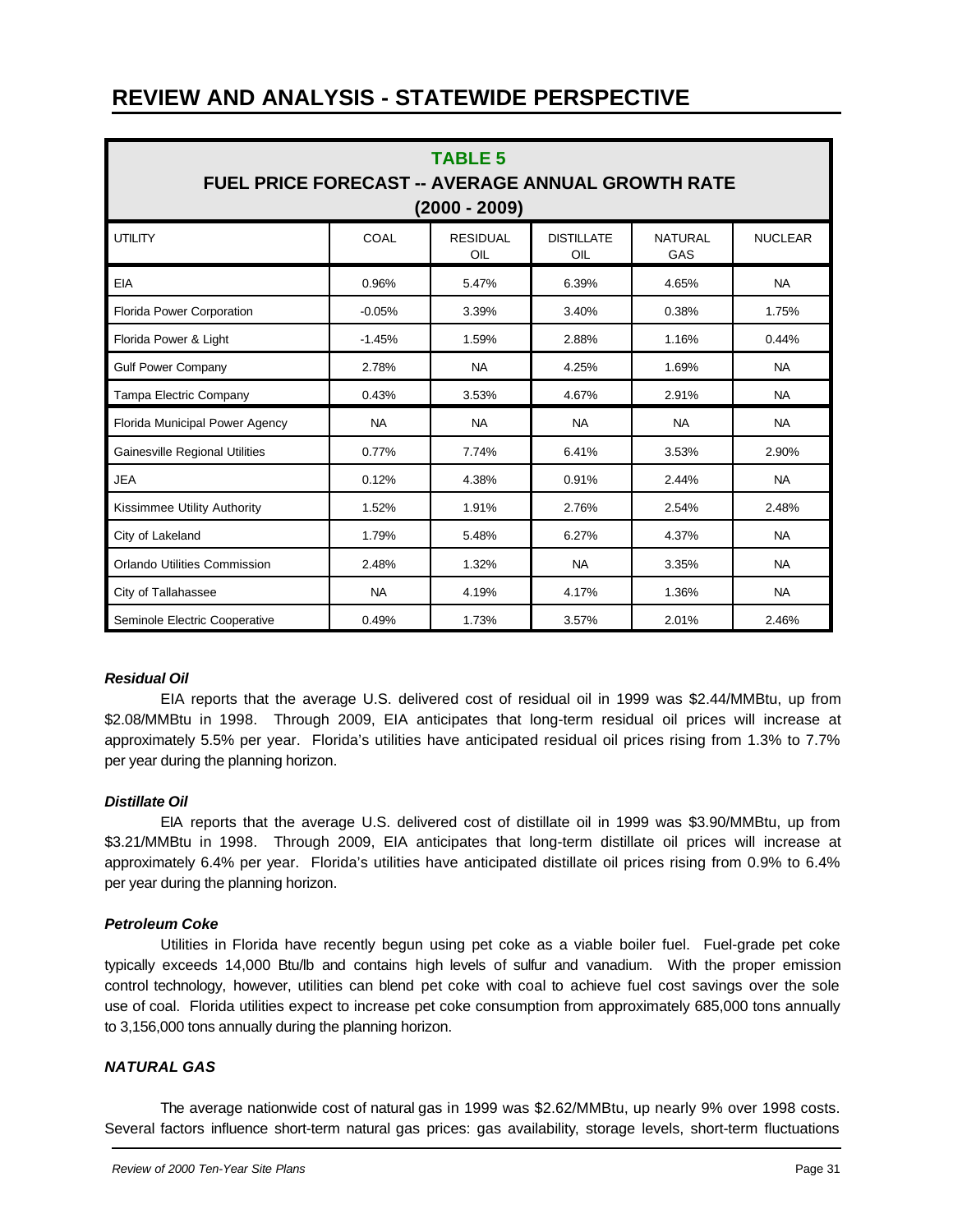in residual and distillate oil prices, and weather implications. However, EIA expects the price of natural gas to increase by 4.7% per year through 2009.

The Commission examined the status of proven natural gas reserves at both the national and regional level. If sufficient quantities of natural gas are not available, prices may rise to prohibitively expensive levels which may cause natural gas-fired generation to be more costly than other types of generation. At the end of 1998, EIA estimated that U.S. proven natural gas reserves were approximately 164 trillion cubic feet (Tcf), a slight (1.8%) increase over year-earlier estimates. However, most natural gas consumed in Florida originates either from the Gulf of Mexico or from states adjacent to this region. EIA estimated, at the end of 1998, that proven natural gas reserves in the region were approximately 78.5 Tcf, a 3% decrease from year-earlier estimates. EIA also estimated natural gas production in this region at approximately 11.5 Tcf in 1998.

#### *NUCLEAR*

EIA expects that energy generation from nuclear will decrease by 0.6% per year during the planning horizon. By the year 2015, EIA assumes that nationwide nuclear capacity will drop by 38% due to the expected retirement of 50 nuclear units. Although most nuclear units are expected to operate until the end of their 40 year license from the Nuclear Regulatory Commission, some nuclear units may be retired prematurely due to relatively high (4.0 ¢/kWh) operating costs. However, both FPL and FPC expect their nuclear units to operate throughout the ten-year planning horizon.

Spent nuclear fuel disposal is a primary concern to both FPL and FPC. The U.S. DOE has been collecting a 0.1  $\ell$ /kWh fee on nuclear-fired generation to finance the management and disposal of spent nuclear fuel. Nationwide, ratepayers pay approximately \$600 million per year into the DOE's Nuclear Waste Fund. FPL and FPC ratepayers pay a combined total of nearly \$25 million per year into the fund. However, DOE has yet to begin accepting spent nuclear fuel, and utilities nationwide may incur significant costs to build additional on-site spent fuel storage capacity. If DOE removal of spent nuclear fuel from reactor sites does not occur, an estimated 80% of the utilities' spent fuel pools will reach capacity by 2010. Pending legislation would direct DOE to site an interim storage facility at Yucca Mountain, Nevada to begin acceptance of spent nuclear fuel by 2003 and, ultimately, to dispose of spent nuclear fuel by 2010.

#### *RENEWABLES*

Renewable sources comprise four broad categories: *solar*, *wind*, *water*, and *biomass*. Through tax incentives, legal mandates, and technical assistance going back nearly 25 years, federal and state governments have attempted to increase the amount of electricity derived from renewable sources. Because of relatively high capital and operating costs, energy from renewable sources has historically comprised a negligible share of total utility electric generation in Florida. Since 1980, renewable sources have consistently accounted for only 0.2% of the state's total energy consumption.

In Florida, renewable energy is currently generated at five utility-owned sites: (1) TAL has 11 MW of hydroelectric capacity from its Corn Station units; (2) LAK and OUC use refuse-derived fuel to supplement the coal-fired generation at McIntosh Unit 3; (3) OUC can burn landfill methane gas in both coal units at the Stanton site;(4) JEA burns landfill methane gas at its 3 MW Girvin Landfill facility; and (5) TECO uses biomass to supplement the coal-fired generation from at Gannon station. Additionally, non-utility generators sell approximately 800 MW of renewable capacity to the grid.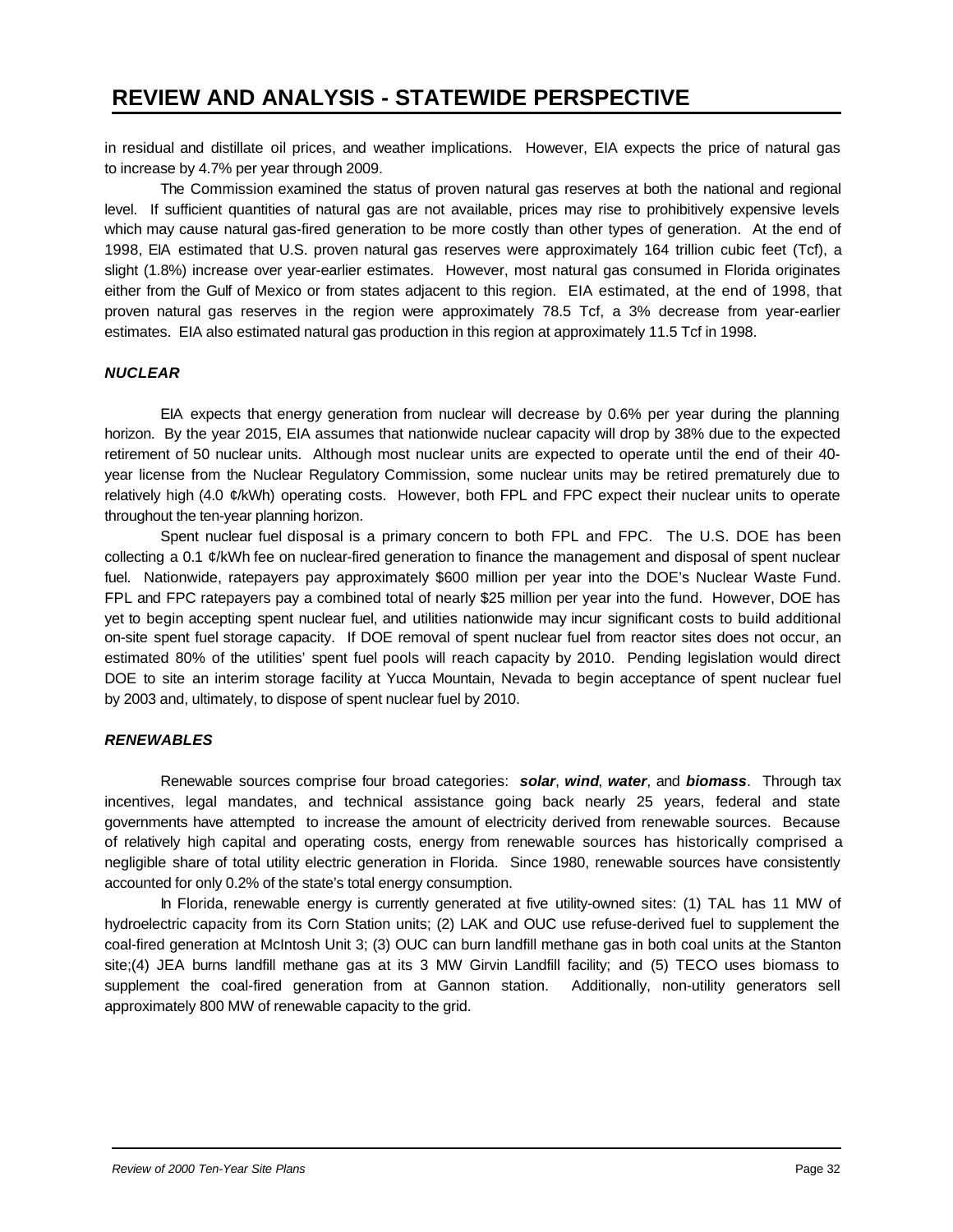#### **GENERATION SELECTION**

Florida's utilities supply electricity from many generating unit types. However, generating units in Florida were fueled primarily by oil prior to the early 1970's. While oil-fired generation still provides 19% of Florida's electricity at present, the oil embargoes of the 1970's forced utilities to turn more to domestic fuels such as coal, nuclear, and natural gas over the last 20 years.

Figure 14 illustrates the historical and forecasted energy generation mix by fuel type for Florida's electric utilities. Over the next ten years, Florida's utilities are forecasting a substantial increase in natural gasfired generation as the emphasis shifts away from oil-fired and coal-fired generating units. Nearly all of this capacity is expected to come from efficient, gas-fired combined cycle and combustion turbine units. Coal-fired generating units are not considered a viable option for most of Florida's electric utilities because of high construction costs, although Lakeland has one in its *TYSP*. Likewise, additional nuclear power plants are not considered a viable option in Florida's future primarily because of high construction costs and uncertainty over spent fuel disposal.

#### *NATURAL GAS*

Peninsular Florida's utilities project a substantial increase in natural gas-fired generation over the next ten years, from approximately 17% to 40% of all energy generated. The increase is due primarily to planned combined cycle and combustion turbine unit additions. In addition, all proposed unit repowerings and unit additions by non-utility generators are expected to use natural gas. Projections of increased natural gas consumption do not include the proposed new merchant plants which have been announced this year.



#### **Figure 14 ENERGY GENERATION BY FUEL TYPE -- HISTORY & FORECAST**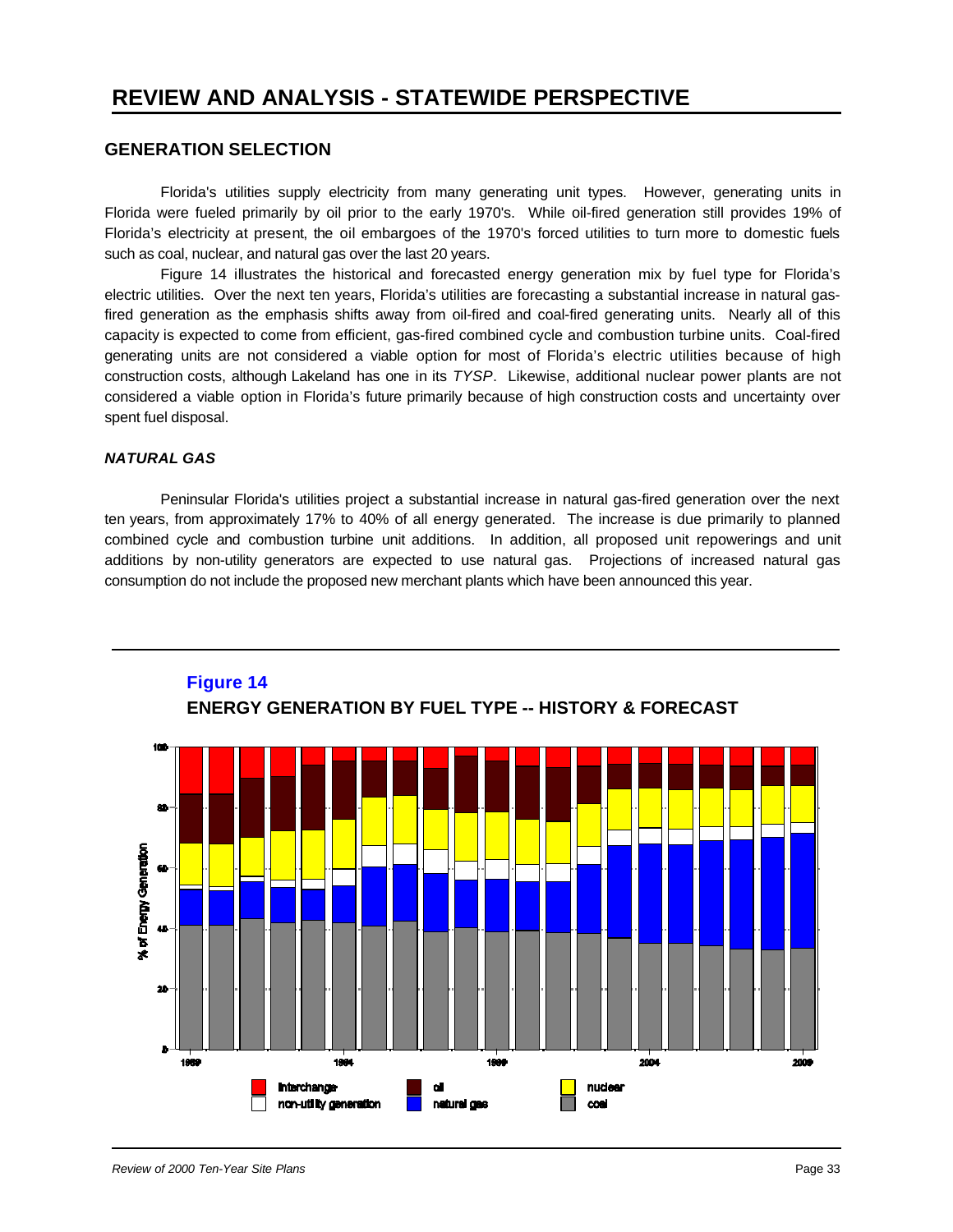#### *COAL*

Coal generation increased substantially during the 1980's in response to the oil price increases of the 1970's. Coal plants have traditionally been justified based on low forecasts of coal prices relative to oil or natural gas. However, coal plants are capital-intensive, and there are increased concerns surrounding the emissions of coal plants that may lead to stricter regulations that further increase capital investments at coal plants. As a result, Peninsular Florida's utilities forecast that coal-fired energy will slowly decrease, from a current level of 34% down to 29% of all energy produced over the next ten years.

#### *COAL GASIFICATION*

Coal gasification technology appears to provide flexibility needed to meet potential environmental restrictions and address concerns over the high initial capital investment if the combined cycle portion of the facility is constructed first. If the price differential of oil and natural gas compared to coal widens, the savings from coal gasification might justify additional capital investment at that time. As a result, for power plant siting purposes, it is important to consider whether a site can support a coal gasification plant and all the implications to the local transportation infrastructure. No Florida utility currently plans to build a new coal gasification plant.

#### *INTERCHANGE PURCHASES*

Peninsular Florida's utilities continue to rely on capacity and energy purchases from out-of-state utilities. Interchange purchases are typically short-term purchases of excess capacity and energy between utilities. The maximum amount of power that Florida can import over the Southern Company-Florida interconnection is approximately 3600 MW. Of the total interface, approximately 2600 MW is currently reserved for firm sales, leaving approximately 1000 MW available for non-firm, economy transactions.

Florida's utilities forecast a slow decline in interchange power purchases over the planning horizon. Interchange purchases are forecasted to comprise 5.8% of all energy consumed in ten years, down from a current level of 6.2%. This decrease is primarily because load growth in Southern Company's territory is expected to use much of the excess capacity and energy currently available for resale. While the amount of interchange power is projected to decrease, some capacity from Southern Company should remain for economy and emergency transactions.

#### *PURCHASES FROM NON-UTILITY GENERATORS*

*Non-utility generators (NUGs)* build and operate power plants to satisfy contractual requirements with retail-serving electric utilities. NUGs sell firm capacity to some Florida utilities under long-term purchase contracts. NUGs do not serve retail customers. The amount of NUG electricity purchased by Peninsular Florida's utilities is expected to dip slightly, from 8.3% to 6.4% of total energy consumed, over the next ten years due to the expiration of approximately 970 MW of firm capacity NUG contracts during that time.

#### *HYDROELECTRIC*

While existing hydroelectric generating units continue to make a minute contribution (less than 0.1%) to Peninsular Florida's generation mix, there are no planned new units due to the absence of a feasible location. Florida's flat terrain does not lend itself to hydroelectric power.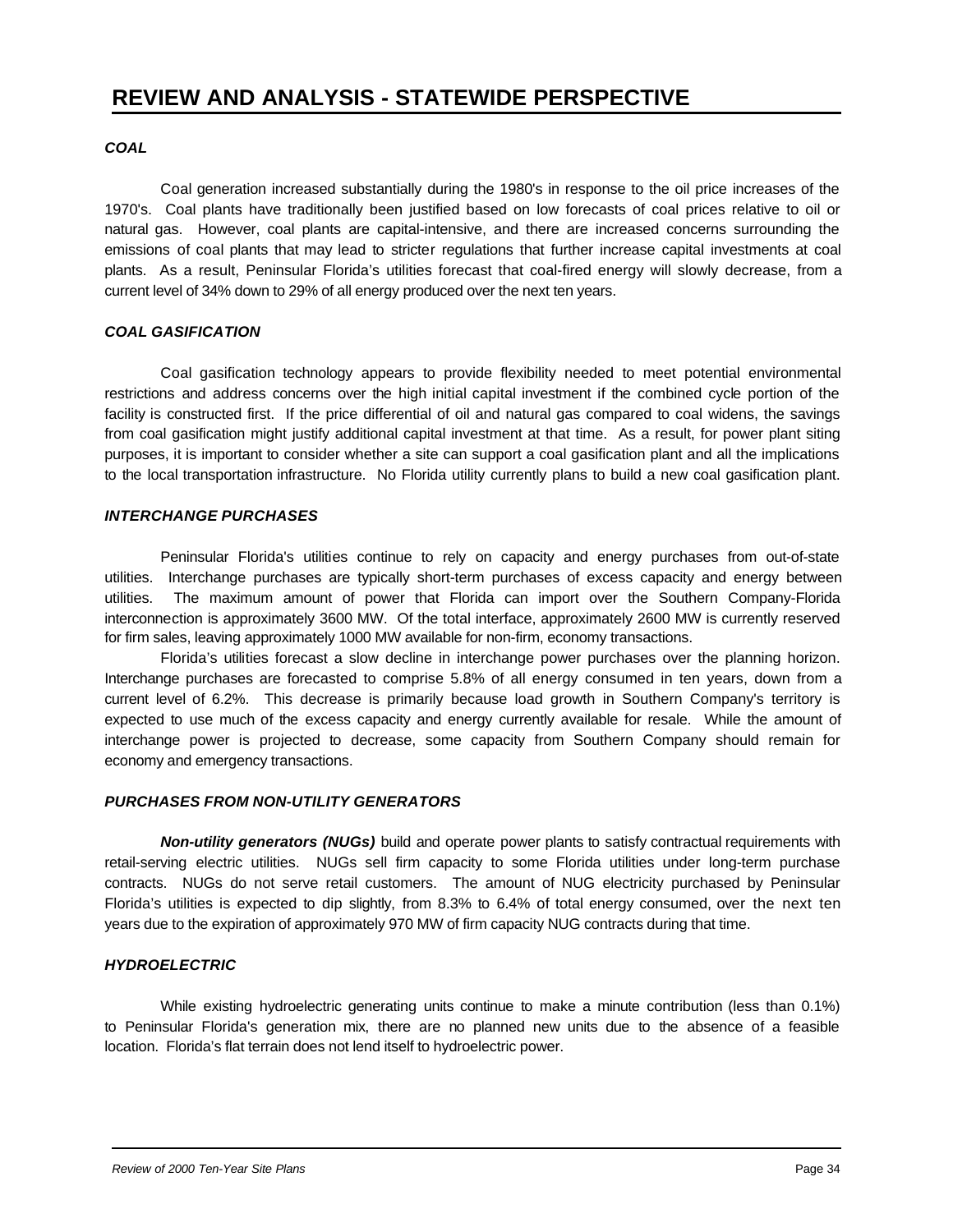#### **STATUS OF NEED DETERMINATIONS AND SITE CERTIFICATIONS**

The Commission has granted a Determination of Need for several generating units in recent years. Some of these units have also been certified under the Power Plant Siting Act by the Governor and Cabinet, acting as the Power Plant Siting Board.

The following is a summary of those generating units that have received a Determination of Need from the Commission but have yet to be placed into commercial operation.

#### *UTILITY-OWNED GENERATING UNITS*

#### *Seminole Electric Cooperative -- Payne Creek Generating Station Unit 3*

The Commission granted SEC's need petition for a 440 MW combined cycle unit at the existing Hardee Power Station site in June, 1994. This unit was certified under the Power Plant Siting Act in August, 1995 and originally was to be in service by 1999. However, SEC deferred construction of the unit until January, 2002 in order to purchase cost-effective firm capacity from FPC.

#### *Kissimmee Utility Authority / Florida Municipal Power Agency -- Cane Island Unit 3*

In September, 1998, the Commission granted joint need petition, by KUA and FMPA, to jointly build and operate a 250 MW gas-fired combined cycle unit at the existing Cane Island site in Osceola County. Cane Island Unit 3 was certified under the Power Plant Siting Act in November, 1999. Construction began immediately thereafter on the proposed plant to meet an anticipated June, 2001 in-service date.

#### *Gulf Power Company -- Smith Unit 3*

In June, 1999, the Commission granted Gulf's petition to build a 532 MW gas-fired combined cycle unit at the existing Lansing Smith site in Bay County. Smith Unit 3 was certified under the Power Plant Siting Act in July, 2000. Gulf began construction on the unit in November, 2000 to meet an in-service date of June, 2002.

#### *City of Lakeland -- McIntosh Unit 5*

In April, 1999, the Commission granted LAK's petition to build a 120 MW steam turbine portion of a 365 MW combined cycle unit at the McIntosh site in Polk County. The steam turbine portion of McIntosh Unit 5 was certified under the Power Plant Siting Act in June, 2000. Construction began immediately thereafter to meet an anticipated January, 2002 in-service date.

#### *MERCHANT PLANTS*

#### *Duke Energy Company / Utilities Commission of New Smyrna Beach*

On March 22, 1999, the Commission granted a need petition by Duke New Smyrna Beach Energy Company to build a 514 MW gas-fired combined cycle unit at a site in New Smyrna Beach. Approximately 50 MW of the proposed plant's output is expected to go to the Utilities Commission of New Smyrna Beach (NSB) pursuant to a yet-unsigned power purchase agreement, with the remainder of the capacity available for purchase by any other entity.

The proposed Duke unit has been awaiting certification by DEP under the Power Plant Siting Act. However, the Florida Supreme Court overturned the Commission's approval. The Court stated that the Commission does not have jurisdiction to approve the need for generating units whose capacity is not fully committed to retail load. The Commission petitioned the Supreme Court for a rehearing on its decision. On September 28, 2000, the Supreme Court reaffirmed its order overturning the Commission's Duke decision.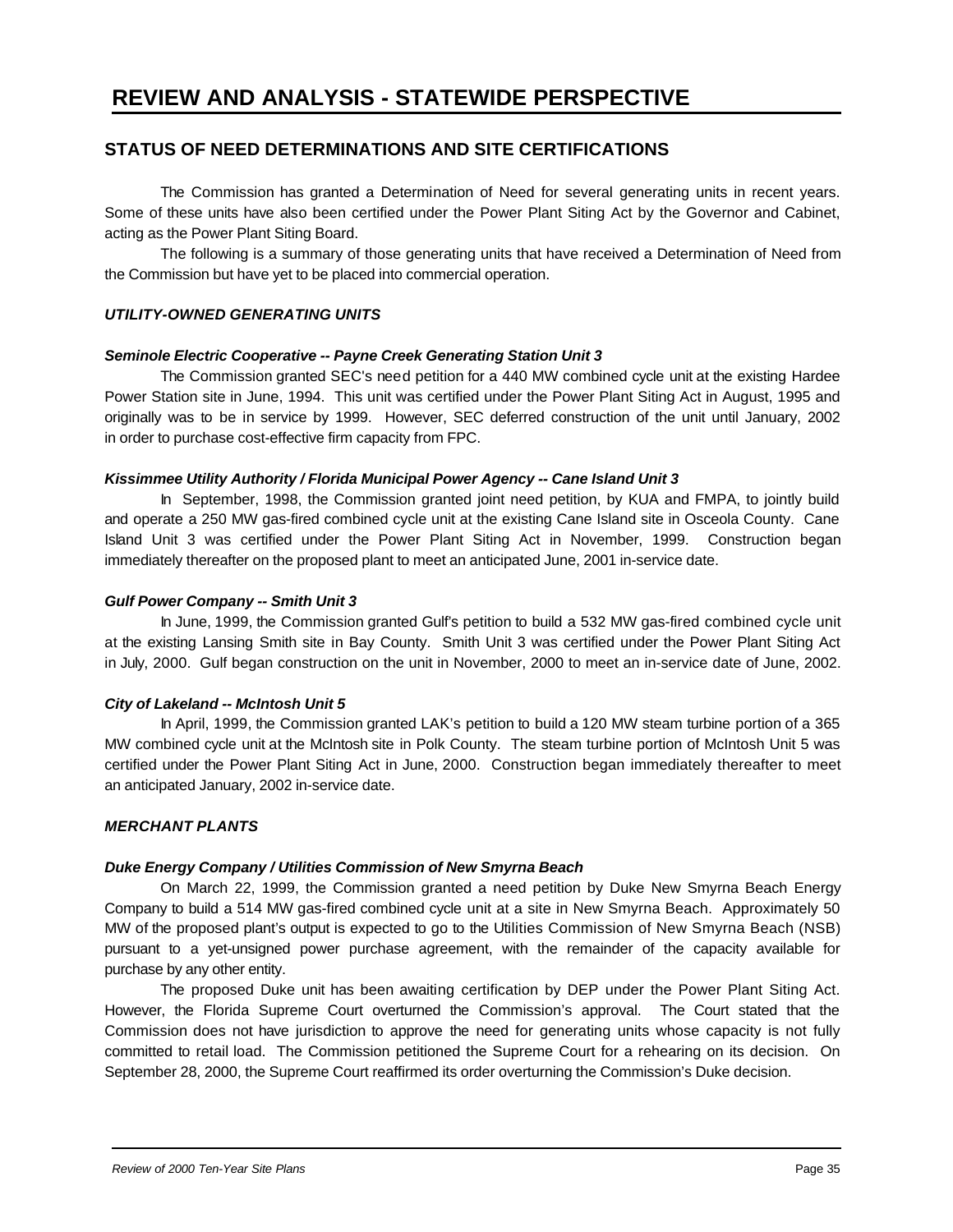#### **PLANNED UTILITY-OWNED GENERATING UNITS REQUIRING CERTIFICATION**

The *TYSPs* filed by the reporting utilities contain proposed generating units which will require certification under the Power Plant Siting Act prior to their construction. The following is a summary of these proposed units.

#### *Florida Power Corporation -- Hines Units 2, 3, 4, and 5*

FPC's expansion plans reflect the planned addition of four new 567 MW, gas-fired combined cycle units at the existing Hines plant site in Polk County. Identical to the first unit at the site, Hines Units 2-5 are currently scheduled to be placed into commercial service in 2003, 2005, 2007, and 2009, respectively. FPC has petitioned the Commission for a Determination of Need for Hines Unit 2. A Commission decision is anticipated early in 2001. All four of the proposed Hines units will require certification under the Power Plant Siting Act.

#### *Florida Power & Light Company -- Martin Units 5 and 6 (plus three Unsited combined cycle units)*

FPL's expansion plans reflect the planned addition of two new 429 MW, gas-fired combined cycle units at the existing Martin plant site in Martin County. Martin Units 5 and 6 are currently scheduled to be placed into commercial service in June, 2006. These units will require certification under the Power Plant Siting Act.

FPL also plans to build three 429 MW gas-fired combined cycle units at a yet-to-be determined site. These units have planned in-service dates of 2007, 2008, and 2009, respectively. If they are ultimately built, these units will require certification under the Power Plant Siting Act.

#### *JEA – Brandy Branch Unit 4 (plus an Unsited combined cycle unit*)

JEA's expansion plans reflect the addition of a 191MW heat recovery steam generator (HRSG) at the proposed Brandy Branch site in Duval County. The HRSG, with an anticipated June, 2003 in-service date, will be fitted to two 191 MW combustion turbine units already placed into service in January, 2001, forming a 573 MW combined cycle unit. JEA plans to file a Determination of Need petition for the HRSG with the Commission later this year. The HRSG will require certification under the Power Plant Siting Act.

JEA also plans to build a new 284 MW gas-fired combined cycle unit at a yet-to-be determined site. The proposed unit, with a June, 2006 in-service date, will require certification under the Power Plant Siting Act.

#### *City of Lakeland -- McIntosh Unit 4*

LAK's expansion plans reflect the planned addition of a 288 MW pressurized fluidized bed coal unit at the existing McIntosh plant site in Polk County. This unit was formerly a candidate for funding from the U.S. Department of Energy's Clean Coal Technology Program. LAK plans to file a Determination of Need petition with the Commission later this year to meet an anticipated June, 2005 in-service date. This unit will require certification under the Power Plant Siting Act.

#### *Orlando Utilities Commission – Stanton Unit 3*

OUC's expansion plans reflect the planned addition of a 585 MW gas-fired combined cycle unit at the existing Stanton site in Orange County. OUC plans to file a Determination of Need petition with the Commission later this year to meet an anticipated November, 2004 in-service date. This unit will require certification under the Power Plant Siting Act.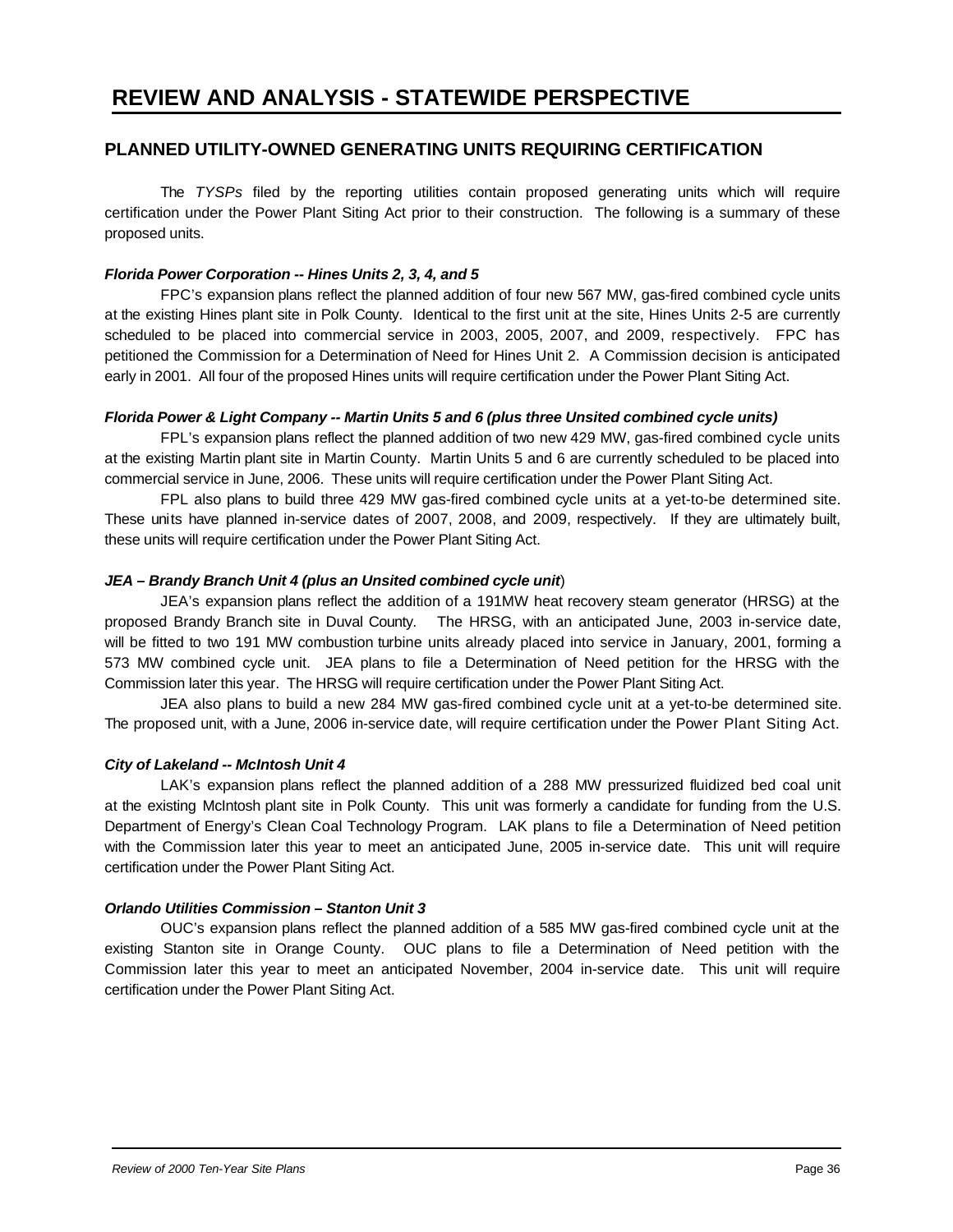#### **FLORIDA POWER CORPORATION (FPC)**

#### *GENERATION SELECTION*

FPC's system currently has a total winter capacity of 9,577 MW. Of this total, 8,277 MW comes from FPC-owned generation. The remainder is purchased via interchange and from non-utility generators. The table at right shows the breakdown of FPC's capacity.

FPC plans to add four 567 MW gas-fired combined cycle units at the **Hines** site in 2003, 2005, 2007, and 2009, respectively. FPC has begun construction of **Intercession City Units 12-14**, three peaking units with a total winter capacity of 282 MW. These three units are expected to go into service in December, 2000. FPC plans to retire 12 units with a total generating capacity of 392 MW. The following sites will be affected: **Higgins** (134 MW), **Suwannee** (146 MW), **Avon Park** (64 MW), **Turner** (32 MW), and **Rio Pinar** (16 MW). Additionally, FPC will lose approximately 175 MW due to the expiration of five cogeneration contracts.

| <b>EXISTING WINTER CAPACITY</b><br><b>BY FUEL TYPE</b> |      |           |  |  |  |
|--------------------------------------------------------|------|-----------|--|--|--|
| <b>Combustion Turbine</b>                              | 2775 | <b>MW</b> |  |  |  |
| Coal                                                   | 2316 | <b>MW</b> |  |  |  |
| <b>Fossil Steam</b>                                    | 1642 | <b>MW</b> |  |  |  |
| Firm Non-Utility Generation                            | 831  | <b>MW</b> |  |  |  |
| Nuclear                                                | 792  | <b>MW</b> |  |  |  |
| Firm Purchases                                         | 469  | <b>MW</b> |  |  |  |
| <b>Combined Cycle</b>                                  | 752  | <b>MW</b> |  |  |  |
| <b>TOTAL existing capacity</b>                         | 9577 | мw        |  |  |  |
|                                                        |      |           |  |  |  |
| <b>NEXT UNIT ADDITION</b>                              |      |           |  |  |  |
| Combustion Turbine (3 units)                           | 282  | <b>MW</b> |  |  |  |

#### *RELIABILITY CRITERIA*

FPC currently plans resource additions on its system to meet a dual reliability criteria of 15% summer and winter peak reserve margin and a 0.1 days per year loss of load probability (LOLP). Pursuant to a stipulation reached in the Commission's reserve margin investigation (Docket No. 981890-EU), FPC has agreed to raise its reserve margin to 20% starting in the summer of 2004. Current plans call for FPC to retain its LOLP planning criterion. FPC is a winter-peaking utility.

#### *LOAD FORECAST*

FPC identifies and justifies its load forecast methodology via its models, variables, data sources, assumptions, and informed judgements. The Commission believes that all of these factors have been accurately documented. A combination of short-term econometric models and an hourly and annual peak and energy end-use forecasting system provide a sound foundation for planning purposes. The variables used were obtained from reputable sources and are representative of a valid load forecast model.

FPC's base-case winter firm demand forecast for the next ten years is projected to increase at an average annual growth rate (AAGR) of 0.51%, considerably below the actual 1990-1999 AAGR of 4.05%. FPC's base-case summer firm demand forecast for the 2000-2009 period is an AAGR of 0.76%. FPC attributes much of the slow demand growth to an expected decline in phosphate mining. FPC forecasts the lowest growth rate of all reporting utilities.

FPC's 1995-1999 retail sales forecasts have an absolute percent error of 1.4%, which is lower than the 3.22% numeric average for the nine reporting utilities in the state with sufficient available historical data. For the same five-year period, FPC's retail sales forecasts have an average forecast error of 0.35%, which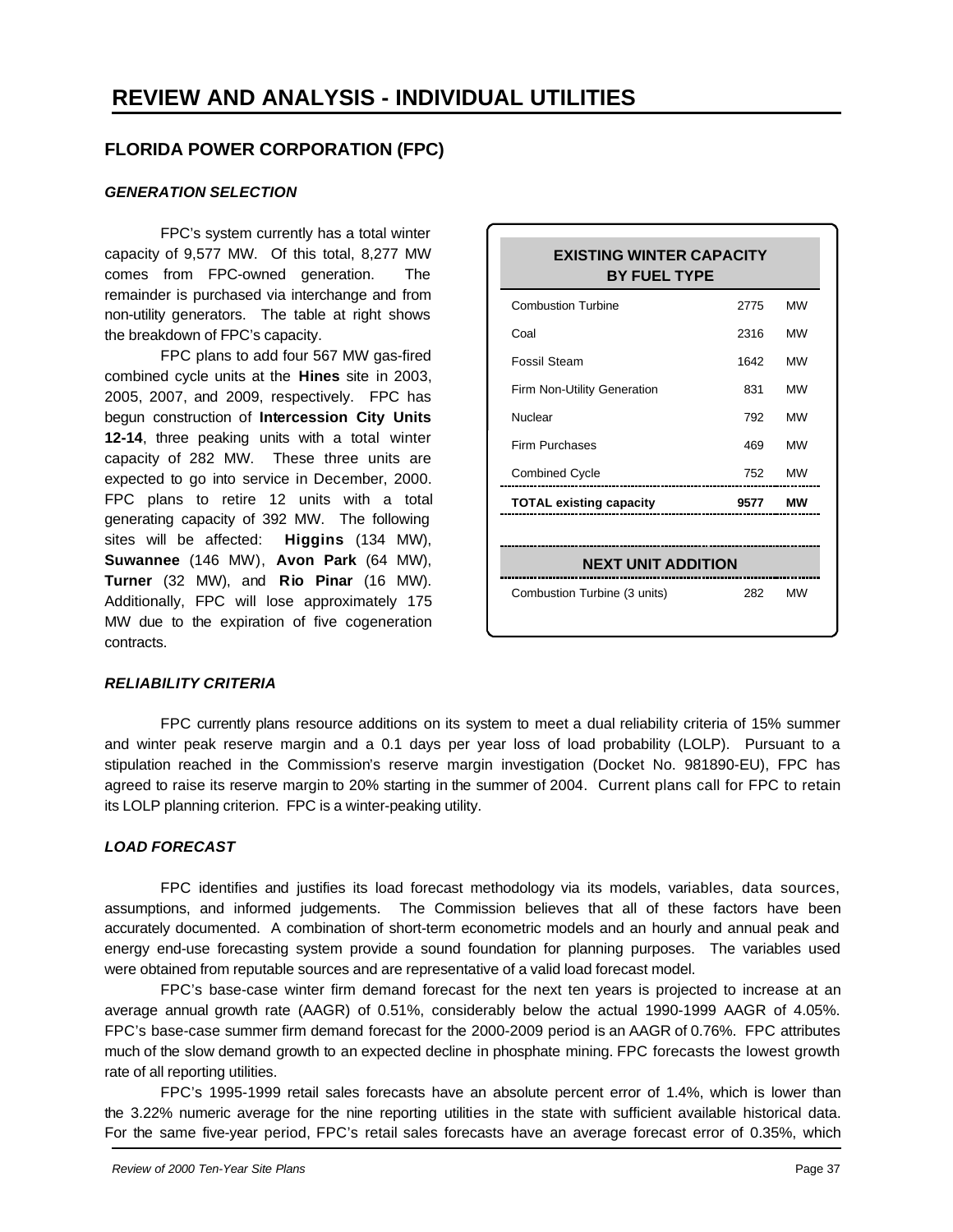shows a slight tendency to over-forecast.

#### *DEMAND-SIDE MANAGEMENT*

The Commission set new DSM goals for FPC in August, 1999. These goals call for a cumulative reduction of 163 MW of summer peak demand, 426 MW of winter peak demand, and 204 GWh of energy consumption over the next ten years. FPC's DSM Plan was approved by the Commission in April, 2000.

FPC's DSM Plan consists of 14 programs -- four residential, nine commercial/industrial, and one research and development. FPC also has a low income pilot program offered in conjunction with the Department of Community Affairs. In total, FPC's DSM programs are forecasted to reduce 2007 winter peak demand by 2008 MW (18%). Much of FPC's forecasted savings are attributed to non-dispatchable conservation programs (363 MW), interruptible service tariffs (255 MW), and load management(1179 MW).

However, non-firm resources such as interruptible service and load management make up a substantial part of FPC's reserve margin. For 2000, non-firm resources comprise approximately 84% of FPC's winter reserves and 59% of summer reserves. In recent years, the Commission has been concerned that a drop-off in customer participation in non-firm resource programs may reduce forecasted DSM program demand savings, resulting in an unacceptably low reserve margin. FPC has closed its existing, year-round load management program to new customers and replaced this program with a winter-only program. Attrition from the old program is expected to reduce summer demand savings and reduce FPC's reliance on non-firm resources.

#### *STATE, REGIONAL, AND LOCAL AGENCY COMMENTS*

#### *East Central Florida Regional Planning Council*

The Council noted that the FPC's Intercession City Site contains a significant regional wildlife corridor. Therefore the proposed addition should be done with adequate consideration given to avoiding impacts to this natural system. Believes that FPL's *TYSP* could contain more detailed information on conservation and on gas supply to the Sanford site.

#### *Florida Department of Community Affairs (DCA)*

DCA provided general comments on FPC's *TYSP*. Stated that the Hines and Intercession City facilities are consistent with applicable local land use and zoning ordinances.

#### *Florida Department of Environmental Protection (DEP)*

DEP found that FPC's *TYSP* is adequate for planning purposes.

#### *South Florida Water Management District*

The District does not have any adverse comments regarding the suitability of the proposed sites.

#### *Southwest Florida Water Management District*

All proposed plant expansions are on existing sites or have already undergone site certification. The District's water resource concerns were addressed during the certification process .

#### *SUITABILITY*

Forecasted reserve margins are expected to be at or above FPC's criterion of 15% for each seasonal peak through the summer of 2004, after which time forecasted reserve margins are expected to be at or above the new 20% criterion. FPC's *TYSP* is *suitable* for planning purposes.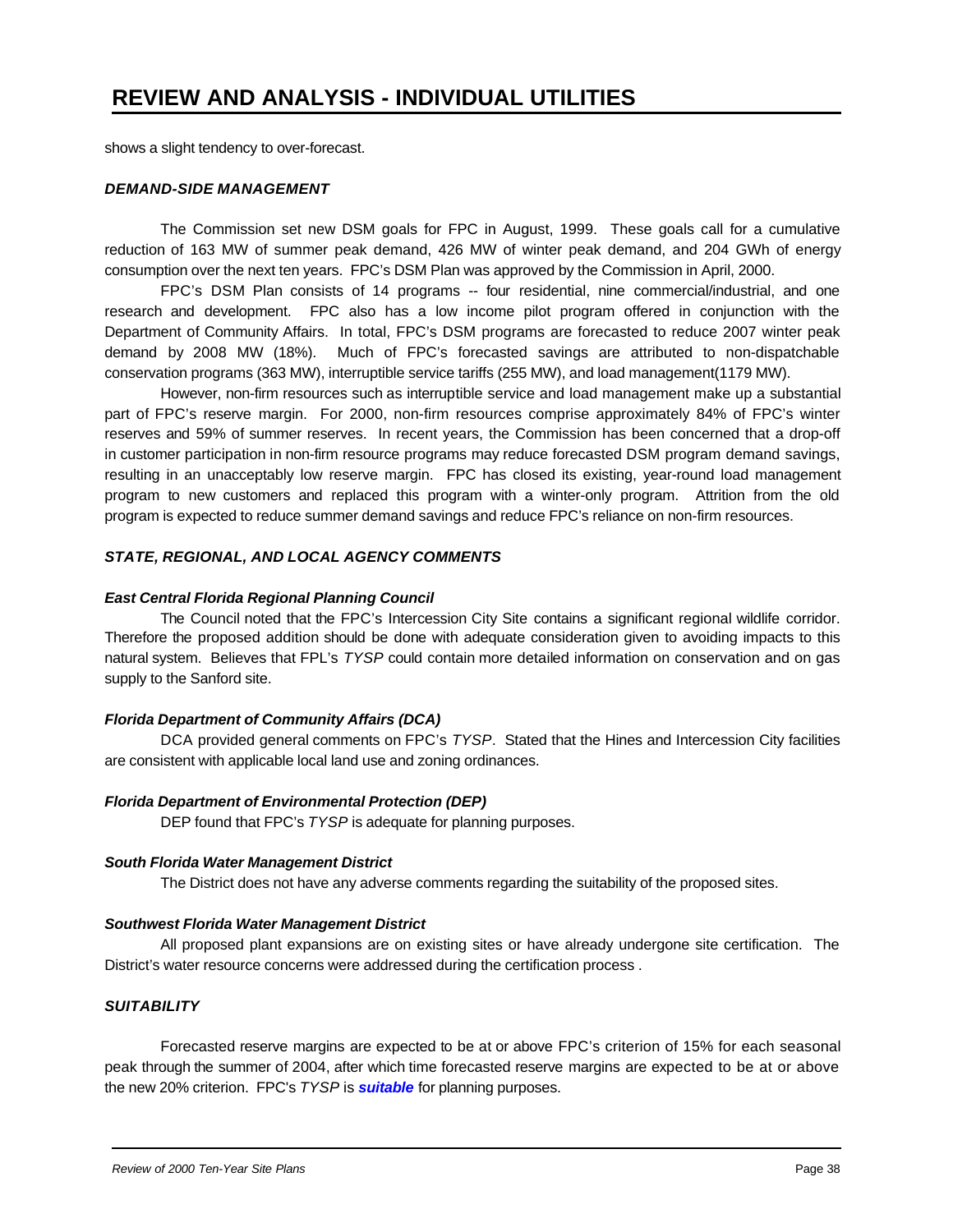#### **FLORIDA POWER & LIGHT COMPANY (FPL)**

#### *GENERATION SELECTION*

FPL's system currently has a total winter capacity of 19,439 MW. Of this total, 17,234 MW comes from FPL-owned generation. The remaining 2,205 MW is purchased via interchange and from non-utility generators. The table at right shows the breakdown of FPL's capacity.

FPL plans to add approximately 4,800 MW of supply-side resources during the planning horizon. A significant part of FPL's expansion plan is the repowering of existing **Ft. Myers** and **Sanford** generating units. By replacing existing boilers with state-of-the-art combustion turbines while using the same steam cycle at these two plants, FPL will gain more than 2,500 MW of winter generating capability between January, 2001 and May, 2003. These unit repowerings were exempt from the Power Plant Siting Act and have had no pre-approval from the Commission.

FPL also plans to build two 181 MW combustion turbines at the **Martin** site, to be placed into service in June, 2001. Also proposed during the planning horizon are five 429 MW gas-

| <b>EXISTING WINTER CAPACITY</b><br><b>BY FUEL TYPE</b>      |                           |           |  |  |  |  |
|-------------------------------------------------------------|---------------------------|-----------|--|--|--|--|
| <b>Fossil Steam</b>                                         | 8703                      | <b>MW</b> |  |  |  |  |
| Nuclear                                                     | 3013                      | <b>MW</b> |  |  |  |  |
| <b>Combined Cycle</b>                                       | 2544                      | <b>MW</b> |  |  |  |  |
| <b>Combustion Turbine</b>                                   | 2308                      | <b>MW</b> |  |  |  |  |
| Firm Purchases                                              | 1319                      | <b>MW</b> |  |  |  |  |
| Firm Non-Utility Generation                                 | 886                       | <b>MW</b> |  |  |  |  |
| Coal                                                        | 666                       | <b>MW</b> |  |  |  |  |
| <b>TOTAL existing capacity</b>                              | 19439                     | мw        |  |  |  |  |
|                                                             |                           |           |  |  |  |  |
|                                                             | <b>NEXT UNIT ADDITION</b> |           |  |  |  |  |
| Combined Cycle (initial phase /<br>repowering at Ft. Myers) | 543                       | <b>MW</b> |  |  |  |  |

fired combined cycle units: **Martin Units 5 and 6** in 2006, and one yet-to-be sited unit in each of 2007, 2008, and 2009. FPL will lose approximately 200 MW due to the expiration of four cogeneration contracts.

#### *RELIABILITY CRITERIA*

Prior to 1998, FPL planned resource additions on its system to meet a dual reliability criteria of 15% summer peak reserve margin and a 0.1 days per year loss of load probability (LOLP). In 1998, FPL added a third reliability criterion, 15% winter peak reserve margin. Pursuant to a stipulation reached in the Commission's reserve margin investigation (Docket No. 981890-EU), FPL has agreed to raise its summer and winter planning reserve margin to 20% starting in the summer of 2004. Current plans call for FPL to retain its LOLP planning criterion. FPL has traditionally been a summer-peaking utility because of recent mild winter temperatures. However, FPL forecasts that winter peak demand will be higher than summer peak during the planning horizon.

#### *LOAD FORECAST*

FPL develops its residential load forecast with an integrated end-use/econometrics forecasting model. This method forecasts electricity sales in the residential sector simulating acquisitions and energy usage of eleven major residential appliances plus residual electricity use. Following an analysis of appliance stock, prices, and other factors, electricity consumption is then aggregated across all households to generate a forecast for total residential sales. In addition, the model simulates appliance stock in new and existing homes by taking energy, weather, and conservation measures into consideration.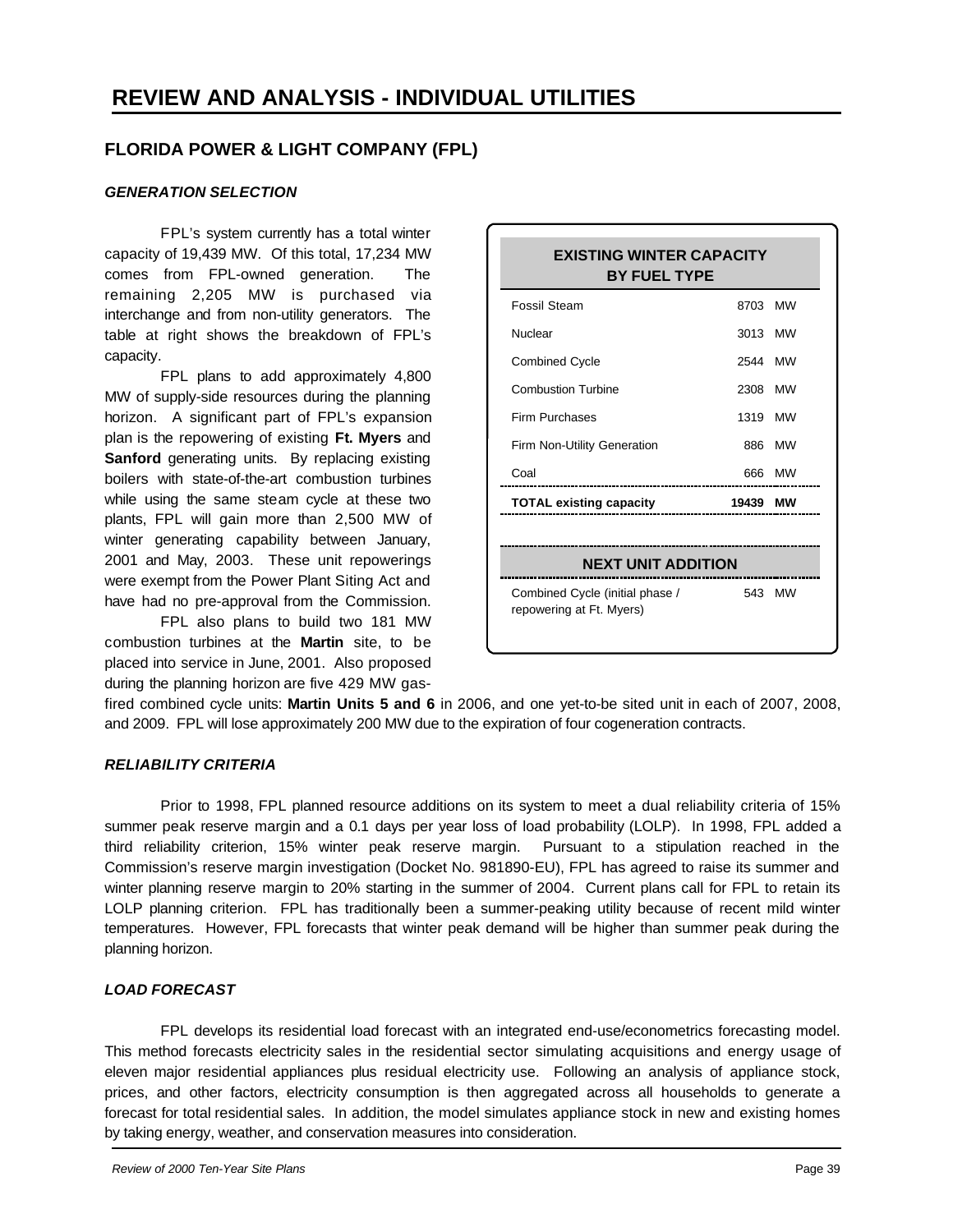FPL adequately identifies and describes the models, variables, data sources, assumptions, and informed judgements used to generate the demand and energy forecasts in this year's *TYSP*. The Commission believes that these factors have been accurately documented and that FPL's data sources are credible.

FPL's base-case summer peak demand forecast for the next ten years is projected to increase at an average annual growth rate (AAGR) of 1.87%, greater than the 1.56% AAGR for the 1990-1999 period. FPL's 2000 base-case summer peak demand forecast is higher than its 1999 forecast by an average of 456MW over the forecast horizon. FPL's 2000 base-case winter peak demand forecast for the next ten years is projected to increase at an AAGR of 2.97%, substantially higher than last year's 1999-2008 AAGR of 1.89%. In FPL's last two *TYSPs*, the winter peak projections had been falling. FPL has reversed the last two years' lower demand forecasts with the 2000 *TYSP's* base-case projections being 210MW greater over the forecast horizon than the 1999 *TYSP*.

FPL's 1995-1998 retail sales forecasts have an absolute percent error of 2.35%, which is lower than the 3.22% numeric average for the nine reporting utilities in the state with sufficient available historical data. For the same five-year period, FPL's retail sales forecasts have an average forecast error of -2.35%, which shows a tendency to under-forecast.

#### *DEMAND-SIDE MANAGEMENT*

The Commission set new DSM goals for FPL in August, 1999. These goals call for a cumulative reduction of 765 MW of summer peak demand, 505 MW of winter peak demand, and 1,287 GWh of energy consumption over the next ten years. FPL's DSM Plan was approved by the Commission in April, 2000.

FPL currently offers six residential and eight commercial/industrial DSM programs to its customers. These programs are forecast to reduce winter peak demand by 1,812 MW in 2007, representing approximately 9% of FPL's total winter peak demand. These programs are also projected to reduce FPL's system annual energy usage by 1,335 GWh (1%) in 2007.

#### *STATE, REGIONAL, AND LOCAL AGENCY COMMENTS*

#### *East Central Florida Regional Planning Council*

The Council provided general comments on the positive environmental impacts of FPL's proposed Sanford unit repowering. Believes that FPL's *TYSP* could contain more detailed information on conservation and on gas supply to the Sanford site.

#### *Florida Department of Community Affairs (DCA)*

DCA stated that FPL should coordinate with environmental agencies during the planning of the Ft. Myers repowering to minimize impact to endangered species. DCA expressed general concerns regarding the planned expansion at Sanford and Martin, as well as potential use of the Cape Canaveral, Riviera, and Port Everglades sites.

#### *Florida Department of Environmental Protection (DEP)*

DEP found that FPL's *TYSP* is adequate for planning purposes.

#### *Southwest Florida Regional Planning Council*

FPL's *TYSP* is Regionally Significant and Consistent with adopted goals, objectives, and policies.

#### *South Florida Water Management District*

The District does not have any adverse comments regarding the suitability of the proposed sites.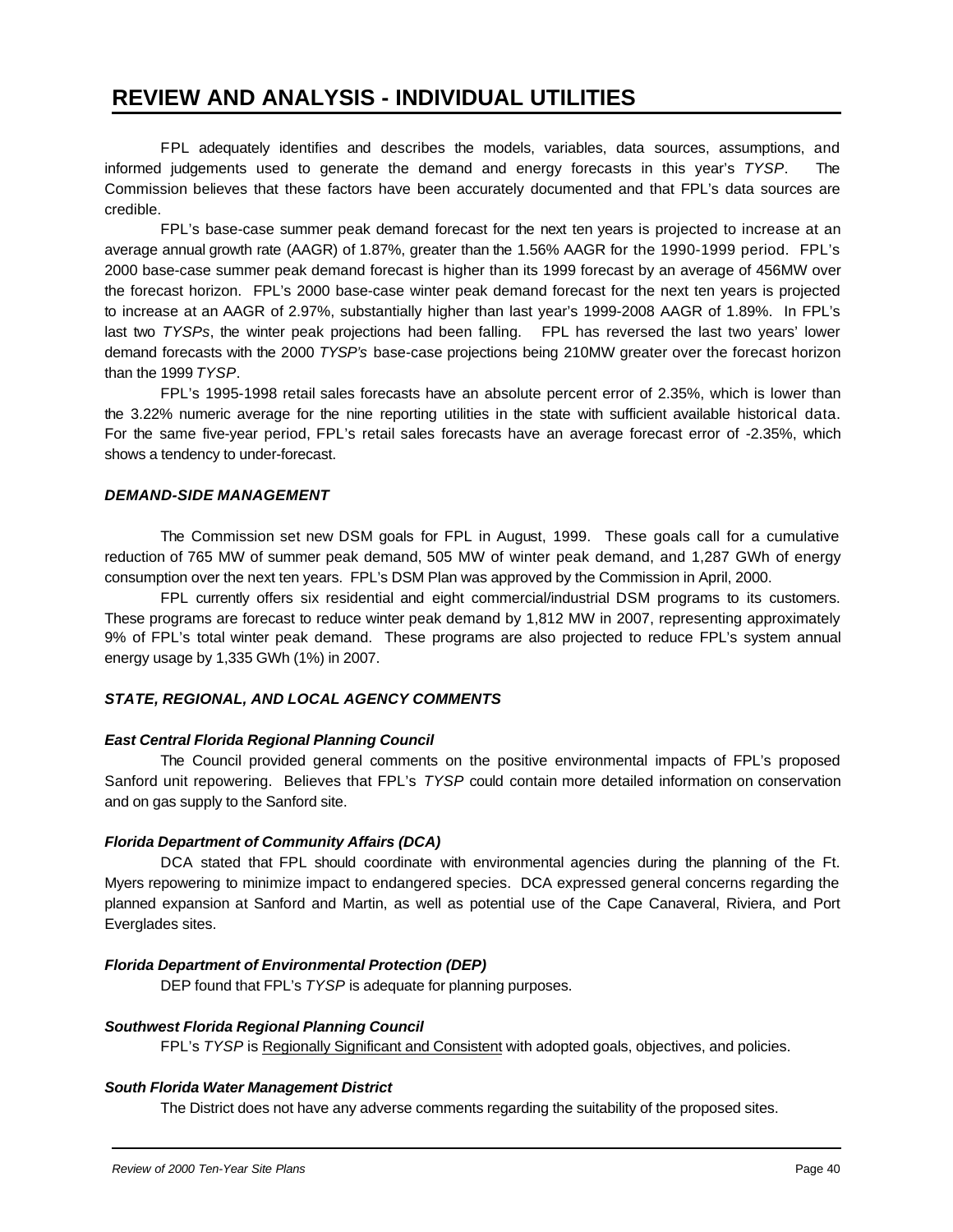#### *St. Johns River Water Management District*

All proposed projects are on existing sites and, therefore, are suitable.

#### *Treasure Coast Regional Planning Council*

The Council has previously found that expansion at the Martin site does not conflict with regional policies. Provided general comments on its belief that FPL and the State of Florida should develop new programs to reduce reliance on coal and other fossil fuels, increase conservation to offset the need for new plants, and increase reliance on photovoltaic systems to produce electricity.

#### *SUITABILITY*

Forecasted reserve margins are expected to be at or above FPL's criterion of 15% for each seasonal peak through the summer of 2004, after which time forecasted reserve margins are expected to be at or above the new 20% criterion. FPL's *TYSP* is *suitable* for planning purposes.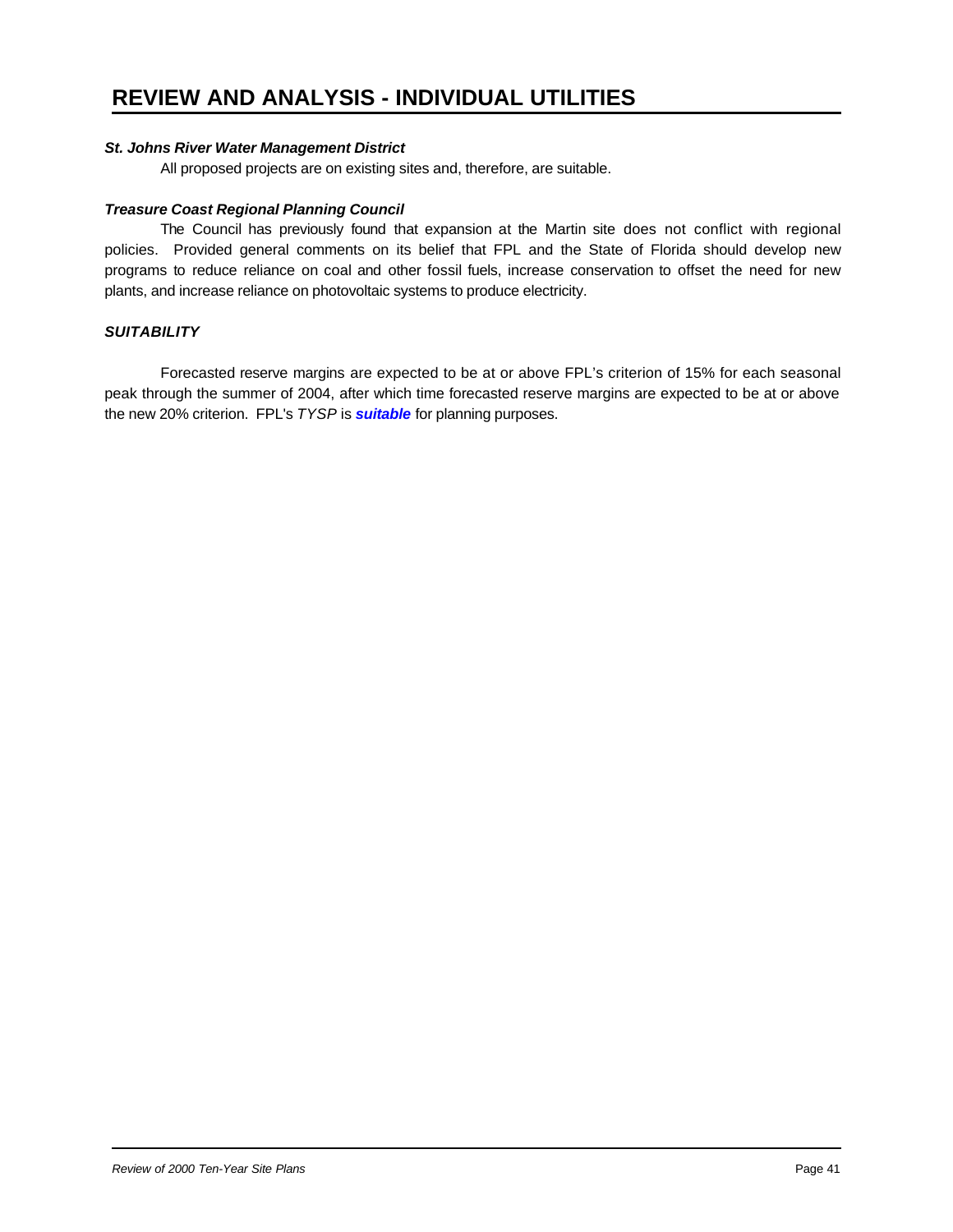#### **GULF POWER COMPANY (Gulf)**

#### *GENERATION SELECTION*

Gulf's system currently has a total winter capacity of 2,249 MW. Gulf-owned generation has a capacity of 2,261 MW. Gulf purchases 197 MW of firm capacity via interchange and from a single non-utility generator. However, Gulf exports 209 MW of capacity to other Southern Company members. The table at right shows the breakdown of Gulf's capacity.

Gulf plans to increase its supply-side resources by approximately 487 MW during the planning horizon. The primary unit addition in Gulf's *TYSP* is the 574 MW **Smith Unit 3**, the first gas-fired combined cycle unit on Gulf's system. This unit is expected to be placed into commercial service in June, 2002. Gulf expects to have an ownership share (150 MW total) of three combustion turbine units to be located in Southern Company's territory. These units are expected to be placed into commercial service in 2006, 2007, and 2008. Firm imports are

| <b>EXISTING WINTER CAPACITY</b><br><b>BY FUEL TYPE</b> |         |           |  |  |  |
|--------------------------------------------------------|---------|-----------|--|--|--|
| Coal                                                   | 2123 MW |           |  |  |  |
| Firm Purchases                                         |         | 178 MW    |  |  |  |
| <b>Fossil Steam</b>                                    |         | 83 MW     |  |  |  |
| <b>Combustion Turbine</b>                              | 55      | MW        |  |  |  |
| Firm Non-Utility Generation                            | 19      | <b>MW</b> |  |  |  |
| (minus) Firm Exports                                   |         | 209 MW    |  |  |  |
| <b>TOTAL existing capacity</b>                         | 2249    | мw        |  |  |  |
|                                                        |         |           |  |  |  |
| <b>NEXT UNIT ADDITION</b>                              |         |           |  |  |  |
| <b>Combined Cycle</b>                                  |         | 574 MW    |  |  |  |

forecasted to drop to near zero by 2002. Gulf also plans to retire a 40 MW combustion turbine at the **Smith** site in 2006. Gulf will also lose 19 MW due to the expiration of a cogeneration contract.

#### *RELIABILITY CRITERIA*

Gulf's system peak has occurred during the summer season in seven of the last ten years. Gulf's current planning criterion is a 13.5% summer reserve margin, the same as for Southern Company. Gulf's reserve margin at peak is forecasted to be well below 13.5% for each of the next three years. Therefore, Gulf is expected to be a net buyer of capacity from the Southern Company pool during this time. Both Gulf and Southern Company have adopted a 15% summer reserve margin criterion to become effective in 2003. Gulf expects to exceed this target with the addition of Smith Unit 3 in June, 2002. Gulf currently forecasts that it will not meet its 15% reserve margin criterion in each summer season starting in 2005. Again, Gulf is expected to be a net buyer of capacity from the Southern Company pool during this time.

Because Gulf's service territory is not located in Peninsular Florida, Gulf is not bound by the stipulation reached by FPC, FPL, and TECO in the Commission's reserve margin investigation (Docket No. 981890-EU).

#### *LOAD FORECAST*

Gulf uses different methods to produce its short-term (0-2 years) and intermediate/long-term (3-25 years) forecasts. Short-term forecasts are based upon a variety of forecasting methods. Customer growth estimates are made using the aggregate of district projections performed by district personnel based on their contacts with sectors of the local economy and historical trends. Short-term energy sales forecasts are developed using multiple regression analyses. Gulf's intermediate- and long-term forecasts use models that integrate end-use and econometric methods. They include the Residential End-Use Energy Planning System (REEPS) and Commercial End-Use Model (COMMEND). Data sources were not specifically identified, and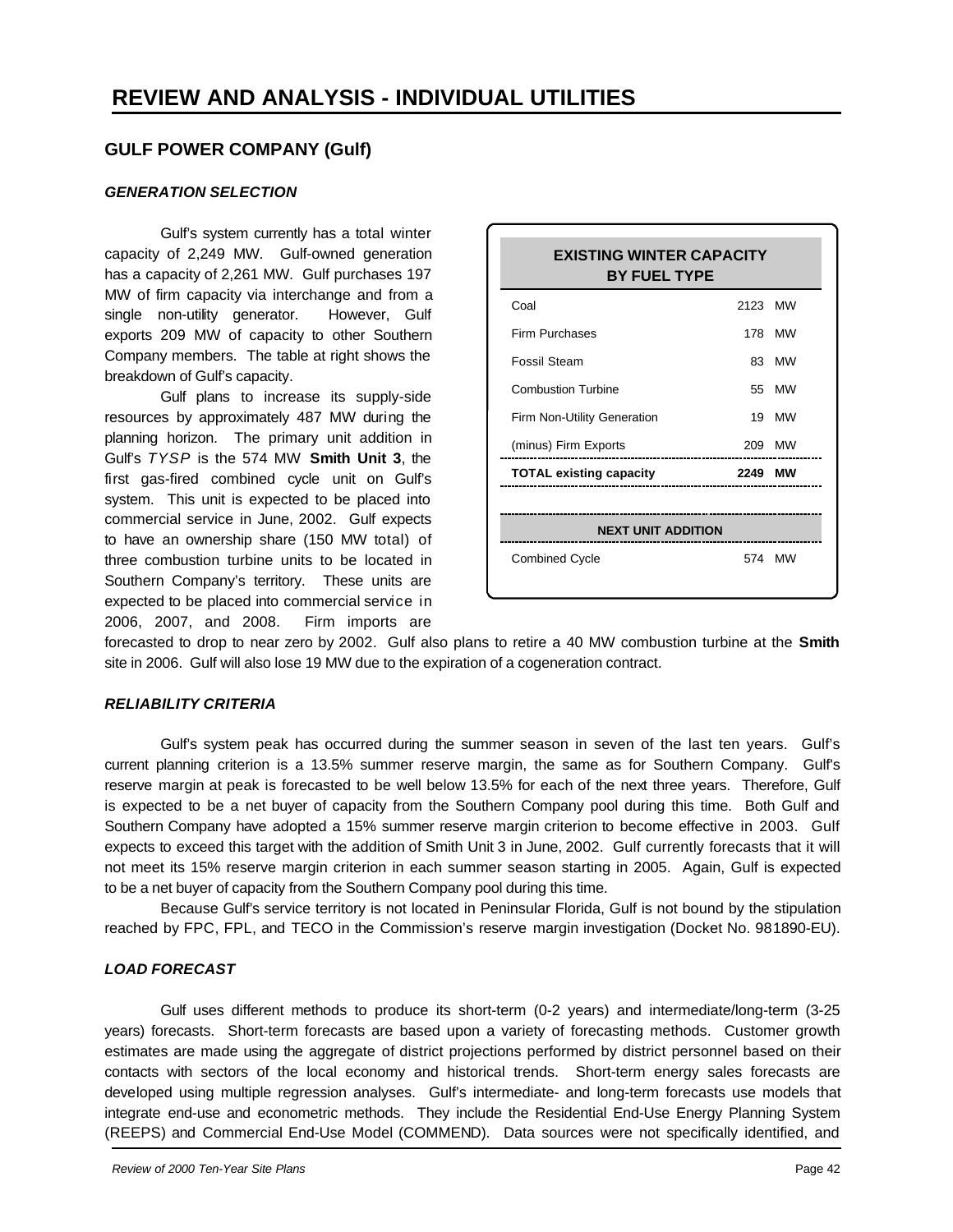sensitivity analysis (low- and high-band forecasts) were not provided.

Gulf's base-case summer peak demand forecast for the next ten years shows an annual average growth rate (AAGR) of 1.32%, which is about half of the 2.48% historical growth rate. The base-case winter peak demand over the forecast period is the lowest in the state, 0.93%. This compares to an AAGR of 3.02% in winter peak demand over the past ten years. Gulf has decreased the 2000 base-case summer peak forecast and increased the base-case winter peak forecast in contrast to Gulf's 1999 *TYSP*.

Gulf stated in 1997 that the stabilization of appliance saturation rates and appliance efficiencies are the main factors suppressing demand growth. Another factor is residential conservation programs. However, Gulf's projected 1.1% average annual population growth for the 1999-2004 period is substantially below the state's annual growth rate of 1.6% plus, per year.

#### *DEMAND-SIDE MANAGEMENT*

The Commission set new DSM goals for Gulf on August 17, 1999. These goals call for a cumulative reduction of 221 MW of summer peak demand, 235 MW of winter peak demand, and 143 GWh of energy consumption over the next ten years. Gulf's DSM Plan was approved by the Commission in April, 2000.

Most of Gulf's forecasted demand savings are expected to result from the Good Cents Home program and the Advanced Energy Management program, a customer-controlled demand control program in which customers can reduce electricity consumption in response to pricing signals. All of Gulf's existing and new DSM programs are expected to reduce the 2007 winter demand by an estimated 547 MW (20%).

Gulf does not have an interruptible service tariff or any dispatchable load management on its system. As a result, none of Gulf's 2000 winter and summer reserves are comprised of non-firm resources.

#### *STATE, REGIONAL, AND LOCAL AGENCY COMMENTS*

#### *Florida Department of Community Affairs (DCA)*

DCA cannot comment on the proposed combustion turbine units in Gulf's *TYSP* because no location is given for these units.

#### *Florida Department of Environmental Protection (DEP)*

DEP found that Gulf's *TYSP* is adequate for planning purposes.

#### *West Florida Regional Planning Council*

Gulf's *TYSP* is consistent with the Strategic Regional Policy Plan.

#### *SUITABILITY*

The Commission notes that Gulf's reserve margin does not satisfy its 13.5% planning criterion in any year, either summer or winter season, until Smith Unit 3 is placed into service in June, 2002. Further, the new 15% criterion is forecasted to be violated starting in 2005. Gulf has indicated that it will continue to rely on purchases from the Southern Company pool during these times. It should be noted that Gulf's capacity shortfall is extremely small in magnitude in relation to the size of the Southern Company. Therefore, Gulf's *TYSP* is *suitable* for planning purposes.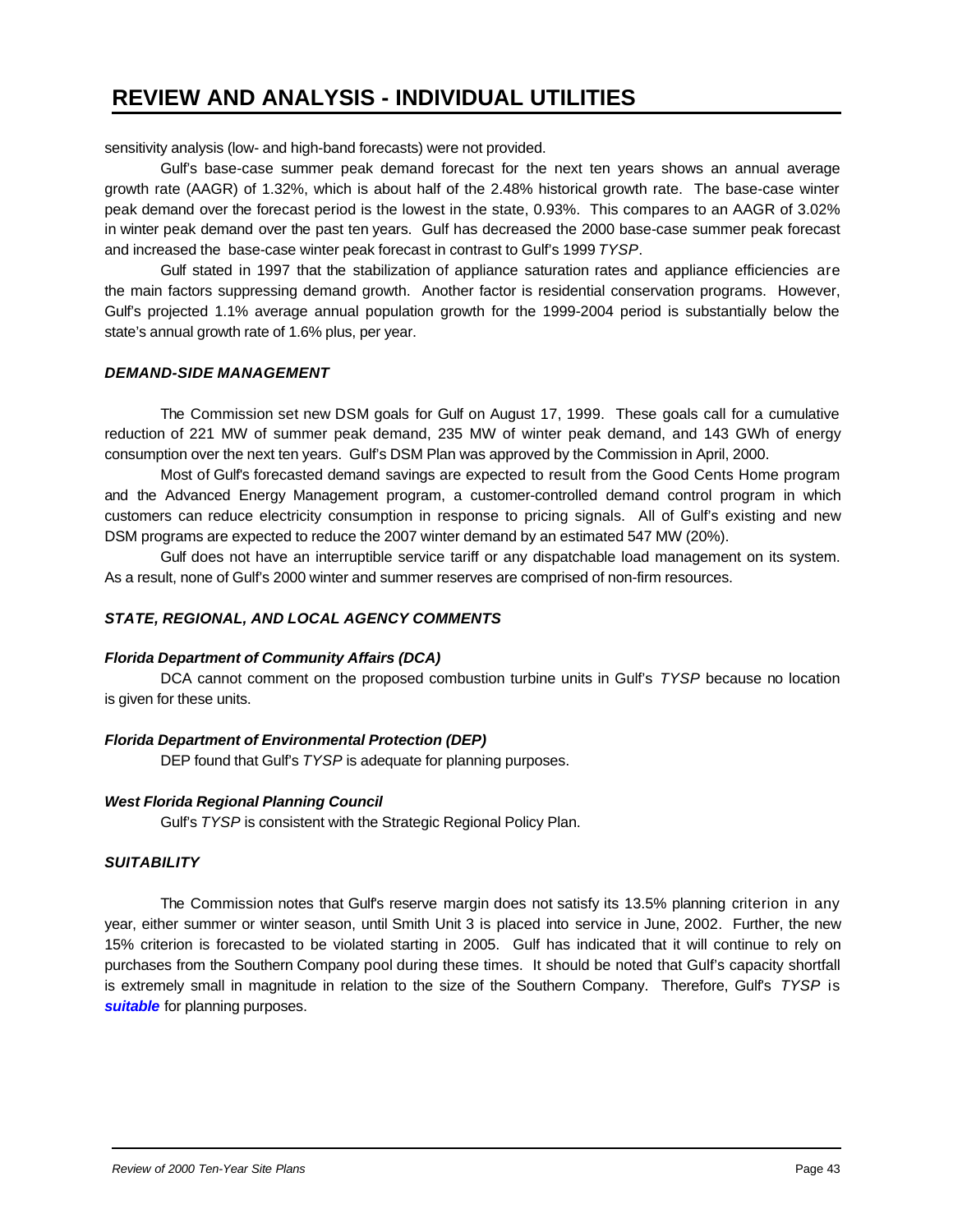#### **TAMPA ELECTRIC COMPANY (TECO)**

#### *GENERATION SELECTION*

TECO's system currently has a total winter capacity of 3,877 MW. Of this total, 3,594 MW comes from TECO-owned generation. TECO purchases 597 MW via interchange and from non-utility generators. TECO also exports 314 MW to other utilities. The table at right shows the breakdown of TECO's capacity.

TECO's installed capacity is dominated by coal-fired generation. However, TECO's supply-side additions during the planning period are expected to consist solely of gas-fired generation. Six 180 MW gas-fired combustion turbine units are included in TECO's *TYSP*, five at the **Polk** site and one at a yet-to-be determined location. TECO also plans to place **Gannon Units 1, 2, and 6** into reserve shutdown status. **Gannon Units 3, 4, and 5** will be repowered with a total of six new gas-fired combustion turbine units and renamed **Bayside Power Station Units 1 and 2**. These two new repowered units will have a net winter capacity of approximately 800 MW each and are expected to

| 2912 MW<br>250<br>228     | 551 MW<br>MW<br>MW<br>204 MW |
|---------------------------|------------------------------|
|                           |                              |
|                           |                              |
|                           |                              |
|                           |                              |
|                           |                              |
| 46                        | MW                           |
|                           | 314 MW                       |
|                           | мw                           |
| <b>NEXT UNIT ADDITION</b> |                              |
|                           | 3877                         |

be placed into service in 2003 and 2004, respectively. Firm exports are forecasted to drop to zero by 2003.

#### *RELIABILITY CRITERIA*

TECO has been primarily a summer-peaking utility, as seven of the last ten annual peaks have occurred during summer season. However, because winter peak demands are a primary concern to utilities in Florida, TECO plans resource additions on its system to meet a 15% winter peak reserve margin. An additional criterion used by TECO is a 1% EUE/NEL ratio. Pursuant to a stipulation reached in the Commission's reserve margin investigation (Docket No. 981890-EU), TECO has agreed to raise its reserve margin criterion to 20% starting in the summer of 2004. TECO has also adopted a 7% supply-side summer reserve margin criterion to take effect in the summer of 2004.

#### *LOAD FORECAST*

TECO's retail demand and energy forecast is the result of five separate forecasting methods: *detailed end-use* model, *multiregression* model, *trend analysis*, *phosphate analysis*, and *conservation* programs. The detailed end-use model is the most comprehensive method. The first three forecasting methods are blended together to develop a demand and energy projection. Phosphate demand and energy are forecasted separately and then combined into the final forecast. The effect of TECO's conservation, load management, and cogeneration programs is incorporated by subtracting forecasted demand and energy reductions from the forecast. TECO's end-use methodology takes into account a wide range of forecast variables. In addition to base-case energy and demand forecasts, TECO constructed high- and low-case forecasts using explicit assumptions on higher or lower expected growth in the number of customers, employment, and income.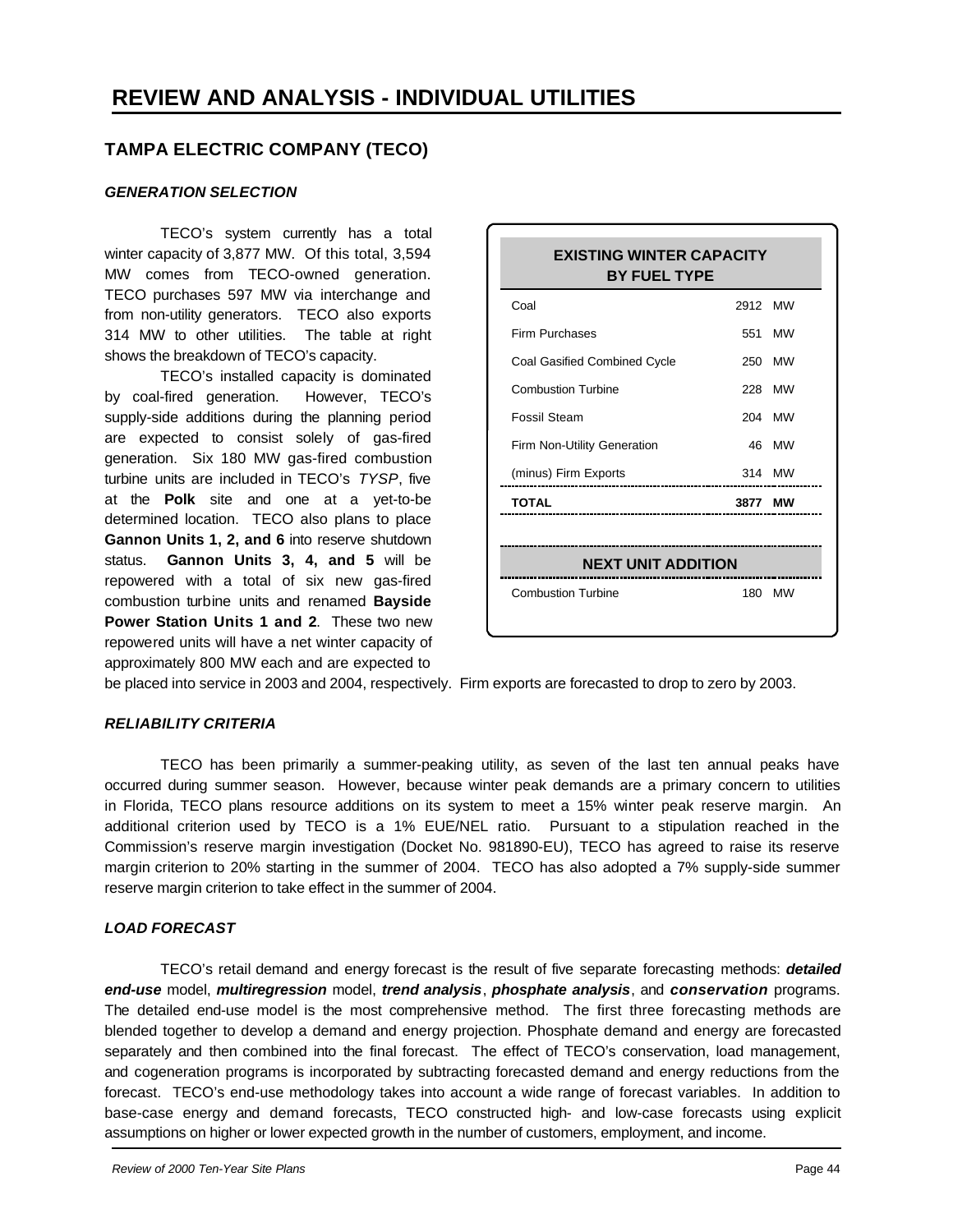TECO's base-case summer peak demand is projected to increase at an average annual growth rate (AAGR) of 2.49%, which is lower than its summer historical growth rate of 3.23%. TECO's base-case winter peak demand is projected to increase at an AAGR of 3.13% which is higher than its winter historical growth rate of 2.79%.

TECO's 1995-1999 retail sales forecasts have an absolute percent error of 2.19%, which is lower than the numeric average for the nine reporting utilities in the state with sufficient historical data. For the same fiveyear period, TECO's retail sales forecasts have an average forecast error of -2.1%, with shows a tendency to under-forecast.

#### *DEMAND-SIDE MANAGEMENT*

The Commission set new DSM goals for TECO on August 17, 1999. These goals call for a cumulative reduction of 71 MW of summer peak demand, 123 MW of winter peak demand, and 189 GWh of energy consumption over the next ten years. TECO's DSM Plan was approved by the Commission in April, 2000.

TECO currently offers ten DSM programs. Most of TECO's forecasted demand savings are expected to come from non-dispatchable conservation programs (winter demand reduction estimated at 703 MW in 2007) and a dispatchable load management program (482 MW). While interruptible service is forecasted to continue during the planning horizon, its contribution to TECO's winter demand savings is forecasted to decrease from 211 MW in 1998 to 192 MW by 2007. In total, TECO's DSM programs are forecasted to reduce winter peak demand by approximately 1185 MW (26.5%) in 2007.

However, non-firm resources such as interruptible service and load management make up a substantial part of TECO's reserve margin. For 2000, non-firm resources comprise approximately 87% of TECO's winter reserves and 75% of summer reserves. This is expected to be a short-term event, as TECO has adopted a 7% supply-side reserve margin criterion beginning in 2004.

#### *STATE, REGIONAL, AND LOCAL AGENCY COMMENTS*

#### *Florida Department of Community Affairs (DCA)*

Provided general comments on the Polk and Bayside / Gannon sites.

#### *Florida Department of Environmental Protection (DEP)*

DEP found that TECO's *TYSP* is adequate for planning purposes.

#### *Southwest Florida Water Management District*

All proposed plant expansions are on existing sites or have already undergone site certification. The District's water resource concerns were addressed during the certification process .

#### *Tampa Bay Regional Planning Council*

TECO's *TYSP* is consistent with regional policies.

#### *SUITABILITY*

Forecasted reserve margins are expected to be at or above TECO's criterion of 15% for each seasonal peak through the summer of 2004, after which time forecasted reserve margins are expected to be at or above the new 20% criterion and the 7% supply-side criterion. TECO's *TYSP* is *suitable* for planning purposes.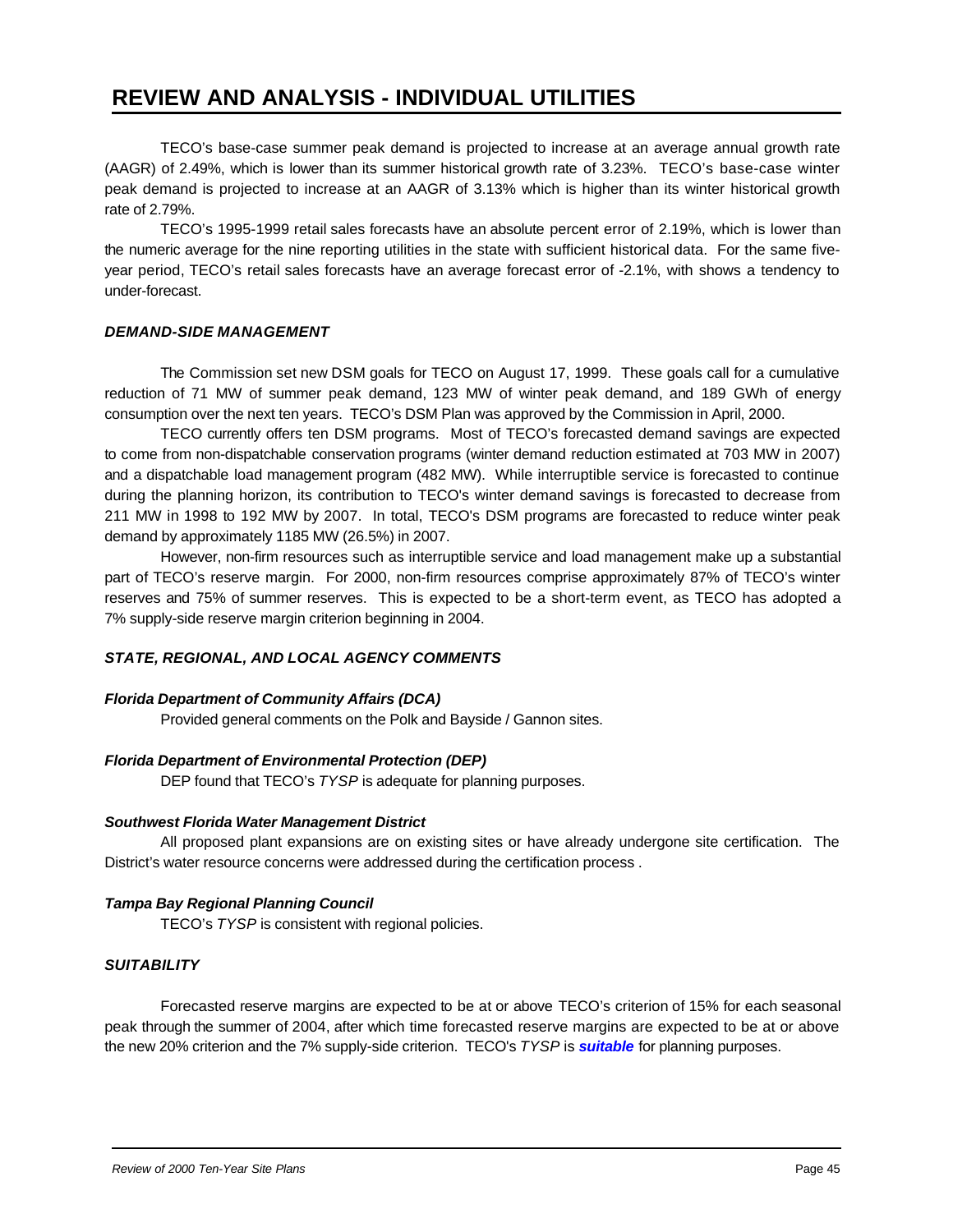#### **FLORIDA MUNICIPAL POWER AGENCY (FMPA)**

FMPA is an organization that jointly manages and operates the activities of 27 municipal electric utilities, including four recently added members. Eleven member utilities currently comprise the All-Requirements Project, meaning that FMPA has committed to plan for, and supply, all power requirements for these members. Member cities not involved in the All-Requirements Project are responsible for planning their own generation and transmission needs.

#### *GENERATION SELECTION*

FMPA's All-Requirements Project currently has a total winter generating capacity of 527 MW. The table at right shows the breakdown of FMPA's capacity.

However, the combined capacity of FMPA's members is insufficient to meet aggregate load. To serve load that exceeds generation, FMPA purchases approximately 900 MW of capacity from other utilities. FMPA has partial requirements contracts with FPC and FPL whereby these two utilities agree to serve the amount of load that exceeds FMPA's own generation and capacity purchases.

FMPA plans to add 225 MW of generation during the planning period. All proposed capacity is expected to come from joint ownership shares in two new generating units: 125 MW from **Cane Island Unit 3**, a gas-fired

| <b>EXISTING WINTER GENERATING</b><br><b>CAPACITY BY FUEL TYPE</b> |     |        |  |  |  |
|-------------------------------------------------------------------|-----|--------|--|--|--|
| Coal                                                              |     | 245 MW |  |  |  |
| <b>Combustion Turbine</b>                                         |     | 147 MW |  |  |  |
| Nuclear                                                           |     | 75 MW  |  |  |  |
| <b>Combined Cycle</b>                                             | 60. | МW     |  |  |  |
| <b>TOTAL existing capacity</b>                                    |     | 527 MW |  |  |  |
|                                                                   |     |        |  |  |  |
| <b>NEXT UNIT ADDITION</b>                                         |     |        |  |  |  |
| Combined Cycle (jointly owned)                                    |     | 125 MW |  |  |  |

combined cycle unit jointly owned with KUA; and 100 MW from **McIntosh Unit 4**, a fluidized bed coal unit jointly owned with LAK. These units are scheduled to be placed into service in 2001 and 2005, respectively.

#### *RELIABILITY CRITERIA*

FMPA has historically been a summer-peaking utility. As such, FMPA plans resource additions on its system to meet a reliability criterion of 18% summer peak reserve margin. Along with the planned unit additions described above, FMPA plans to purchase capacity and energy from other utilities to meet its reserve margin criterion.

#### *LOAD FORECAST*

FMPA uses several techniques to estimate All-Requirements Project member energy requirements including econometric modeling and statistical analysis techniques. Also used are incremental load analysis and informed judgement. Some general economic and demographic assumptions are identified, but only one data source is identified. Applying generalized economic assumptions across all relevant member systems may not best represent the load characteristics for these geographically-dispersed municipalities.

FMPA did not provide sensitivity analyses based upon varying economic and demographic assumptions, but rather high- and low-bandwidth cases based on different scenarios of events. Further, FMPA has insufficient historical forecast data to enable the Commission to compare FMPA's forecast accuracy to other utilities in the state.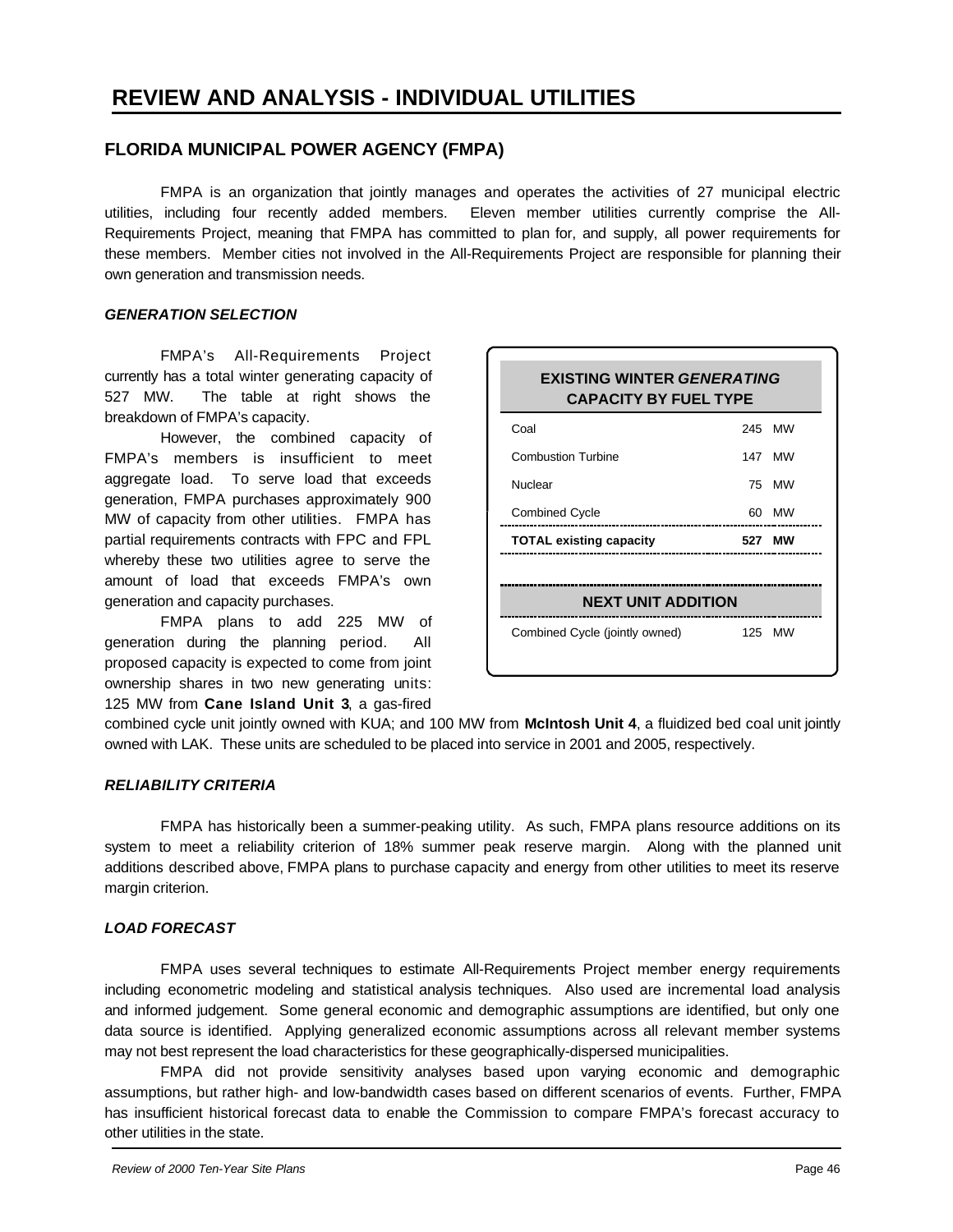FMPA's base-case summer peak demand for the 1990-1999 period increased at an average annual growth rate (AAGR) of 10.33%, due primarily to the addition of new member utilities. The projected AAGR for the next ten years is 2.52%. FMPA's base-case winter peak demand for the 1990-1999 period increased at an AAGR of 8.28%. For the ten year planning horizon, FMPA forecasts winter peak demand to increase at an AAGR of 2.36%.

#### *DEMAND-SIDE MANAGEMENT*

Member utilities individually promote their own conservation programs with assistance from FMPA. Originally, the only All-Requirements members having to establish numeric conservation goals were Vero Beach and Ocala. However, since the Florida Energy Efficiency and Conservation Act (FEECA) was revised to increase the annual retail sales threshold to 2,000 GWH, both Vero Beach and Ocala are now exempt. Nonetheless, FMPA's All-Requirements participants may choose from among seven conservation programs that have been evaluated to ensure cost effectiveness. These programs are forecasted to reduce the total 2007 winter load of FMPA's member utilities by 9 MW (0.7%).

#### *STATE, REGIONAL, AND LOCAL AGENCY COMMENTS*

#### *Florida Department of Community Affairs (DCA)*

DCA participated in the site certification process for **Cane Island Unit 3**. Therefore, no further comments are necessary.

#### *Florida Department of Environmental Protection (DEP)*

DEP found that FMPA's *TYSP* is adequate for planning purposes.

#### *East Central Florida Regional Planning Council*

Believes that FMPA's *TYSP* could contain more information on conservation achievements.

#### *Southwest Florida Water Management District*

All proposed plant expansions are on existing sites or have already undergone site certification. The District's water resource concerns were addressed during the certification process .

#### *South Florida Water Management District*

The District does not have any adverse comments regarding the suitability of the proposed sites.

#### *SUITABILITY*

Forecasted reserve margins are expected to be at or above FMPA's criterion of 18% for each summer peak throughout the planning horizon. FMPA's *TYSP* is *suitable* for planning purposes.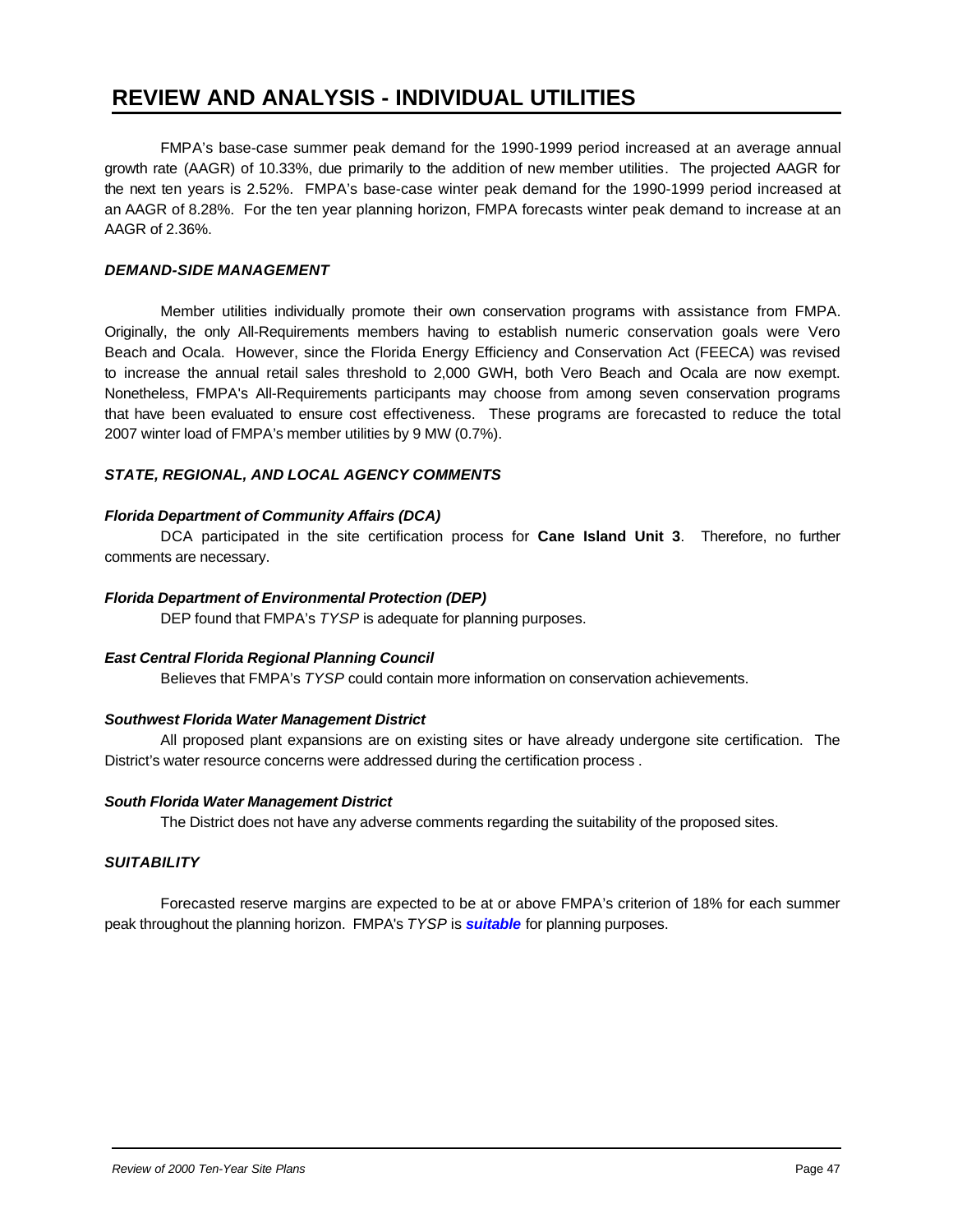#### **GAINESVILLE REGIONAL UTILITIES (GRU)**

#### *GENERATION SELECTION*

GRU's electric generating system currently has a winter capacity of 475 MW. GRU currently exports 88 MW to other utilities, and GRU expects to continue to be a net seller of capacity and energy until 2004. The table at right shows the breakdown of GRU's capacity.

The only new capacity addition in GRU's *TYSP* is a planned repowering of **J. R. Kelly Unit 8** as a 110 MW combined-cycle unit. This unit as an expected in-service date of January, 2001.

#### *RELIABILITY CRITERIA*

GRU has historically been a summerpeaking utility. GRU plans resource additions on its system to meet a reliability criterion of 15% summer and winter peak reserve margin.

# **EXISTING WINTER CAPACITY BY FUEL TYPE** Coal 228 MW Combustion Turbine 166 MW Fossil Steam 158 MW Nuclear 11 MW (minus) Firm Exports 88 MW **TOTAL 475 MW NEXT UNIT ADDITION** Combined Cycle 110 MW

#### *LOAD FORECAST*

GRU uses a series of linear multiple regression models to forecast energy consumption. GRU's historical data have been obtained from reputable sources, and GRU outlined the key assumptions of its forecast. The assumptions include normal weather conditions, prices adjusted for inflation, a 3% average annual inflation rate throughout the forecast, and declining real electricity prices.

GRU's base-case summer peak demand forecast for the next ten years is projected to increase at an average annual growth rate (AAGR) of 1.75%, less than the 3.54% AAGR for the 1990-1999 period. GRU's *TYSP* does not specifically justify the lower projected growth rate. GRU's base-case winter peak demand forecast for the next ten years is projected to increase at an AAGR of 1.77%, which compares to the summer peak growth projection.

GRU's 1995-1999 retail sales forecasts have an absolute percent error of 3.27%, slightly higher than the numeric average for the nine reporting utilities in the state with sufficient available historical data. For the same period, GRU's retail sales forecasts have an average forecast error of -3.27%, which shows a tendency to under-forecast.

#### *DEMAND-SIDE MANAGEMENT*

GRU is no longer subject to the requirements of the Florida Energy Efficiency and Conservation Act (FEECA). However, GRU expects to continue offering conservation programs. GRU does not have a load management program or an interruptible service program. GRU offers energy audits, home fix-up programs, natural gas displacement of electric space heating and water heating, commercial lighting efficiency and maintenance services, and public information and education programs. These programs are expected to reduce GRU's winter peak demand by an estimated 28 MW (6.5%) by 2007.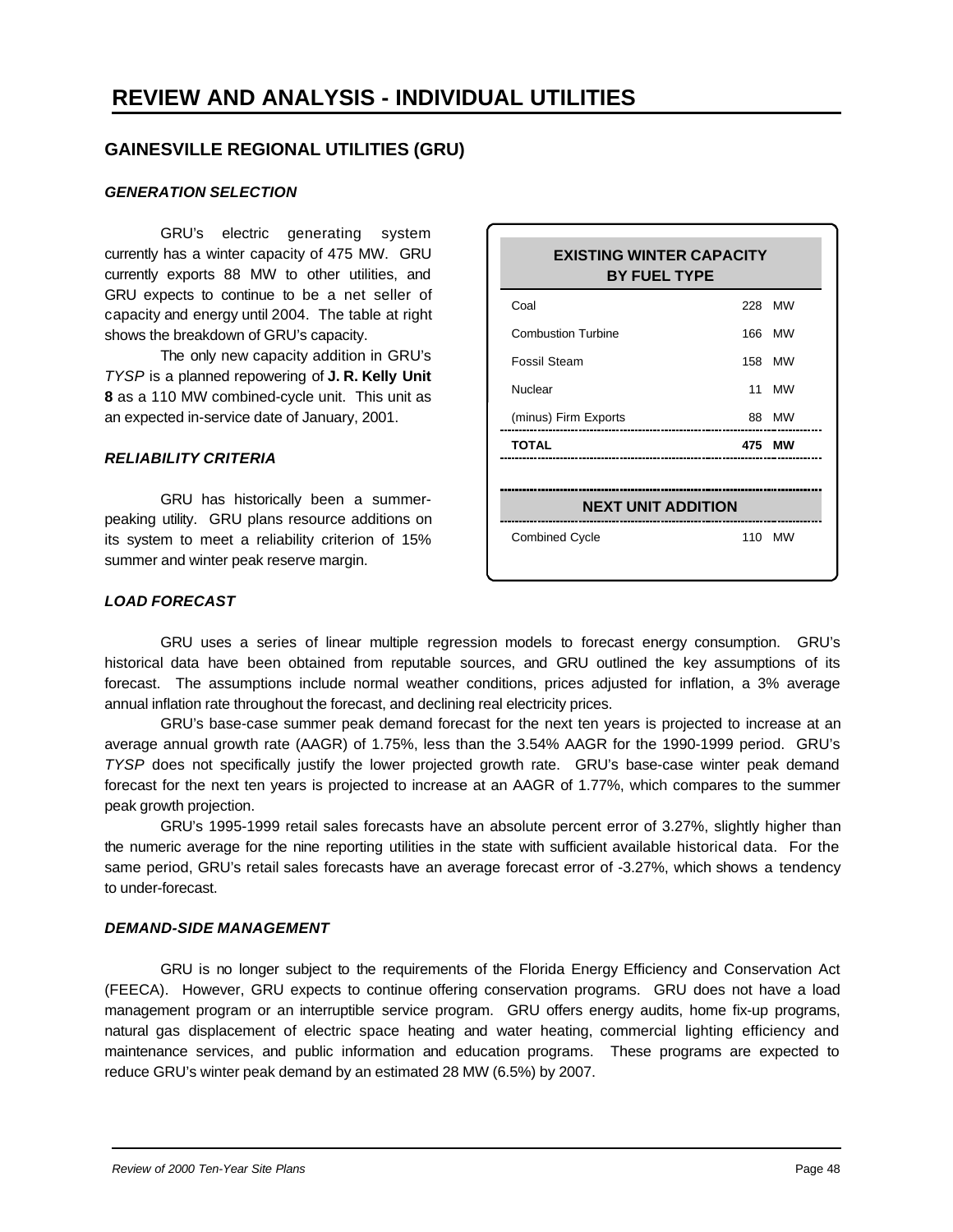#### *STATE, REGIONAL, AND LOCAL AGENCY COMMENTS*

#### *Alachua County Department of Growth Management*

Had general concerns on water use and discharge, load forecasting assumptions, and GRU's plans to market electric energy.

#### *Florida Department of Community Affairs (DCA)*

DCA provided general comments on the proposed repowering at the **J. R. Kelly** site. Shares Alachua County's concerns on water use and discharge.

#### *Florida Department of Environmental Protection (DEP)*

DEP found that GRU's *TYSP* is adequate for planning purposes.

#### *St. Johns River Water Management District*

All proposed projects are on an existing site and, therefore, are suitable.

#### *SUITABILITY*

Forecasted reserve margins are expected to be at or above GRU's criterion of 15% for each seasonal peak throughout the planning horizon. GRU's *TYSP* is *suitable* for planning purposes.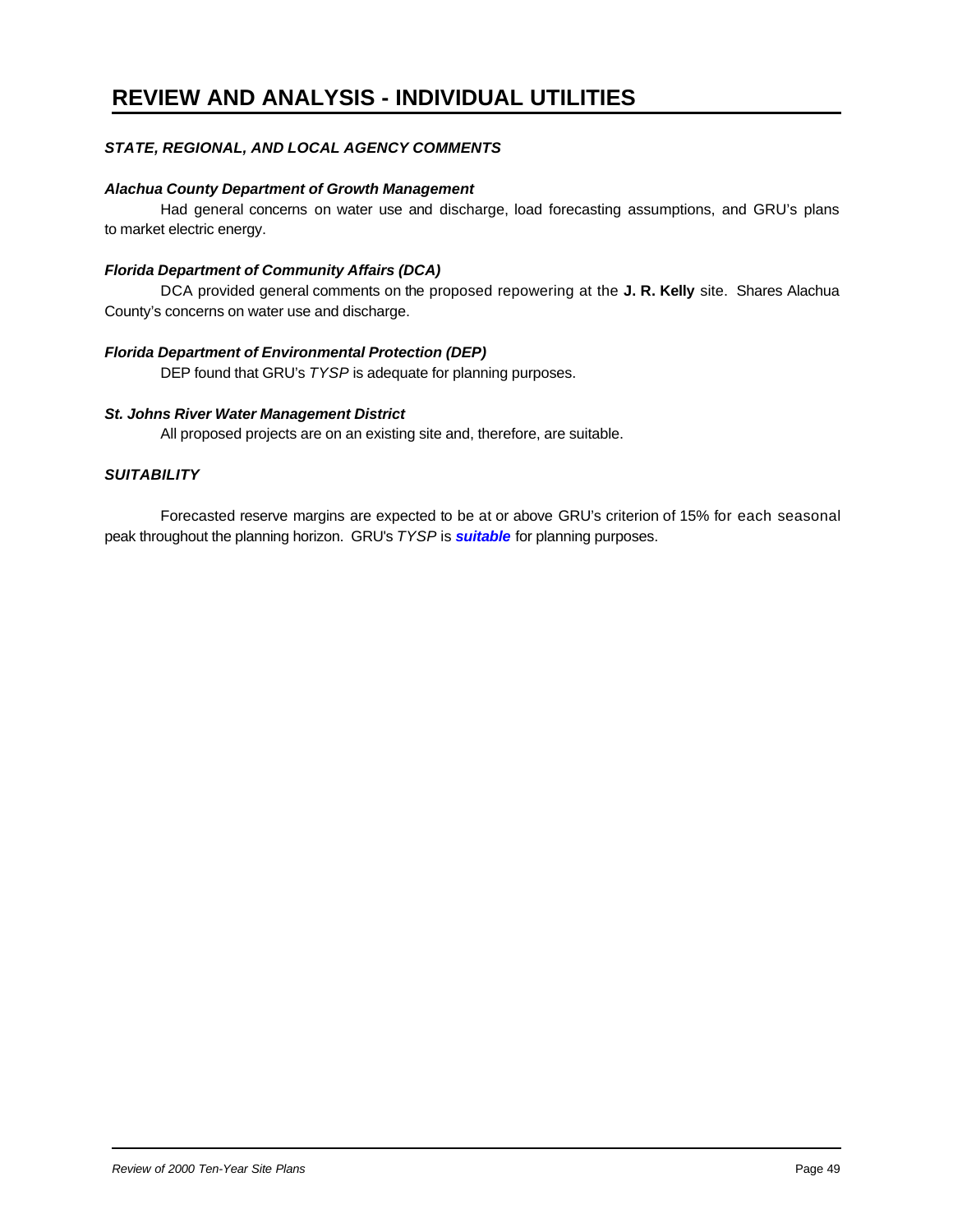#### **JEA**

#### *GENERATION SELECTION*

JEA's electric generating system currently has a winter capacity of 2,839 MW. Of this total, 2,732 MW comes from JEA-owned generation. JEA imports 552 MW via interchange but also exports 445 MW to other utilities. The table at right shows the breakdown of JEA's capacity.

JEA placed a new 191 MW combustion turbine (CT) unit, **Kennedy Unit 7**, into service in June of this year. JEA plans to add three identical CT units at the new **Brandy Branch** site, two in January, 2001 and the third one in December, 2001. JEA also plans to repower **Northside Units 1 and 2** in 2002, and add a heat recovery steam generator to two of the Brandy Branch CT units, thus converting the block to combined cycle operation, in 2003. JEA's *TYSP* also includes a planned 284 MW combined cycle unit in 2006 and another 191

| <b>EXISTING WINTER CAPACITY</b><br><b>BY FUEL TYPE</b> |         |        |  |  |  |
|--------------------------------------------------------|---------|--------|--|--|--|
| Coal                                                   | 1220 MW |        |  |  |  |
| <b>Fossil Steam</b>                                    | 1073 MW |        |  |  |  |
| Firm Purchases                                         |         | 552 MW |  |  |  |
| Combustion Turbine                                     |         | 439 MW |  |  |  |
| (minus) Firm Exports                                   |         | 445 MW |  |  |  |
| <b>TOTAL</b>                                           | 2839    | MW     |  |  |  |
|                                                        |         |        |  |  |  |
| <b>NEXT UNIT ADDITION</b>                              |         |        |  |  |  |
| Combustion Turbine (2 units)                           |         | 382 MW |  |  |  |

MW CT unit in 2009. Both of these units are planned for a yet-to-be-determined site.

In addition to adding new capacity, JEA also plans to retire 306 MW of fossil steam capacity at the **Kennedy** and **Southside** sites by the end of 2001. JEA forecasts that firm exports will decrease by 62 MW over the planning horizon, while firm purchases are expected to decrease by 302 MW during that time.

JEA's capacity purchases are made through a partnership with the Municipal Electric Authority of Georgia and the South Carolina Public Service Authority. This partnership, known as The Energy Authority (TEA), will work on behalf of JEA as its power marketing group to meet purchased power needs.

#### *RELIABILITY CRITERIA*

The season during which JEA's peak load occurs varies – five of the last ten peaks occurred during the winter period, four during the summer, and one year had identical summer and winter peaks. Because of these variations, JEA's reliability criterion is a 15% summer and winter peak reserve margin.

#### *LOAD FORECAST*

JEA used trend analysis based on historical data to evaluate base, high, and low forecasts of demand, energy, and number of customers. All criteria are adjusted for JEA's assessment of the strength of the local economy. JEA did not specify the data sources used in its energy models, the forecast assumptions, or descriptions of the forecasting methods used to generate its forecasts.

JEA's 1995-1999 retail sales forecasts have an absolute percent error of 7.32%, the highest among all of the state's reporting utilities and 4.1 percentage points over the statewide average of 3.22%. For the same period, JEA's retail sales forecasts have an average forecast error of -7.32%, which shows a strong tendency to under-forecast.

JEA's base-case winter peak demand forecast for the next ten years is projected to increase at an average annual growth rate (AAGR) of 3.58%, which is slightly lower than the historical winter peak AAGR of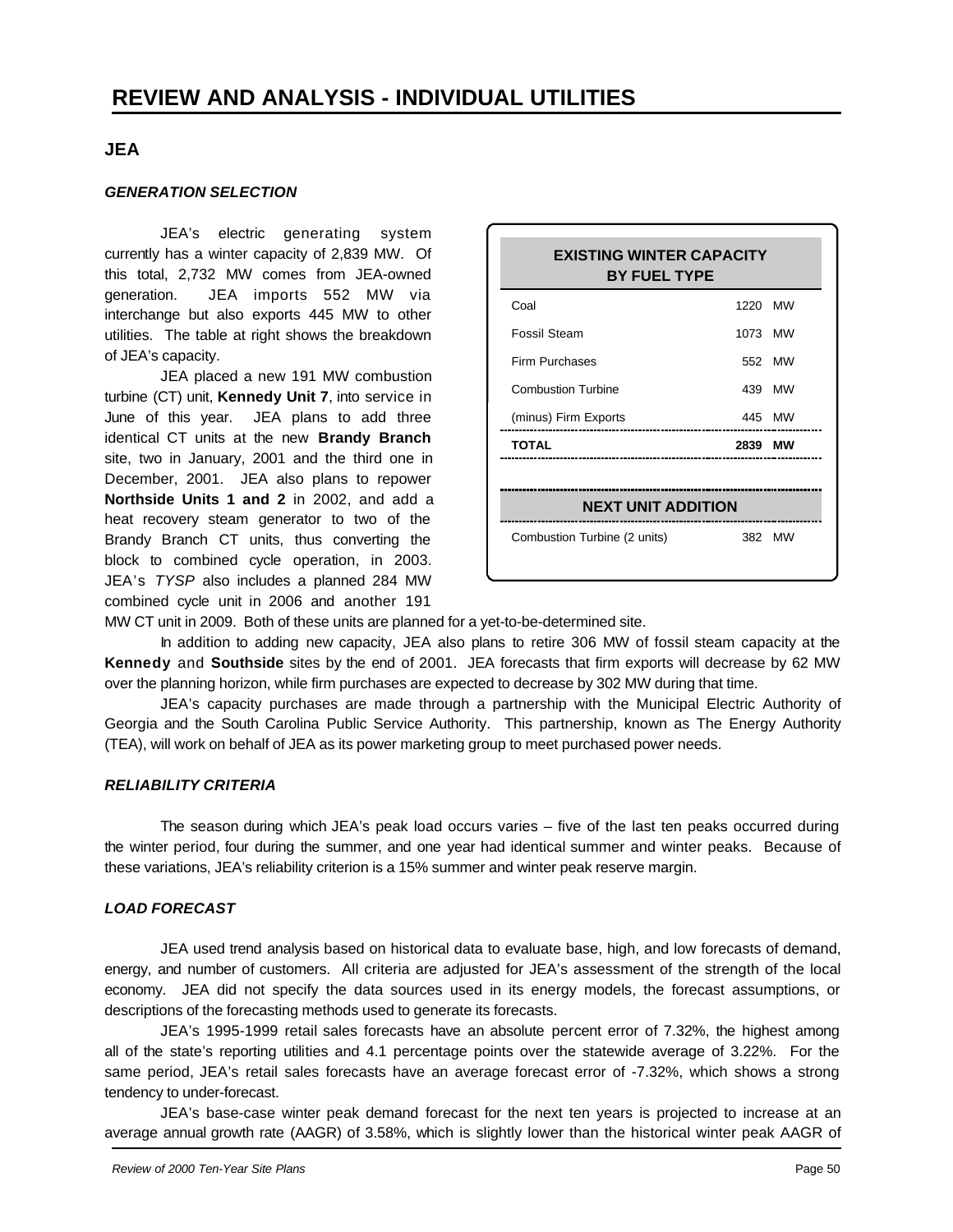3.79% over the past ten years. The base-case summer peak demand forecast shows an AAGR of 3.17%, which is lower than the historical summer peak AAGR of 3.54%, but still an improvement over the forecast from JEA's 1999 *TYSP*.

JEA's method of trending historical data series to derive a load forecast merely extends historical error into future time periods. Trend forecasts do not explicitly consider the impact of projected personal income growth, population growth, and other variables which are related to electricity usage. Forecasts based upon multiple regression models include such variables. In addition, trending techniques ignore the detailed analyses of appliance use, efficiencies and saturations, all of which are the foundation of end-use models. Most of the state's large utilities, those with annual energy sales greater than 10,000 GWh, use end-use and econometric models simultaneously to generate load forecasts. The Commission believes that JEA would benefit from the detailed analysis permitted by the end-use and econometric modeling techniques employed by other large utilities in the state.

#### *DEMAND-SIDE MANAGEMENT*

The Commission set numeric goals of **zero** for JEA in April, 2000. JEA was unable to identify any costeffective DSM programs to offer. However, JEA has agreed to continue its existing DSM programs including audits (required by FEECA), public information and education programs, and home fix-up programs. JEA does not currently have a load management program. Nearly all forecasted demand savings are expected to come from JEA's interruptible tariffs. JEA forecasts its interruptible tariffs to reduce total winter peak demand in 2007 by 108 MW.

#### *STATE, REGIONAL, AND LOCAL AGENCY COMMENTS*

#### *Florida Department of Community Affairs (DCA)*

Provided general land-use comments on JEA's proposed new units and facility repowerings.

#### *Florida Department of Environmental Protection (DEP)*

DEP found that JEA's *TYSP* is adequate for planning purposes.

#### *Northeast Florida Regional Planning Council*

JEA's planned additions are at existing sites and will not result in any new impacts on public facility capacities. Therefore, JEA's *TYSP* is not inconsistent with the City of Jacksonville's Future Land Use Element.

#### *St. Johns River Water Management District*

As part of the DEP permitting process, the District will participate in reviewing additional water use due to the Brandy Branch expansion to combined cycle operation.

#### *SUITABILITY*

Forecasted reserve margins are expected to be at or above JEA's criterion of 15% for each seasonal peak throughout the planning horizon. JEA's *TYSP* is *suitable* for planning purposes.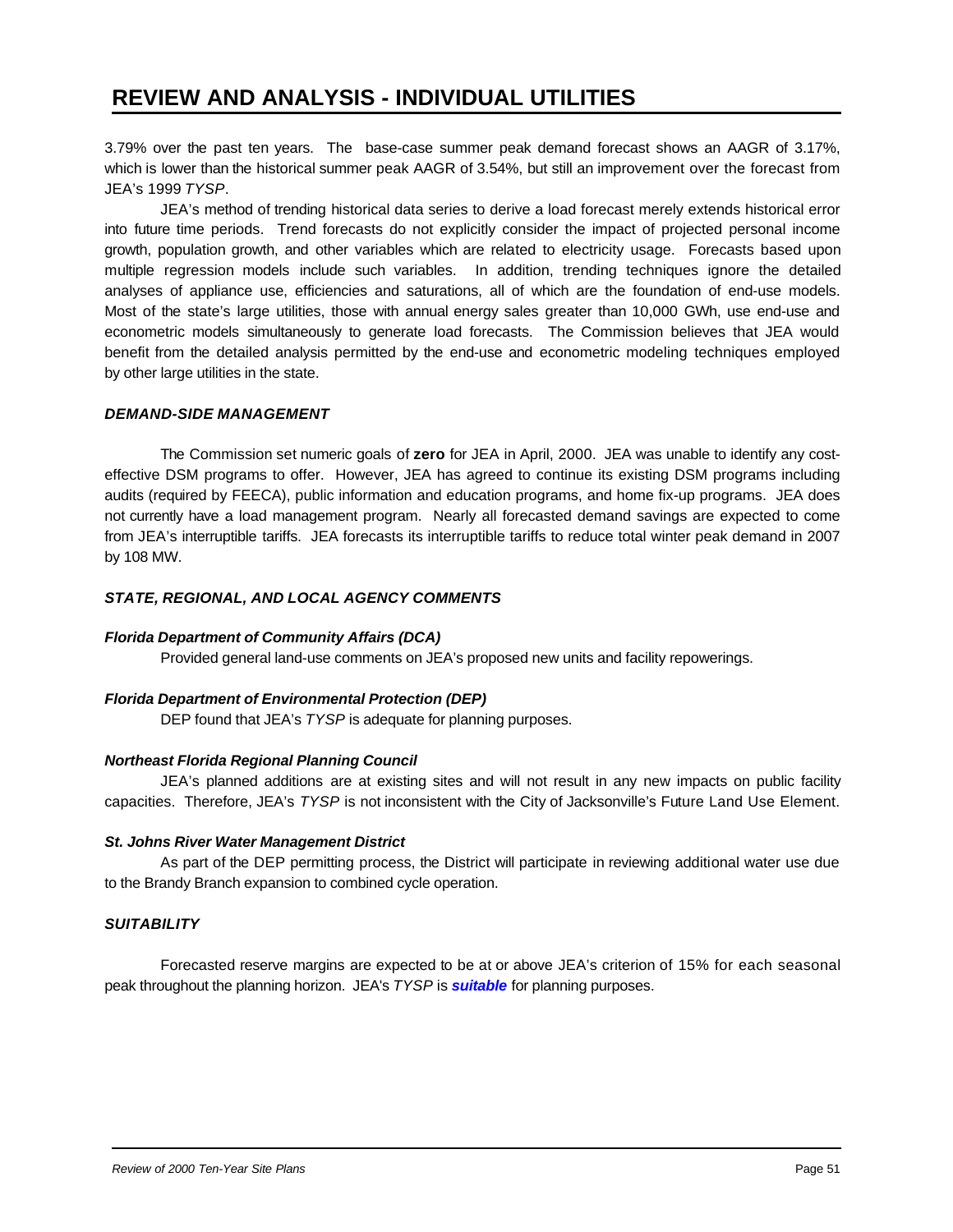#### **KISSIMMEE UTILITY AUTHORITY (KUA)**

#### *GENERATION SELECTION*

KUA's electric generating system currently has a winter capacity of 288 MW. Of this total, 190 MW comes from KUA-owned generation. KUA purchases 98 MW from other utilities. The table at right shows the breakdown of KUA's capacity.

KUA's expansion plans reflect the addition of 133 MW of combined cycle capacity from **Cane Island Unit 3** in June, 2001. This unit is jointly owned with FMPA. Firm capacity purchases are forecasted to decrease by 50 MW during the planning horizon.

#### *RELIABILITY CRITERIA*

KUA is primarily a summer-peaking utility. However, KUA plans its system to meet a reliability criterion of a 15% summer and winter peak reserve margin.

| <b>EXISTING WINTER CAPACITY</b><br><b>BY FUEL TYPE</b> |      |           |  |  |  |
|--------------------------------------------------------|------|-----------|--|--|--|
| <b>Combined Cycle</b>                                  |      | 112 MW    |  |  |  |
| Firm Purchases                                         | 98   | MW        |  |  |  |
| <b>Combustion Turbine</b>                              | 51   | <b>MW</b> |  |  |  |
| Coal                                                   | 21   | <b>MW</b> |  |  |  |
| Nuclear                                                | 6    | <b>MW</b> |  |  |  |
| TOTAL                                                  | 288  | мw        |  |  |  |
|                                                        |      |           |  |  |  |
| <b>NEXT UNIT ADDITION</b>                              |      |           |  |  |  |
| Combined Cycle (jointly owned)                         | 133. | МW        |  |  |  |

#### *LOAD FORECAST*

KUA's econometric forecast models measure changes in electricity usage per customer class as a function of temperature, population, and income. Economic and population forecasts were obtained from the Bureau of Economic and Business Research, and normal weather conditions were assumed for the load forecast model. There is insufficient data to measure the absolute percent error of KUA's 1995-1999 retail sales forecasts. However, KUA's methodology and assumptions are appropriate.

KUA's base-case summer peak demand forecast reflects an average annual growth rate (AAGR) of 5.1%, higher than the 1990-1999 AAGR of 4.75%. KUA's base-case winter peak demand forecast for 2000- 2009 show an AAGR of 5.5%, compared to its historical growth rate of 3.4%. KUA's base-case NEL forecast for the next ten years reflects an AAGR of 4.16%, lower than the historical (1990-1999) growth rate of 5.17%.

#### *DEMAND-SIDE MANAGEMENT*

KUA is no longer subject to the requirements of the Florida Energy Efficiency and Conservation Act (FEECA). As a result, the Commission does not set numeric conservation goals for KUA. However, the utility plans to continue offering conservation programs such as energy audits and a residential load management program. The load management program is expected to reduce KUA's winter peak demand by an estimated 14 MW (5%) in 2007.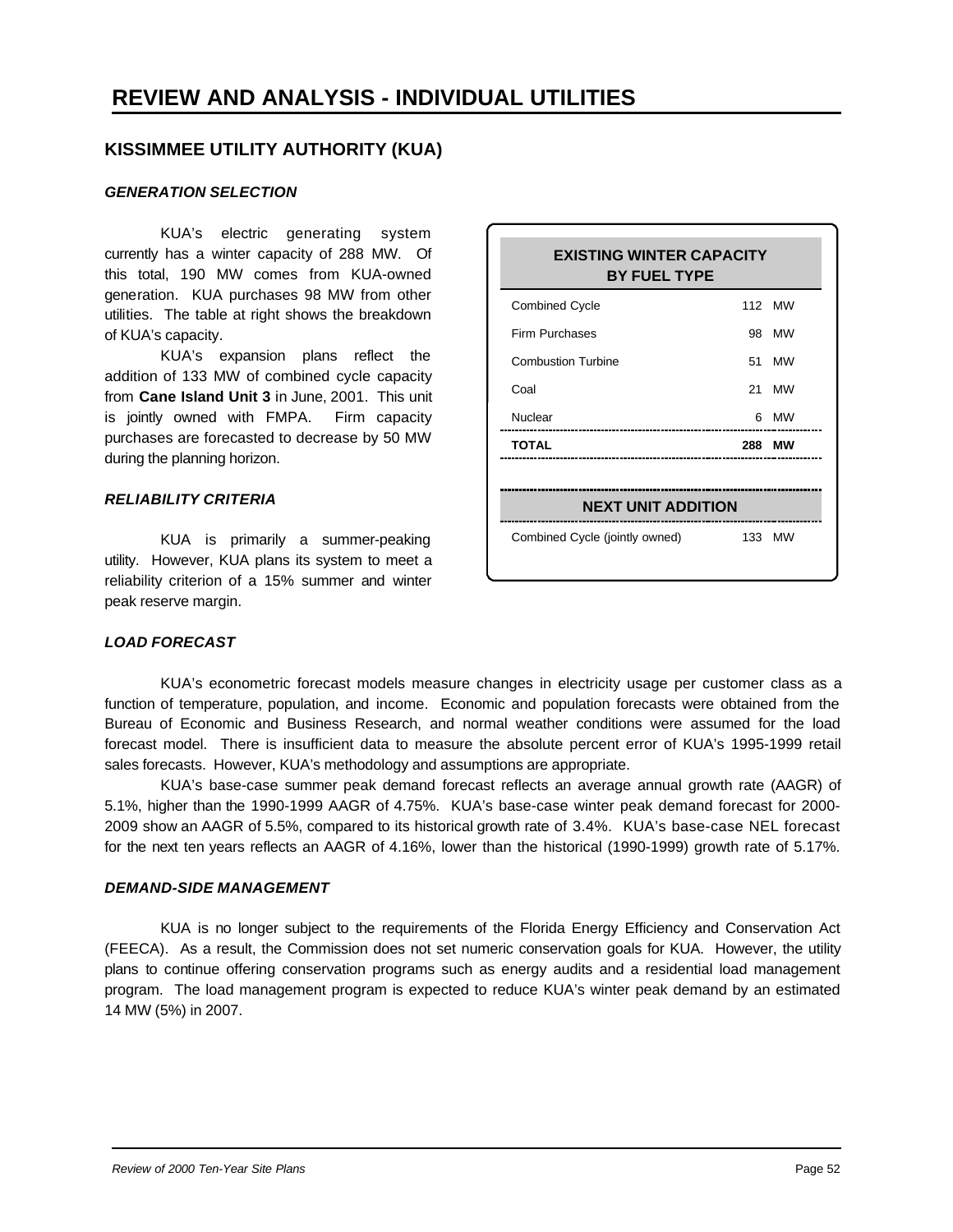#### *STATE, REGIONAL, AND LOCAL AGENCY COMMENTS*

#### *Florida Department of Community Affairs (DCA)*

DCA participated in the site certification process for **Cane Island Unit 3**. Therefore, no further comments are necessary.

#### *Florida Department of Environmental Protection (DEP)*

DEP found that KUA's *TYSP* is adequate for planning purposes.

#### *South Florida Water Management District*

The District does not have any adverse comments regarding the suitability of the proposed sites.

#### *SUITABILITY*

Forecasted reserve margins are expected to be at or above KUA's criterion of 15% for each seasonal peak throughout the planning horizon. KUA's *TYSP* is *suitable* for planning purposes.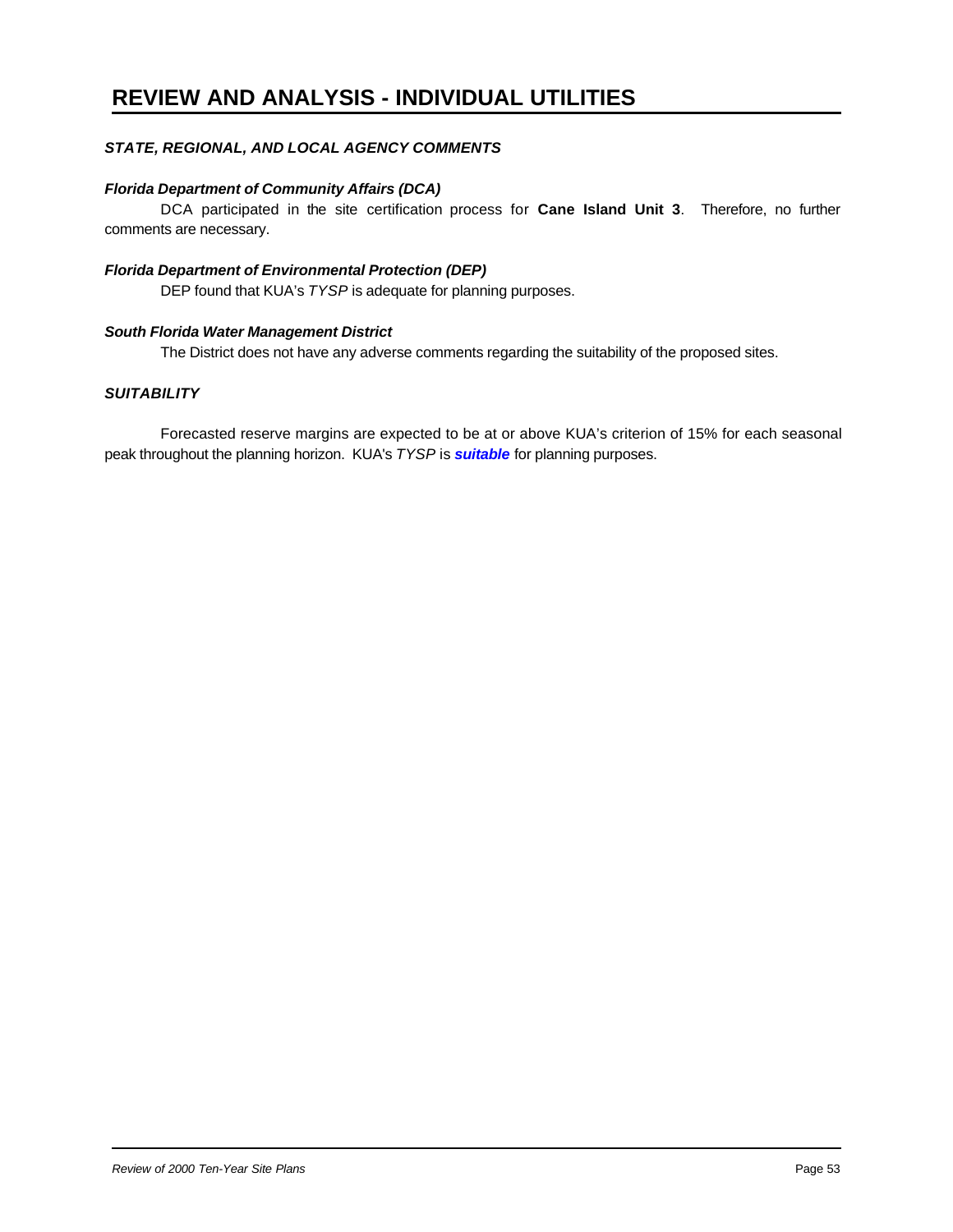#### **CITY OF LAKELAND (LAK)**

#### *GENERATION SELECTION*

LAK's electric generating system currently has a winter capacity of 624 MW. KUA owns 649 MW of winter capacity but exports 25 MW to other utilities. The table at right shows the breakdown of LAK's capacity.

LAK's expansion plans reflect the addition of a 120 MW heat recovery steam generator to **McIntosh Unit 5**. When placed into service in January, 2002, the total capacity of this combined cycle unit will be 365 MW. LAK also plans to build **McIntosh Unit 4**, a 188 MW fluidized bed coal unit with an in-service date of June, 2005.

LAK's plans also reflect the retirement of 77 MW of capacity at the **Larsen** site. Firm exports are forecasted to increase by 75 MW during the planning horizon.

| <b>EXISTING WINTER CAPACITY</b><br><b>BY FUEL TYPE</b> |     |        |  |  |  |
|--------------------------------------------------------|-----|--------|--|--|--|
| Fossil Steam                                           |     | 267 MW |  |  |  |
| Coal                                                   |     | 205 MW |  |  |  |
| <b>Combined Cycle</b>                                  |     | 124 MW |  |  |  |
| <b>Combustion Turbine</b>                              |     | 53 MW  |  |  |  |
| (minus) Firm Exports                                   |     | 25 MW  |  |  |  |
| <b>TOTAL</b>                                           | 624 | мw     |  |  |  |
|                                                        |     |        |  |  |  |
| <b>NEXT UNIT ADDITION</b>                              |     |        |  |  |  |
| <b>Heat Recovery Steam Generator</b>                   |     | 120 MW |  |  |  |

#### *RELIABILITY CRITERIA*

LAK is primarily a winter-peaking utility. LAK recently increased its reserve margin criteria from 15% summer / winter peak to 20% summer / 22% winter peak.

#### *LOAD FORECAST*

LAK's load forecast methodology includes several regression models measuring population, accounts, sales, net energy for load, and peak demand. LAK's load forecast is built from three data sources: Polk County population projections from the 1998 Bureau of Economic and Business Research forecast; the number of residential accounts in LAK's service area; and the results of LAK's 1994 Appliance Saturation Survey. The 1994 survey is dated and may not give appropriate results for the forecast. The Commission encourages use of the most recent possible data.

Under base case conditions, winter peak demand is projected to increase at an average annual growth rate (AAGR) of 1.35%, over the next ten years, lower than the 1.85% AAGR for the 1999-2000 period. Summer peak demand is projected to increase at an AAGR of 1.97%, which is lower than the 2.80% AAGR for the 1999- 2000 period. LAK does not specifically justify these lower growth rates, although the *TYSP* does note that the projections include the effect of energy conservation programs.

LAK's 1995-1999 retail sales forecasts have an absolute percent error of 2.26%, lower than the numeric average for the nine reporting utilities in the state with sufficient available historical data. For the same period, LAK's retail sales forecasts have an average forecast error of -1.41%, which shows a tendency to under-forecast.

#### *DEMAND-SIDE MANAGEMENT*

LAK is no longer subject to the requirements of the Florida Energy Efficiency and Conservation Act (FEECA). As a result, the Commission does not set numeric conservation goals for LAK. However, LAK plans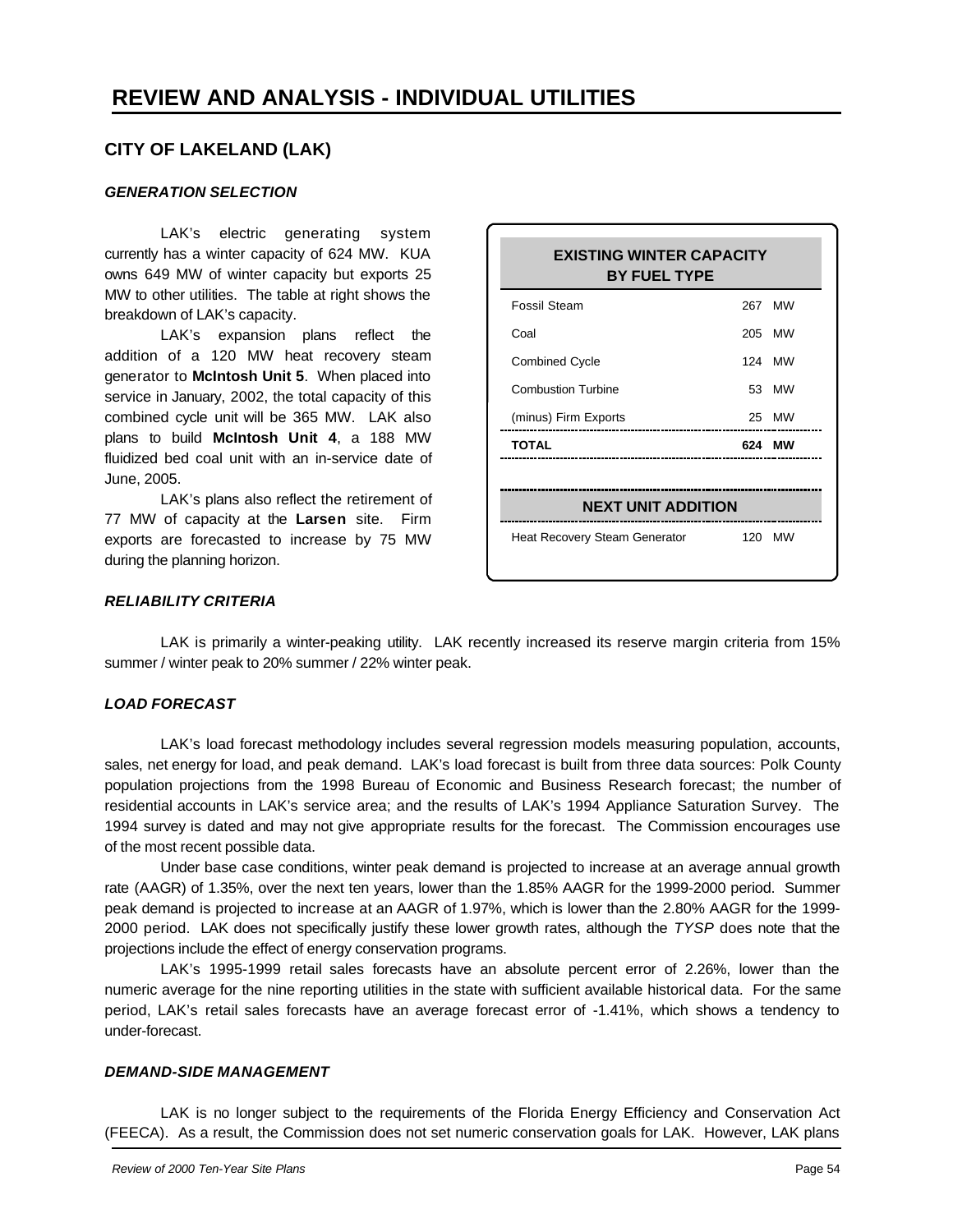to continue its research into other DSM technologies, including photovoltaic applications. Further, the utility plans to continue offering its existing conservation programs. In addition to energy audits, LAK offers two residential programs (load management and a loan program) and three commercial programs (lighting, thermal energy storage, and high-pressure sodium outdoor lighting). These programs are expected to reduce LAK's winter peak demand by an estimated 94 MW (11%) in 2007.

#### *STATE, REGIONAL, AND LOCAL AGENCY COMMENTS*

#### *Florida Department of Community Affairs (DCA)*

DCA provided general land-use comments on proposed new units at the **McIntosh** site.

#### *Florida Department of Environmental Protection (DEP)*

DEP found that LAK's *TYSP* is adequate for planning purposes.

#### *Southwest Florida Water Management District*

All proposed plant expansions are on existing sites or have already undergone site certification. The District's water resource concerns were addressed during the certification process .

#### *SUITABILITY*

LAK forecasts that it will be 4 MW short of meeting its 20% reserve margin criterion in the summer, 2004. Otherwise, forecasted reserve margins are expected to be at or above LAK's criterion of 20% summer / 22% winter for each seasonal peak throughout the planning horizon. The 4 MW deficiency could easily be due to load forecast error. Since the deficiency is so small, LAK's *TYSP* is *suitable* for planning purposes.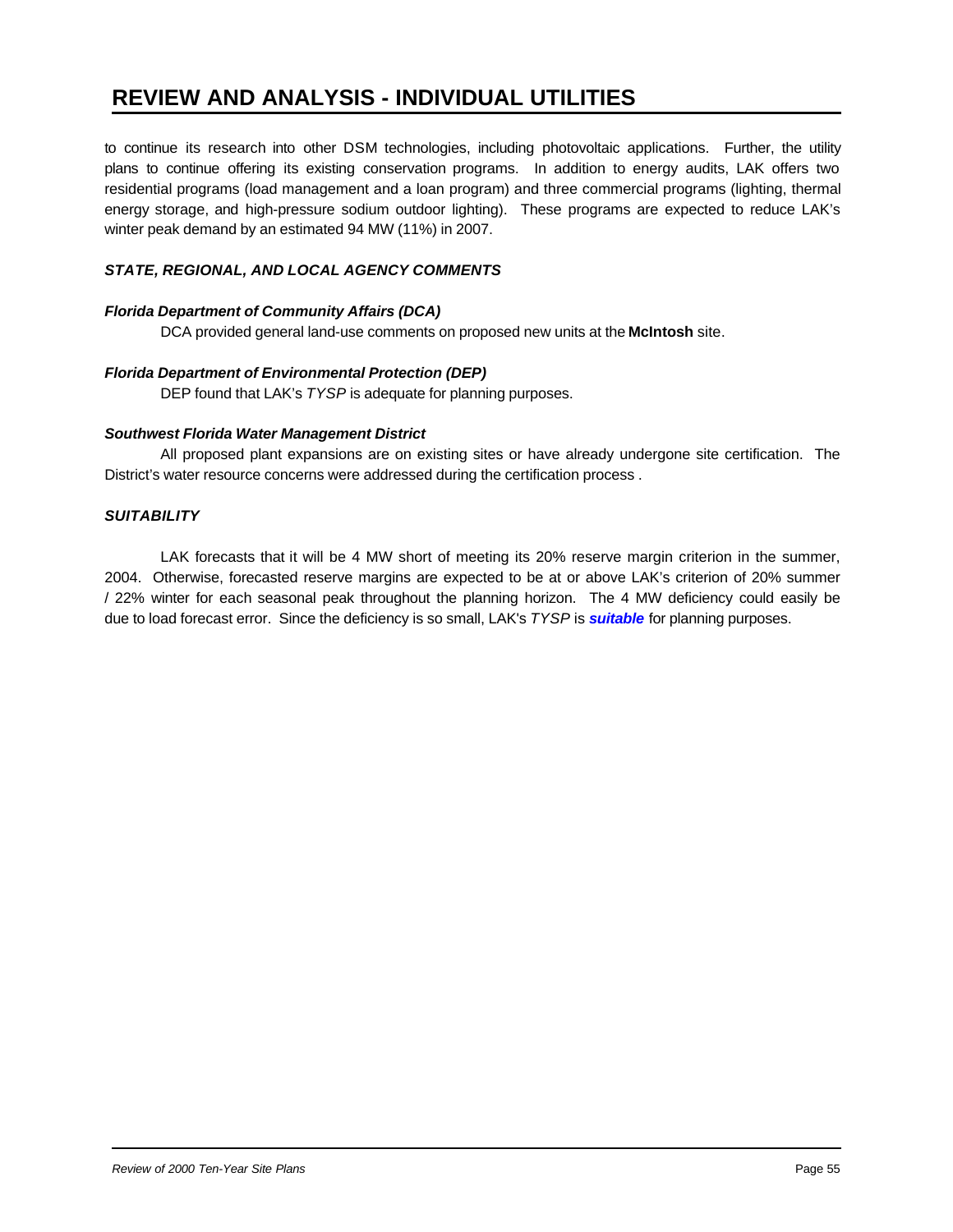#### **ORLANDO UTILITIES COMMISSION (OUC)**

#### *GENERATION SELECTION*

OUC's electric generating system currently has a winter capacity of 1,224. Of this total, 1,071 MW comes from OUC-owned generation. OUC currently purchases 593 MW of firm capacity out of the **Indian River** fossil steam units purchased from OUC by **Reliant Energy** in 1999. OUC currently exports 440 MW of capacity to other utilities. The table at right shows the breakdown of OUC's capacity.

OUC's expansion plan reflects the addition of **Stanton Unit 3**, a 585 MW gas-fired combined cycle unit, in November, 2003. This unit will be added to offset the gradual reduction, to zero, of the firm purchase from **Reliant Energy** by the end of 2003. Also proposed is a 182 MW combustion turbine unit at the **Stanton** site, with an in-service date of June, 2007. Firm exports to other utilities are forecasted to decrease by 296 MW over the planning horizon.

| <b>EXISTING WINTER CAPACITY</b><br><b>BY FUEL TYPE</b> |         |        |  |  |
|--------------------------------------------------------|---------|--------|--|--|
| Coal                                                   |         | 759 MW |  |  |
| Firm Purchases                                         |         | 593 MW |  |  |
| <b>Combustion Turbine</b>                              |         | 247 MW |  |  |
| Nuclear                                                |         | 65 MW  |  |  |
| (minus) Firm Exports                                   |         | 440 MW |  |  |
| <b>TOTAL</b>                                           | 1224 MW |        |  |  |
|                                                        |         |        |  |  |
| <b>NEXT UNIT ADDITION</b>                              |         |        |  |  |
| <b>Combined Cycle</b>                                  |         | 585 MW |  |  |
|                                                        |         |        |  |  |

#### *RELIABILITY CRITERIA*

OUC is primarily a summer-peaking utility. OUC plans its utility system using a dual reliability criteria of 15% summer and winter reserve margin and a 0.5% ratio of expected unserved energy (EUE) to net energy for load (NEL).

#### *LOAD FORECAST*

OUC uses an end-use/econometric load forecasting methodology that has been enhanced to produce loads for each hour of the year in chronological order. The staff developed a typical weather year and adjusted the data set to the model. OUC's methodology and assumptions are appropriate for the purposes of this study. There are insufficient data to measure the absolute percent error of OUC's 1995-1999 retail sales forecasts.

Under base case conditions, summer peak demand is projected to increase at an average annual growth rate (AAGR) of 2.14% over the forecast period, lower than the 3.59% AAGR actually experienced during the 1990-1999 period. Winter peak demand is forecast to increase at an AAGR of 2.44%, slightly higher than the historical AAGR of 2.15%. OUC's base case Net Energy for Load forecast for the period of 2000-2009 shows a 2.77% AAGR, slightly higher than the 2.91% AAGR seen over the past ten years.

#### *DEMAND-SIDE MANAGEMENT*

The Commission set numeric goals of **zero** for OUC in April, 2000. OUC was unable to identify any cost-effective DSM programs to offer. However, OUC will continue its existing DSM programs including five residential conservation programs (audit, heat pump replacement, water heating, weatherization, home energy fix-up) and one commercial program (audit). OUC has an interruptible tariff but no load management program. Overall, OUC's conservation programs are expected to reduce winter peak demand by 32 MW (2.8%) in 2007.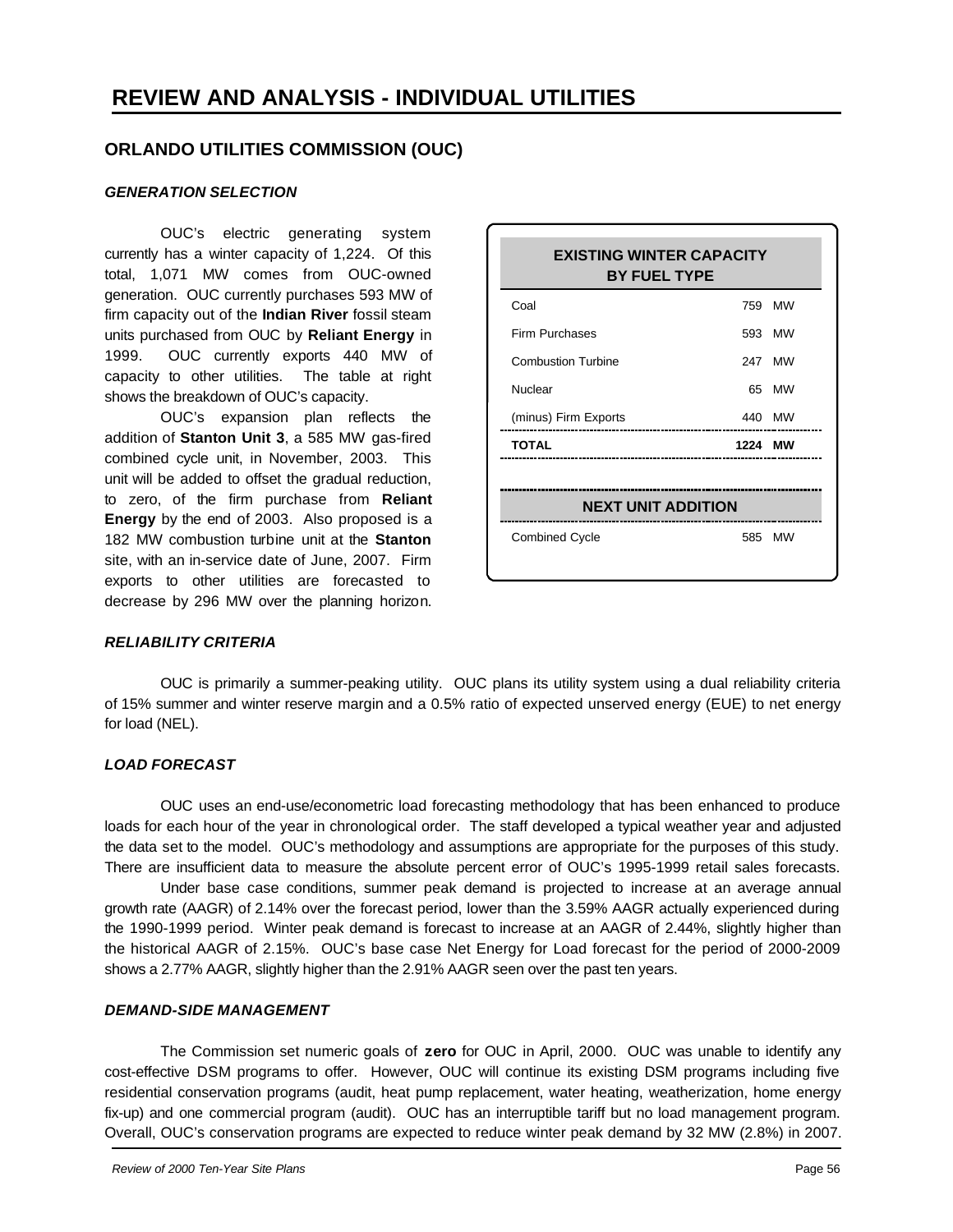#### *STATE, REGIONAL, AND LOCAL AGENCY COMMENTS*

#### *Florida Department of Consumer Affairs (DCA)*

DCA provided general comments on the proposed unit addition at the **Stanton** site. Noted that the site was originally certified for 2000 MW of coal-fired capacity. Therefore, the proposed gas-fired combined cycle unit is not eligible for certification under the supplemental site certification provision of the Power Plant Siting Act due to a change in fuel.

#### *Florida Department of Environmental Protection (DEP)*

DEP found that OUC's *TYSP* is adequate for planning purposes.

#### *East Central Florida Regional Planning Council*

The Council is concerned that OUC's DSM goals were set at **zero** because OUC could not identify any cost-effective conservation. The Council believes that OUC should continue seeking cost-effective conservation.

#### *St. Johns River Water Management District*

All proposed projects are on an existing site and, therefore, are suitable.

#### **SUITABILITY**

Forecasted reserve margins are expected to satisfy OUC's reliability criterion (15% seasonal peak reserve margin and 0.5% EUE/NEL ratio) throughout the planning horizon. OUC's *TYSP* is *suitable* for planning purposes.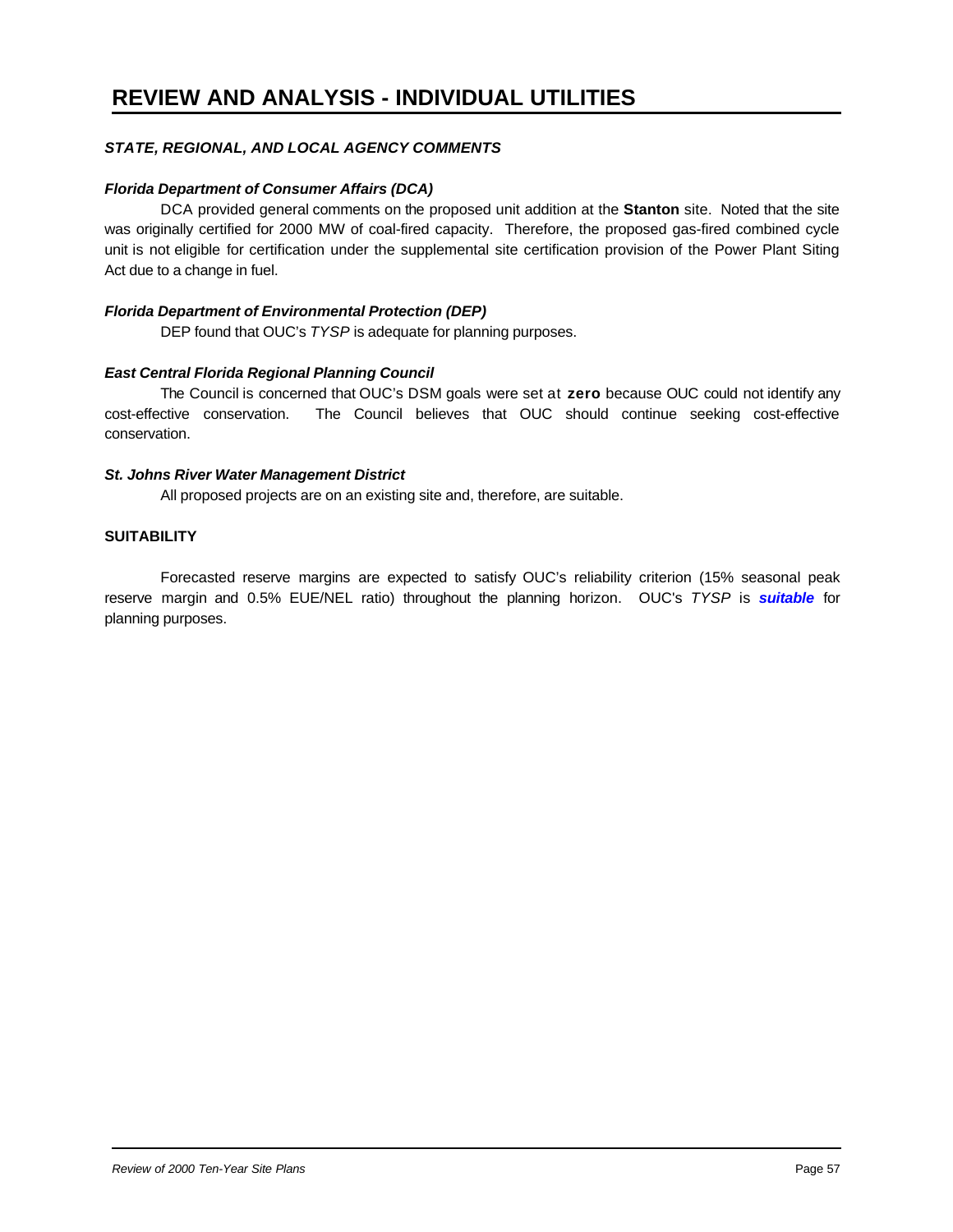#### **CITY OF TALLAHASSEE (TAL)**

#### *GENERATION SELECTION*

TAL's electric generating system currently has a winter capacity of 567. Of this total, 449 MW comes from TAL-owned generation. The remaining 128 MW is purchased via interchange. TAL currently exports 10 MW of capacity to other utilities. The table at right shows the breakdown of TAL's capacity.

TAL placed **Purdom Unit 8**, a 262 MW gas-fired combined cycle unit, into service in June, 2000. No other generating units appear in TAL's *TYSP*. Firm purchases are forecasted to decrease to 11 MW during the planning horizon, while firm exports are expected to drop to zero during that time.

# **EXISTING WINTER CAPACITY BY FUEL TYPE** Fossil Steam 378 MW Firm Purchases 128 MW Combustion Turbine 60 MW Hydroelectric 11 MW (minus) Firm Exports 10 MW **TOTAL 567 MW NEXT UNIT ADDITION** (none) 0 MW

#### *RELIABILITY CRITERIA*

TAL is primarily a summer-peaking utility.

TAL plans resource additions on its system to

meet a reliability criterion of 17% summer peak reserve margin. TAL is considering increasing its reserve margin criterion in the near future.

Nonetheless, TAL forecasts that its existing 17% criterion will be violated for summer, 2001 and for each summer season between 2004 and 2009. TAL's *TYSP* did not include any capacity resources or purchases to meet these projected reserve shortfalls. The *TYSP* states only that TAL will soon conduct a comprehensive planning study to identify future resources. As seen in the table below, the magnitude of TAL's reserve deficiency is forecasted to grow to 90 MW in the summer of 2009.

| <b>SUMMER SEASON (YEAR)</b>          | 2001 | 2004 | 2005 | 2006 | 2007 | 2008 | 2009 |
|--------------------------------------|------|------|------|------|------|------|------|
| <b>FORECASTED RESERVE MARGIN (%)</b> | 14%  | 16%  | 14%  | 12%  | 10%  | 6%   | 2%   |
| <b>CAPACITY DEFICIENCY (MW)</b>      | 14   |      | 14   | 27   | 42   | 65   | 90   |

#### *LOAD FORECAST*

TAL employs a series of econometric-based linear regression forecasting models to develop its energy forecasts. These models rely upon an analysis of the system's historical growth, usage patterns, and population statistics. TAL lists data sources and tests its load forecast sensitivities for high load growth and low load growth cases. Although all the significant forecasting assumptions were not listed, TAL did mention that it increased the assumed normal high temperature for the base case forecast from  $99^{\sf F}$  to 100 $^{\sf F}$  F.

Under base-case conditions, summer peak demand is projected to increase at an average annual growth rate (AAGR) of 2.02% over the forecast period, lower than the 2.70% AAGR actually experienced during the 1990-1999 period. TAL's 2000 base-case summer peak demand forecast is consistent with that in its 1999 *TYSP.* TAL's 2000 base-case winter peak AAGR demand forecast is 1.14% compared to 2.02% for the previous ten year period.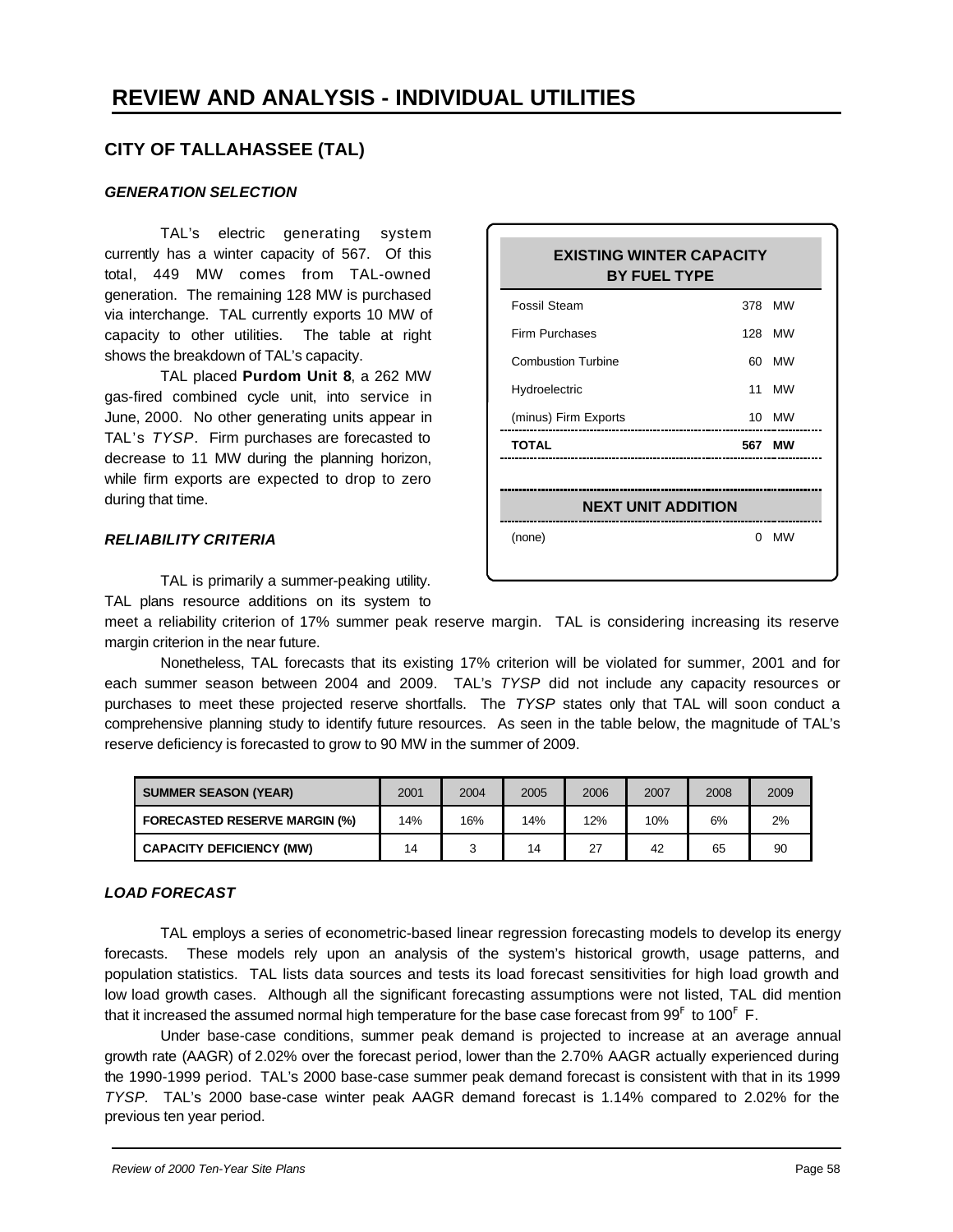TAL's 1995-1999 retail sales forecasts have an absolute percent error of 3.16%, slightly lower than the 3.22% numeric average for the nine reporting utilities in the state with sufficient available historical data. For the same period, TAL's retail sales forecasts have an average forecast of -3.16%, which shows a tendency to under-forecast.

#### *DEMAND-SIDE MANAGEMENT*

TAL is no longer subject to the requirements of the Florida Energy Efficiency and Conservation Act (FEECA). As a result, the Commission does not set numeric conservation goals for TAL. However, TAL does not expect to reduce its current commitment to conservation. TAL's DSM portfolio consists of five residential and five commercial programs. These programs include natural gas conversion, non-dispatchable conservation programs, public information and education programs, and home improvement programs. TAL does not have a load management program. TAL forecasts that its DSM programs will reduce winter peak demand by an estimated 51 MW (8.4%) in 2007.

#### *STATE, REGIONAL, AND LOCAL AGENCY COMMENTS*

#### *Florida Department of Consumer Affairs (DCA)*

DCA participated in the Site Certification process for **Purdom Unit 8** and, therefore, has no further comments.

#### *Florida Department of Environmental Protection (DEP)*

DEP found that TAL's *TYSP* is NOT adequate for planning purposes because of forecasted capacity shortfalls in 2001 and 2004-2009. DEP is concerned that this situation could lead to an emergency "which would affect the time necessary to review future certifications or modifications to existing certifications."

#### *SUITABILITY*

Forecasted reserve margins are expected to fall below TAL's criterion of 17% summer reserve margin in 2001 and in each summer season between 2004 and 2009. Due to TAL's proximity to the Southern Company, TAL expects to be able to acquire some of these reserves as needed. The Commission believes that the absence of specified supply options in the later years of TAL's *TYSP* is inconsistent with the present criteria used to determine suitability for planning purposes. However, TAL has indicated that it is conducting a comprehensive planning study to identify future resources. Therefore, TAL's *TYSP* is *conditionally suitable* for planning purposes. In its 2001 *TYSP*, TAL should identify, with greater certainty, the manner in which it plans to meet future resource needs.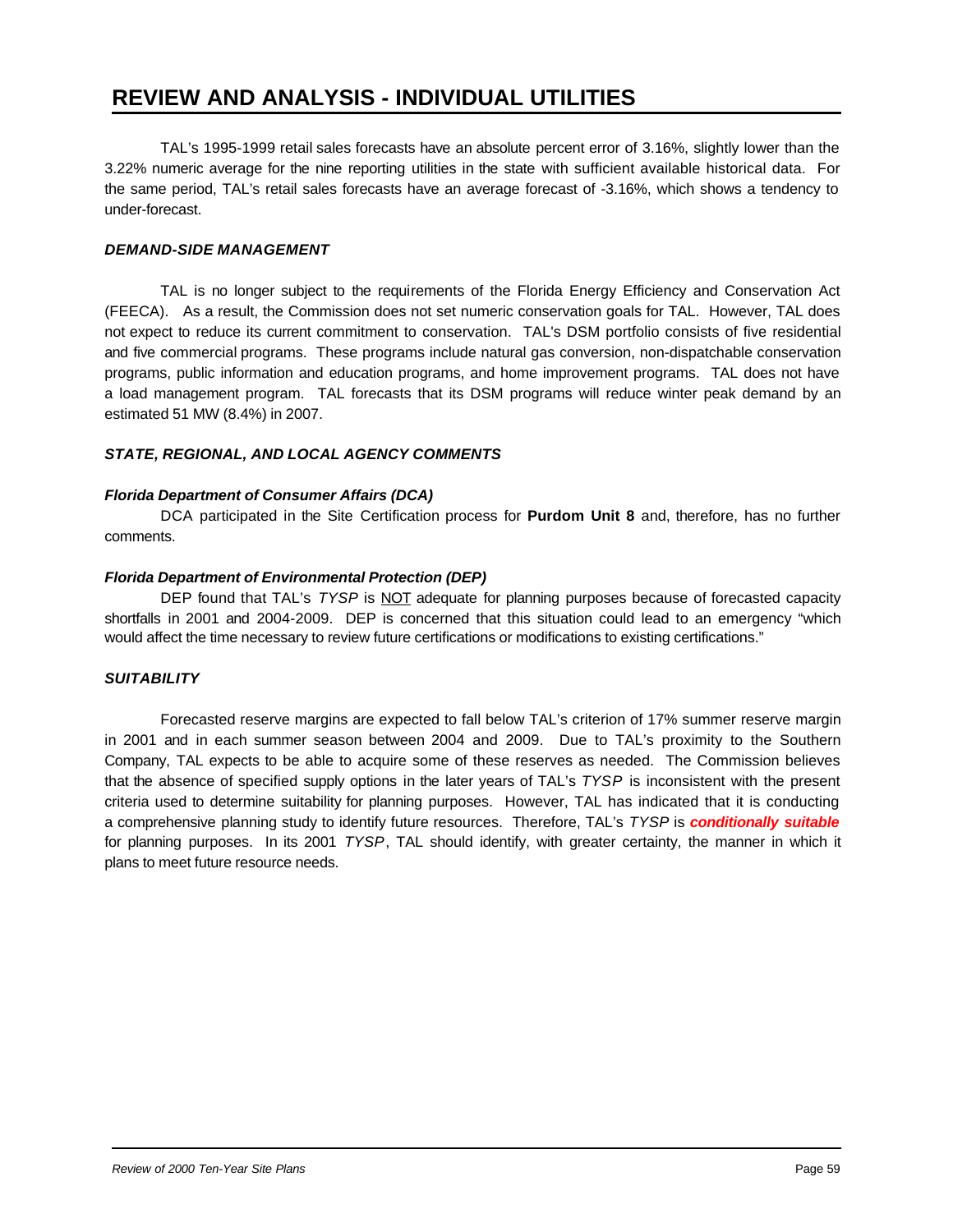#### **SEMINOLE ELECTRIC COOPERATIVE (SEC)**

SEC is a wholesale cooperative that provides full requirements to ten distribution system members. SEC relies on owned and purchased capacity resources to meet the needs of its member systems. SEC is obligated to serve all load up to specified capacity commitment levels and provide adequate reserves. SEC's partial requirements providers (FPC, TECO, JEA, OUC, and GRU) serve all load above specified capacity commitment levels.

#### *GENERATION SELECTION*

SEC currently has a total winter generating capacity of 1,345 MW. The table at right shows the breakdown of SEC's capacity.

However, SEC's generating capacity is insufficient to meet the aggregate load of its members. To serve load that exceeds generation, SEC purchases approximately 1,273 MW of capacity from other utilities. In addition, SEC has partial requirements (PR) and full requirements (FR) contracts with FPC and FPL whereby these two utilities agree to serve the amount of load that exceeds SEC's own generation and capacity purchases. The amount of PR and FR purchases is currently 456 MW.

SEC plans to diversify its generation

| <b>EXISTING WINTER GENERATING</b><br><b>CAPACITY BY FUEL TYPE</b> |         |        |  |  |
|-------------------------------------------------------------------|---------|--------|--|--|
| Coal                                                              | 1330 MW |        |  |  |
| Nuclear                                                           |         | 15 MW  |  |  |
| <b>TOTAL existing capacity</b>                                    | 1345 MW |        |  |  |
|                                                                   |         |        |  |  |
| <b>NEXT UNIT ADDITION</b>                                         |         |        |  |  |
| <b>Combined Cycle</b>                                             |         | 572 MW |  |  |
|                                                                   |         |        |  |  |

resources with the addition of the **Payne Creek Generation Station Unit 3**, a 572 MW combined cycle unit, in January, 2002. SEC's *TYSP* also shows the planned addition of three combustion turbines (546 MW total), at a yet-to-be-determined site, between November, 2002 and June, 2007. SEC also plans to add two gas-fired combined cycle units (576 MW total), at a yet-to-be-determined site, between June, 2004 and November, 2006. SEC's reliance on firm purchases is expected to decrease to 550 MW during the planning horizon. However, the amount of PR and FR capacity import is forecasted to increase to 1,005 MW during this time.

#### *RELIABILITY CRITERIA*

SEC is a winter-peaking utility. SEC uses a dual reliability criteria of 15% summer and winter reserve margin and a 1% ratio of expected unserved energy (EUE) to net energy for load (NEL).

#### *LOAD FORECAST*

SEC identifies and justifies its load forecast methodology with a thorough description of econometric and end-use models, variables, data sources, assumptions, and informed judgements. SEC analyzed each member cooperative's load forecast and combined them to yield the final forecast results. SEC provided detailed accounts of load forecasts which are based on economic, housing, appliance, weather and hourly load data. SEC also provided a high and low growth rate forecast.

SEC expects to continue to be a winter-peaking utility primarily due to forecasted increases in electric space-heating appliance saturations. Under base case conditions, winter peak demand forecast is projected to increase at an average annual growth rate (AAGR) of 3.55% over the forecast period. While the winter peak demand forecast is lower than the 4.64% AAGR actually experienced during the 1990-1999 period, it is still one of the highest winter peak growth rates in the state. SEC's 2000 base-case summer peak AAGR demand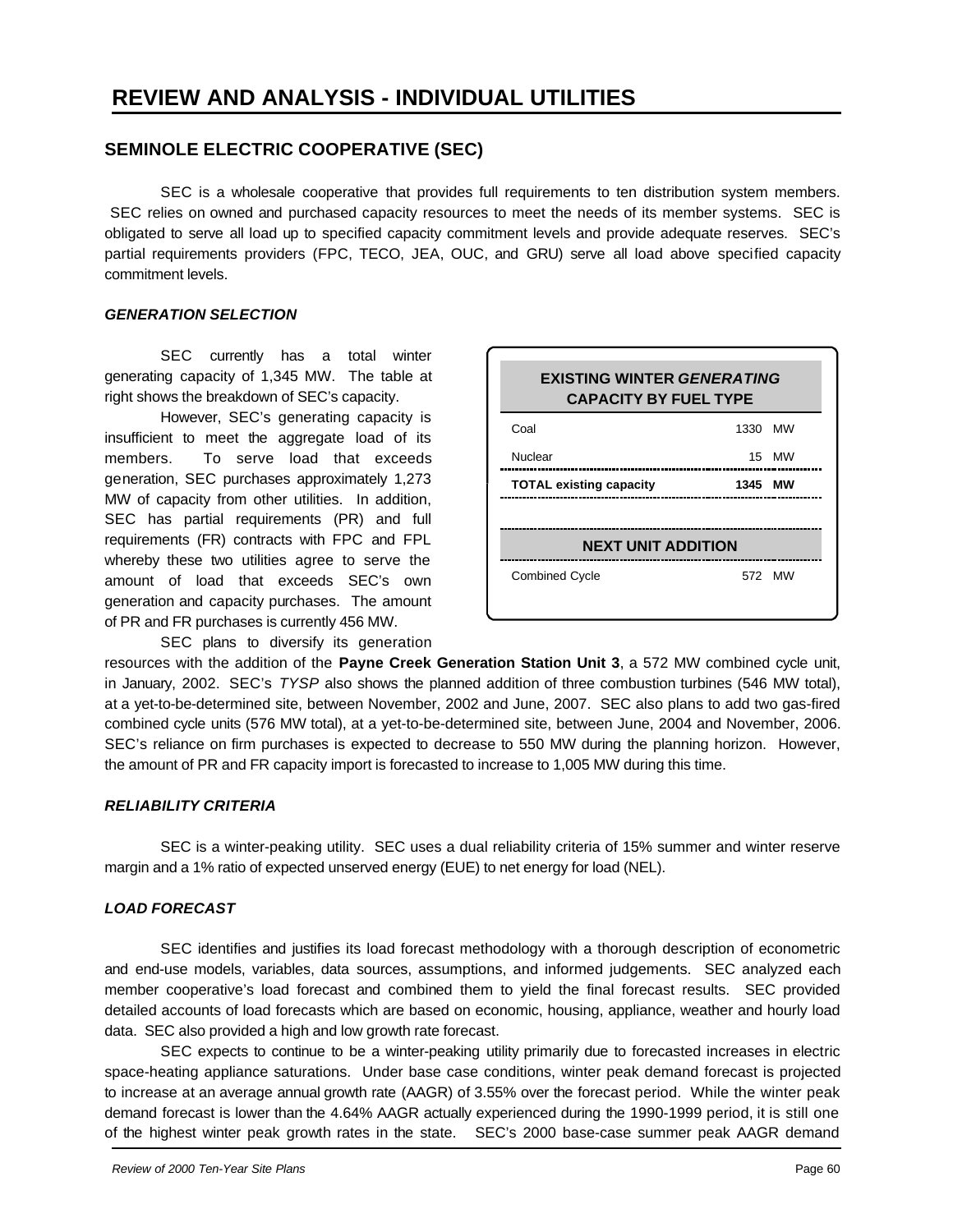forecast is 3.00%, lower than the AAGR of 4.90% experienced in the past ten year period.

SEC's 1995-1999 retail sales forecasts have an absolute percent error of 3.16% and , with an average forecast error of -3.16%. These results indicate SEC's tendency to under-forecast.

#### *DEMAND-SIDE MANAGEMENT*

Member utilities individually promote their own conservation programs with SEC's assistance. Given the power supply agreements that SEC has with its members, demand reduction resulting from conservation and load management programs does not affect the operation of SEC's generating units. However, conservation reduces the amount of partial requirements purchases.

Some of SEC's member utilities have load management programs whose dispatch are coordinated by SEC. These programs provide an estimated two-thirds (243 MW) of SEC's forecasted demand savings, with the remaining savings coming from various interruptible service tariffs. The aggregate winter demand savings of SEC's members is forecasted to be 361 MW (7.4%) in 2007.

#### *STATE, REGIONAL, AND LOCAL AGENCY COMMENTS*

#### *Florida Department of Community Affairs (DCA)*

DCA cannot comment on the proposed combustion turbine units in SEC's *TYSP* because no location is given for these units.

#### *Florida Department of Environmental Protection (DEP)*

DEP found that SEC's *TYSP* is adequate for planning purposes.

#### *Southwest Florida Water Management District*

All proposed plant expansions are on existing sites or have already undergone site certification. The District's water resource concerns were addressed during the certification process .

#### *Hardee County*

SEC's *TYSP* does not conflict with the County's comprehensive plan, natural resources, or growth management policies.

#### *SUITABILITY*

Forecasted reserve margins are expected to be above SEC's criterion of 15% for each seasonal peak throughout the planning horizon. SEC's *TYSP* is *suitable* for planning purposes.